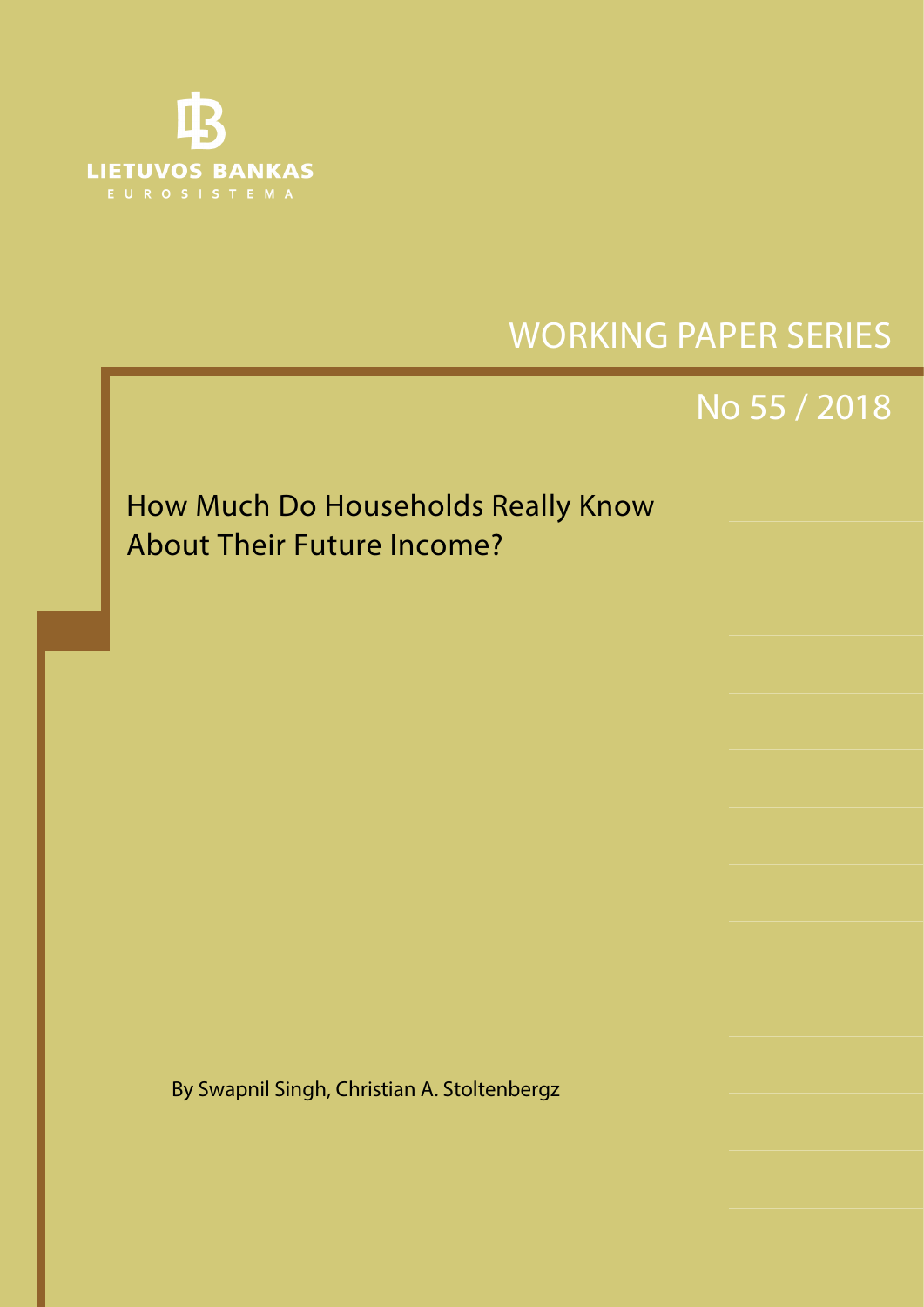# **HOW MUCH DO HOUSEHOLDS REALLY KNOW ABOUT THEIR FUTURE INCOME?**\*

Swapnil Singh† Christian A. Stoltenbergz ‡

We are thankful to Simon Broda, Tobias Broer, Bjoern Bruegemann,Wouter Den Haan, Jonathan Heathcote, Luigi Guiso, Sebastian Koehne, Moritz Kuhn, Tim Lee, Bartosz Maćkowiak, Plamen Nenov, Serdar Ozkan, Kathrin Schlaffmann, Petr Sedlacek, Vincent Sterk, Kjetil Storesletten, Arne Uhlendorff and Sevin Yeltekin for helpful comments and discussions. Previous versions circulated under the title "Accounting for households' perceived income uncertainty in consumption risk sharing".

<sup>†</sup> Center for Excellence in Finance and Economic Research (CEFER), Bank of Lithuania. Emai[l: ssingh@lb.lt](mailto:ssingh@lb.lt).

<sup>‡</sup> Macroeconomics and International Economics (MInt), Department of Economics, University of Amsterdam and Tinbergen Institute, 1018 WB Amsterdam, The Netherlands, email: c.a.stoltenberg@uva.nl.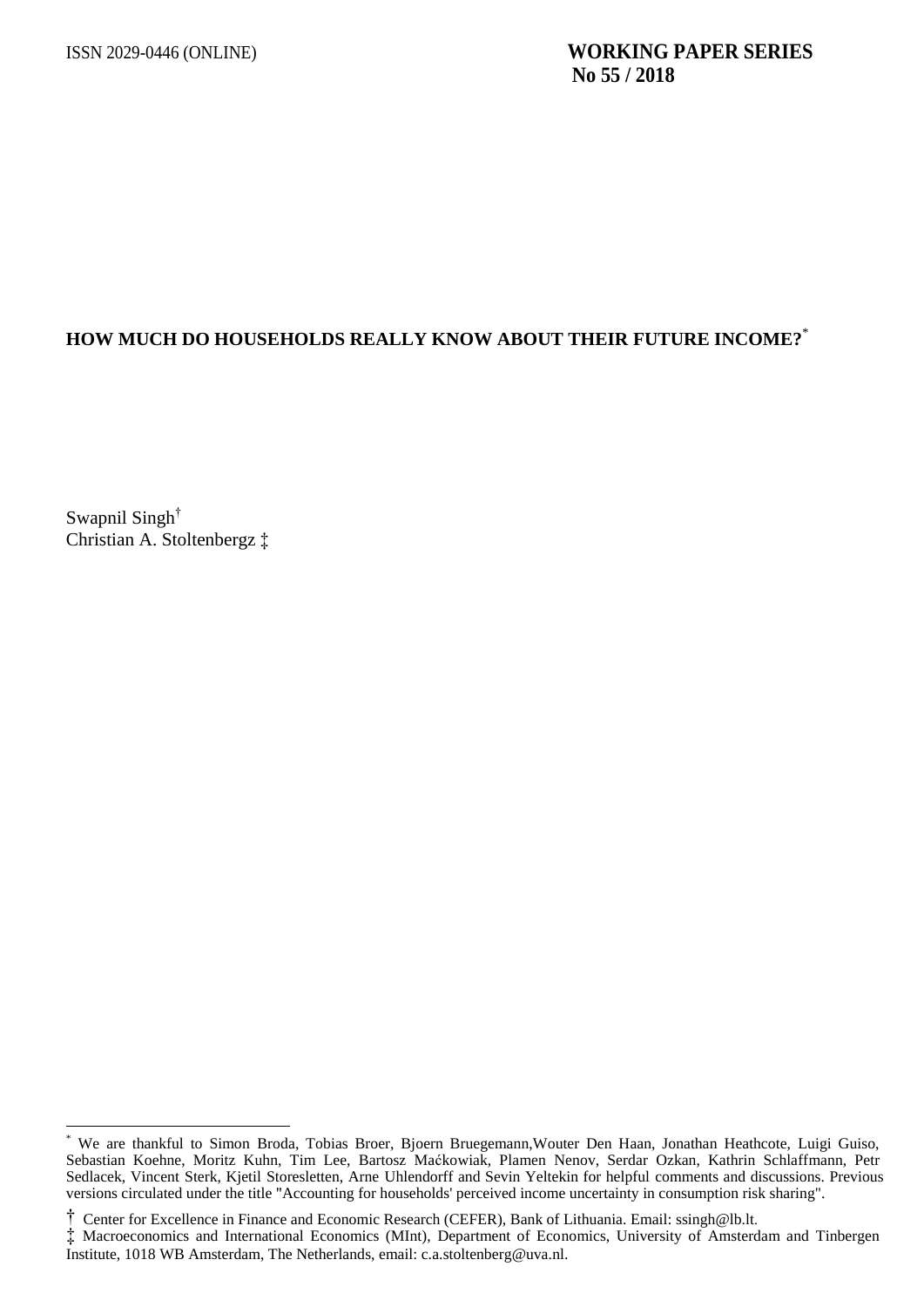© Lietuvos bankas, 2018 Reproduction for educational and non-commercial purposes is permitted provided that the source is acknowledged.

Address Totorių g. 4 LT-01121 Vilnius Lithuania Telephone (8 5) 268 0103

Internet http://www.lb.lt

Working Papers describe research in progress by the author(s) and are published to stimulate discussion and critical comments.

The Series is managed by Center for Excellence in Finance and Economic Research and Applied Macroeconomic Research Division of Economics Department

All Working Papers of the Series are refereed by internal and external experts.

The views expressed are those of the author(s) and do not necessarily represent those of the Bank of Lithuania.

ISSN 2029-0446 (ONLINE)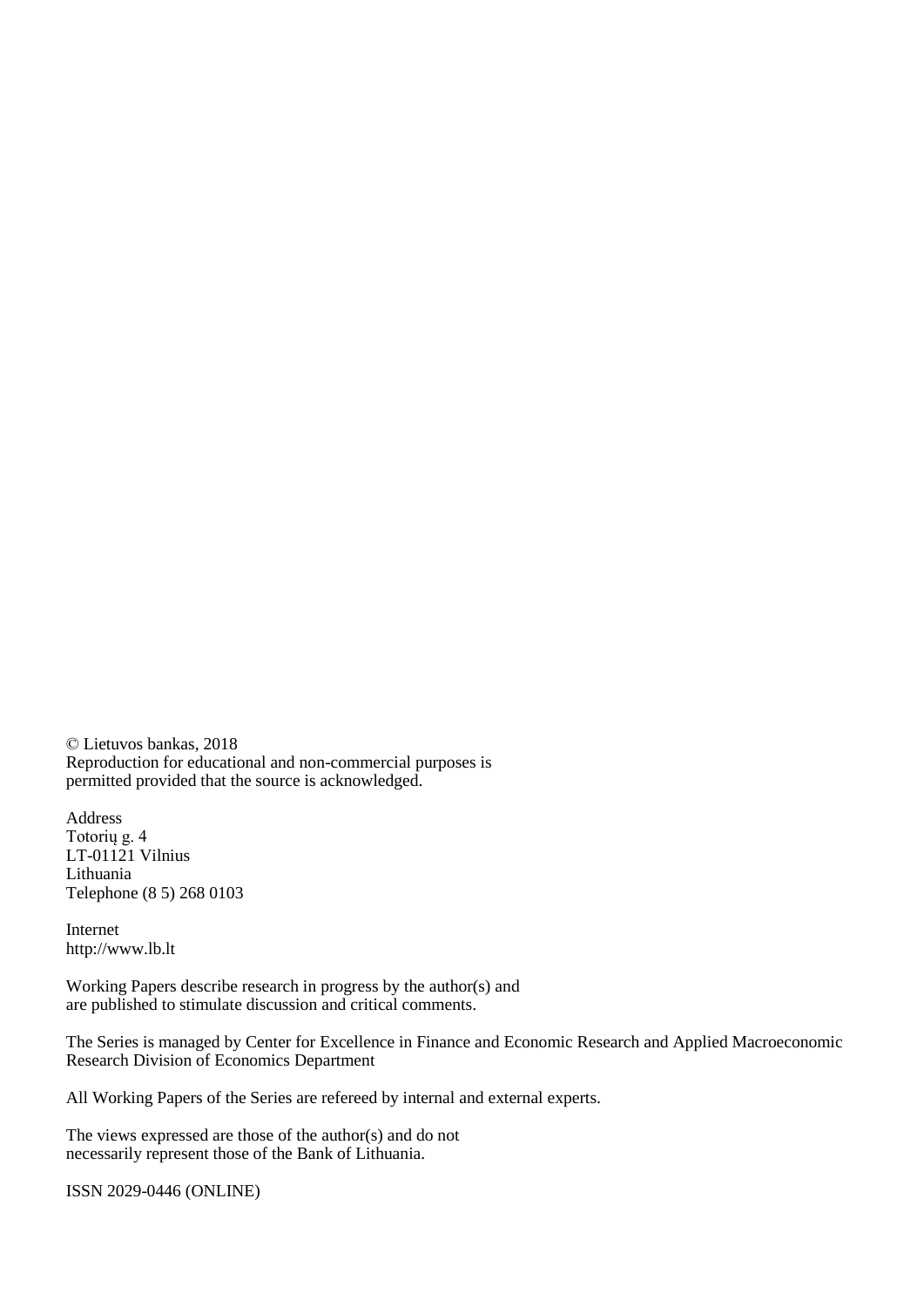# <span id="page-3-0"></span>How much do households really know about their FUTURE INCOME?

First version: October 2014. This version: July 2018

#### Abstract

We develop a consumption-savings model that distinguishes households' perceived income uncertainty from income uncertainty as measured by an econometrician. Households receive signals on their future disposable income that can drive a gap between the two uncertainties. With an uncertainty gap that is consistent with direct estimates stemming from subjective income expectations, the model jointly explains three consumption inequality and insurance measures in US micro data that are not captured without the difference: (i) the cross-sectional variance of households' consumption, (ii) the covariance of current consumption and income growth and (iii) the income-conditional mean of household consumption.

#### JEL classification: E21, D31, D52

Keywords: Risk sharing, Advance information, Consumption insurance, Endogenous borrowing constraints, Limited commitment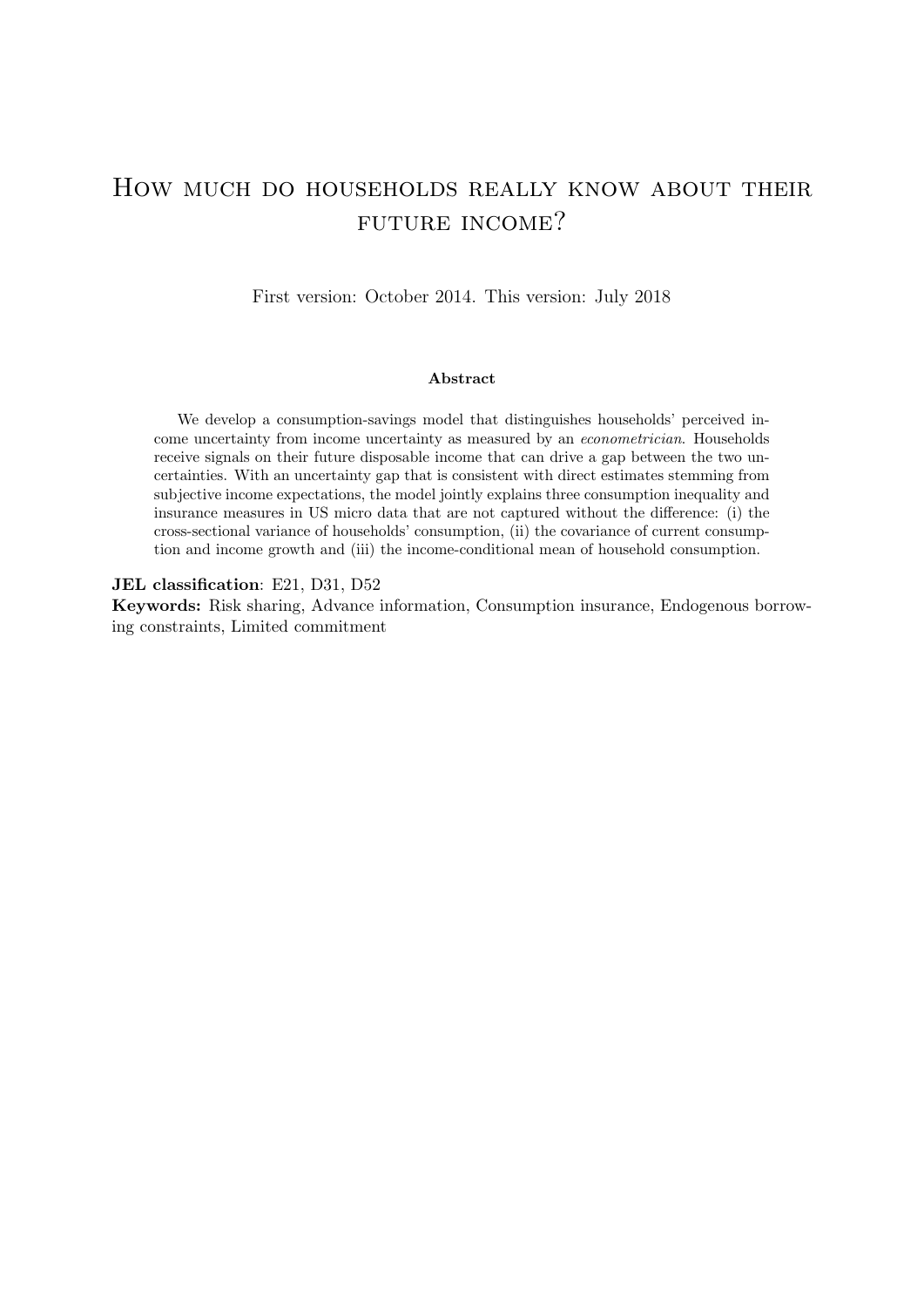# 1 Introduction

What is households' income uncertainty when they decide about their savings to insure against undesirable fluctuations of their consumption? The answer to this question is of central importance to understanding consumption risk sharing; only what households don't know yet constitutes uncertainty they seek to hedge. Typically, households' income uncertainty measures stem from aggregating earnings across household members and income types in the population. As [Browning, Hansen, and Heckman](#page-35-0) [\(1999\)](#page-35-0) point out, this procedure may create a disconnect between the uncertainty as assessed by an econometrician and income uncertainty as perceived by households. Quantifying households' perceived income uncertainty is, however, a prerequisite for evaluating the welfare effects of hotly-debated reforms such as changes in the progressivity of the tax system. In this paper, we argue that accounting for households' perceived income uncertainty is key to understand consumption inequality and insurance of households in the United States.

We consider an environment in which risk-averse households seek insurance against idiosyncratic fluctuations of their disposable income. As the new element here, we explicitly extend households' information set by signals that inform households about their income in the next period with certain precision. Due to the signals, households' expectations of future income are heterogeneous even when current income is the same. While the stochastic income process constitutes the income uncertainty as assessed by an econometrician, the joint process of signals and income represents households' income uncertainty. The difference between the two income uncertainties depends on the precision of the signals; the more precise are the signals, the smaller are households' forecast errors for income growth and the lower is households' perceived income uncertainty.

The extension of households' information set with signals is motivated by a mounting literature that finds that subjective expectations on future realizations of idiosyncratic risk have significant predictive power even when other information available to the econometrician is taken into account.<sup>[1](#page-4-0)</sup> Controlling for current realizations of income, [Dominitz](#page-35-1)  $(1998)$  estimates that conditioning additionally on households' reported subjective expectations significantly reduces the forecast error of income growth. Thus, households typically have more information

<span id="page-4-0"></span><sup>&</sup>lt;sup>1</sup> Exemplary papers are [Dominitz](#page-35-1) [\(1998\)](#page-35-1) and [Dominitz and Manski](#page-35-2) [\(1997\)](#page-35-2) for income risk, [Smith, Taylor, and](#page-36-0) [Sloan](#page-36-0) [\(2001\)](#page-36-0) for predicting mortality risk, [Stephens](#page-37-0) [\(2004\)](#page-37-0) for unemployment, or [Campbell, Carruth, Dickerson,](#page-35-3) [and Green](#page-35-3) [\(2007\)](#page-35-3) for job insecurity.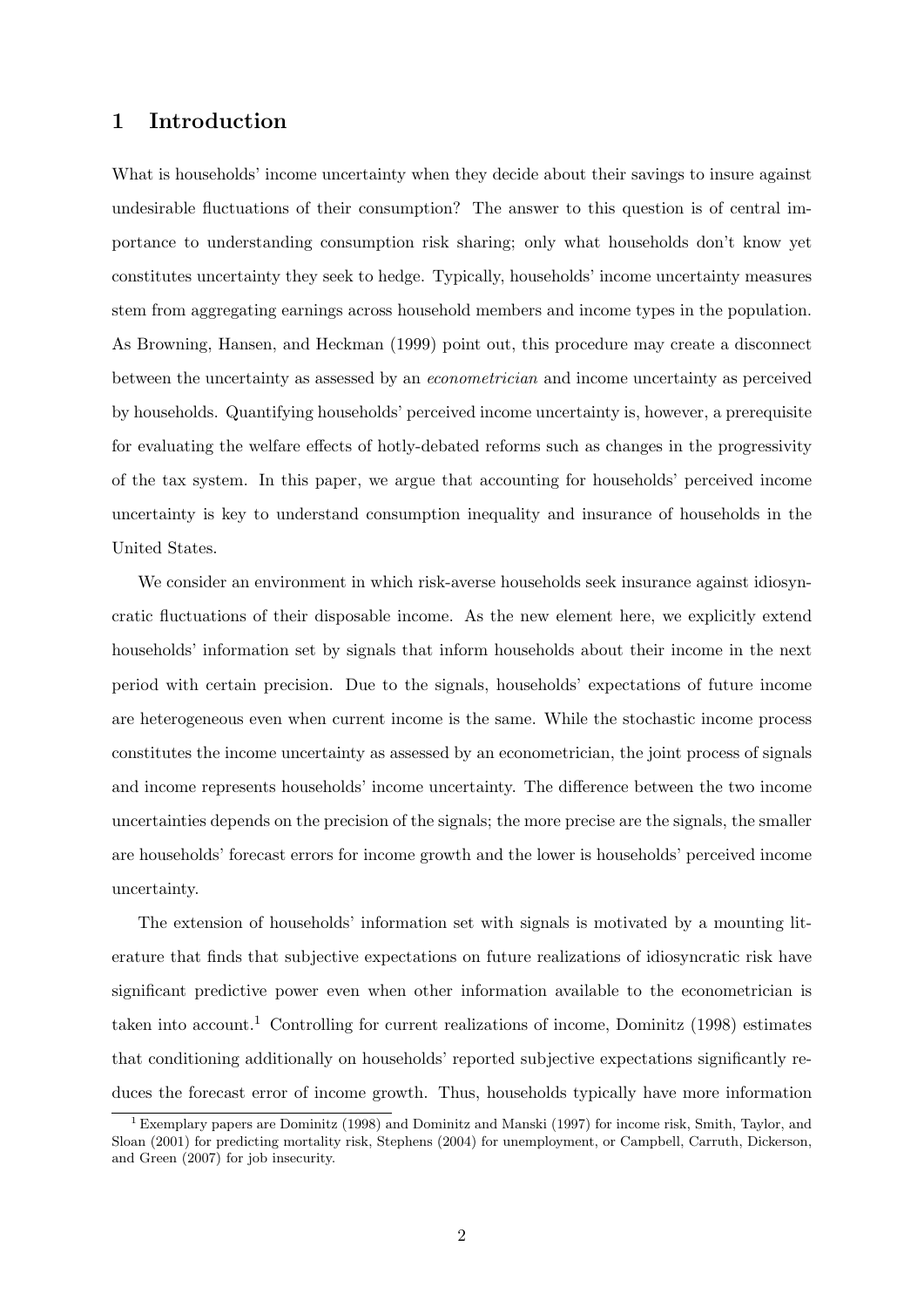than their current income to predict their future earnings. In our environment, we capture this advance information with informative signals. Correspondingly, the signals collect a wide spectrum of information relevant for future changes in disposable income that are already known to households before the actual change occurs. Examples of this type of foreknowledge are information on future performance bonuses, promotions, demotions or wage cuts, wage rises, changes in income taxes and transfers.

In reality, households can smooth income shocks in a variety of ways, involving progressive taxation, family transfers, informal networks or default. To capture these various insurance possibilities, we employ a general-equilibrium model with endogenous solvency constraints stemming from limited contract enforcement as proposed by [Alvarez and Jermann](#page-35-4) [\(2000\)](#page-35-4). In this model, households have access to a full set of securities to capture formal and informal insurance arrangements with the drawback that the arrangements are not enforceable under all circumstances.

Existing models of risk sharing without advance information have difficulties capturing consumption inequality and insurance of households in the United States. While standard incomplete markets models as pioneered by [Aiyagari](#page-35-5) [\(1994\)](#page-35-5) tend to predict too little models with endogenous solvency constraints tend to result in too much consumption smoothing. Employing US micro data to inform our theoretical model, we find that it can explain consumption heterogeneity better than existing models that do not account for households perceived income uncertainty. To the best of our knowledge, it is the first model that jointly matches three distinct key consumption inequality and insurance measures that are not captured without advance information: (i) the unconditional variance of households consumption in the cross-section, (ii) the covariance of current consumption growth and income growth and (iii) the income-conditional mean of household consumption for six income groups.

To explain these measures, we discover that households have advance information on their future income such that their income uncertainty is lower than what is typically considered in consumption risk sharing and insurance models; according to the theoretical model, we quantify that advance information reduces households' mean-squared forecast error for income by approximately 12%. This implies a systematic gap between the income uncertainty as perceived by households and the income uncertainty as estimated by an econometrician. The size of the uncertainty gap as quantified by the model is consistent with the direct estimates of [Dominitz](#page-35-1) [\(1998\)](#page-35-1) who finds that accounting for households' subjective income expectations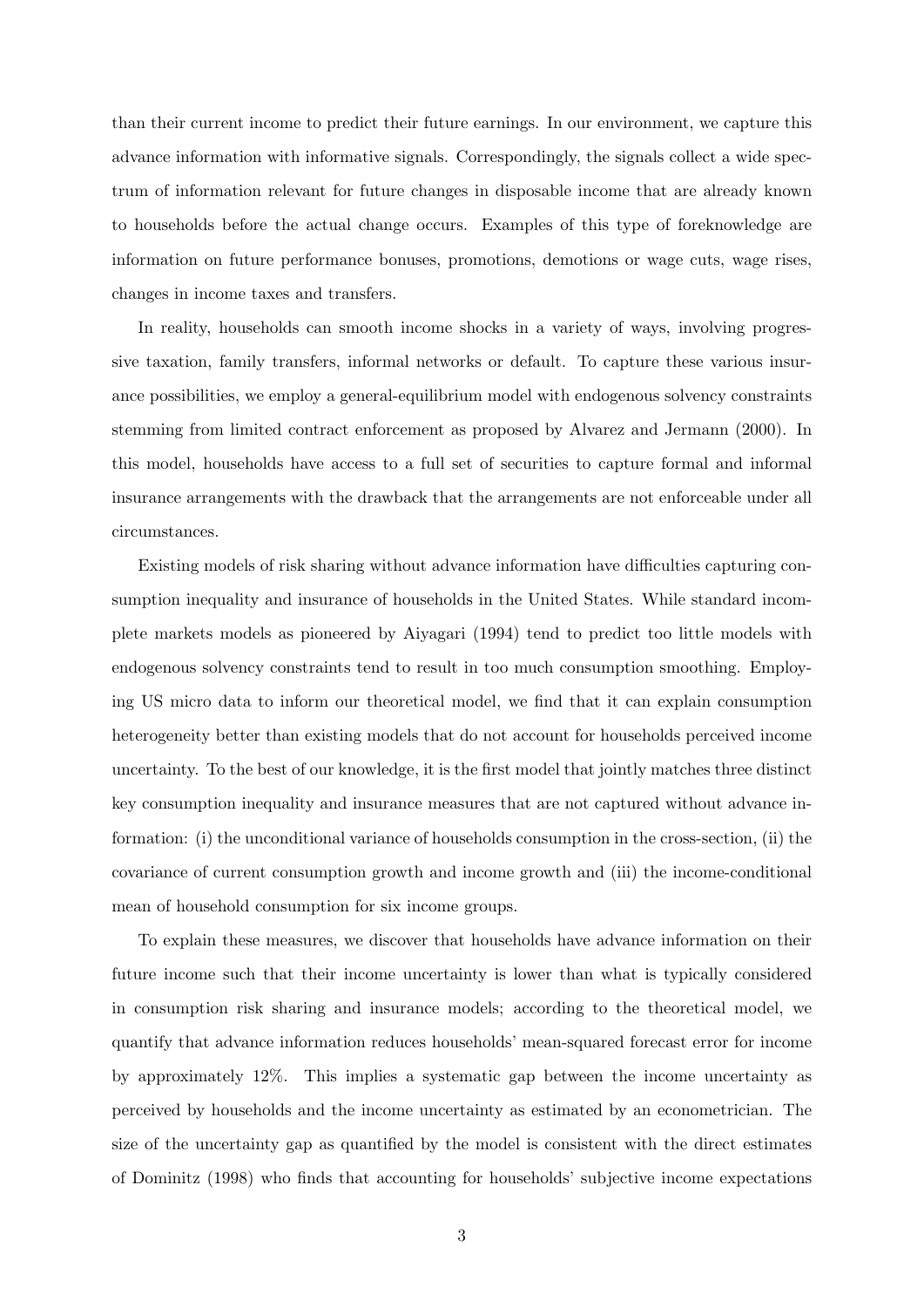reduces the econometrician's mean-squared forecast error between 12% and 21%.

We show that advance information improves the data fit of the model with endogenous solvency constraints because more precise signals reduce consumption risk sharing. The mechanism for this surprising result is that more precise signals decrease the value of insurance for high-income households which tightens the solvency constraints of low-income agents and thus limits opportunities for risk sharing. Consequently, advance information decreases risk sharing. Similar to Ábrahám and Cárceles-Poveda [\(2010\)](#page-34-0), we also find that the endogenous solvency limits are consistent with US data on credit limits. In particular, high-income households face more generous credit limits than low-income households.

Further, we characterize cross-sectional long-run distributions of consumption, income, and wealth across households with advance information. As a methodological contribution, we develop a dynamic stochastic model with an explicit specification of the joint distribution of income and signals to consistently model the additional predictive power of informative signals on future realizations of idiosyncratic risk. Consistency implies that the distributions of expected income and income realizations are aligned. When income is persistent, we show that consistency requires non-trivial but intuitive assumptions on the stochastic process for signals. This methodological contribution is general and can be widely applied to individual decision problems under risk beyond consumption risk sharing. Empirically, [Dominitz](#page-35-1) [\(1998\)](#page-35-1) and more recently [Attanasio and Augsburg](#page-35-6) [\(2016\)](#page-35-6) find that expected income and realized income are indeed very similar.

For a given size of the uncertainty gap, we analyze the quantitative implications for several over-identifying restrictions. [Blundell, Pistaferri, and Preston](#page-35-7) [\(2008\)](#page-35-7) show that advance information of the type we consider can result in counterfactual non-zero correlations of current consumption growth with future income growth in a standard incomplete markets model. With endogenous solvency constraints, we find that advance information does not induce counterfactual correlations of current consumption with future income growth.

Advance information also improves the fit of the income-conditional distribution of consumption. The model (almost) perfectly tracks the income-conditional mean of consumption of low, medium and high-income earners. Further, the advance information helps to attenuate a non-linearity present in limited contract enforcement models without information but absent in the data. In the absence of information, the limited commitment model implies a variance of consumption conditional on a high income that is equal to zero. With informative signals, the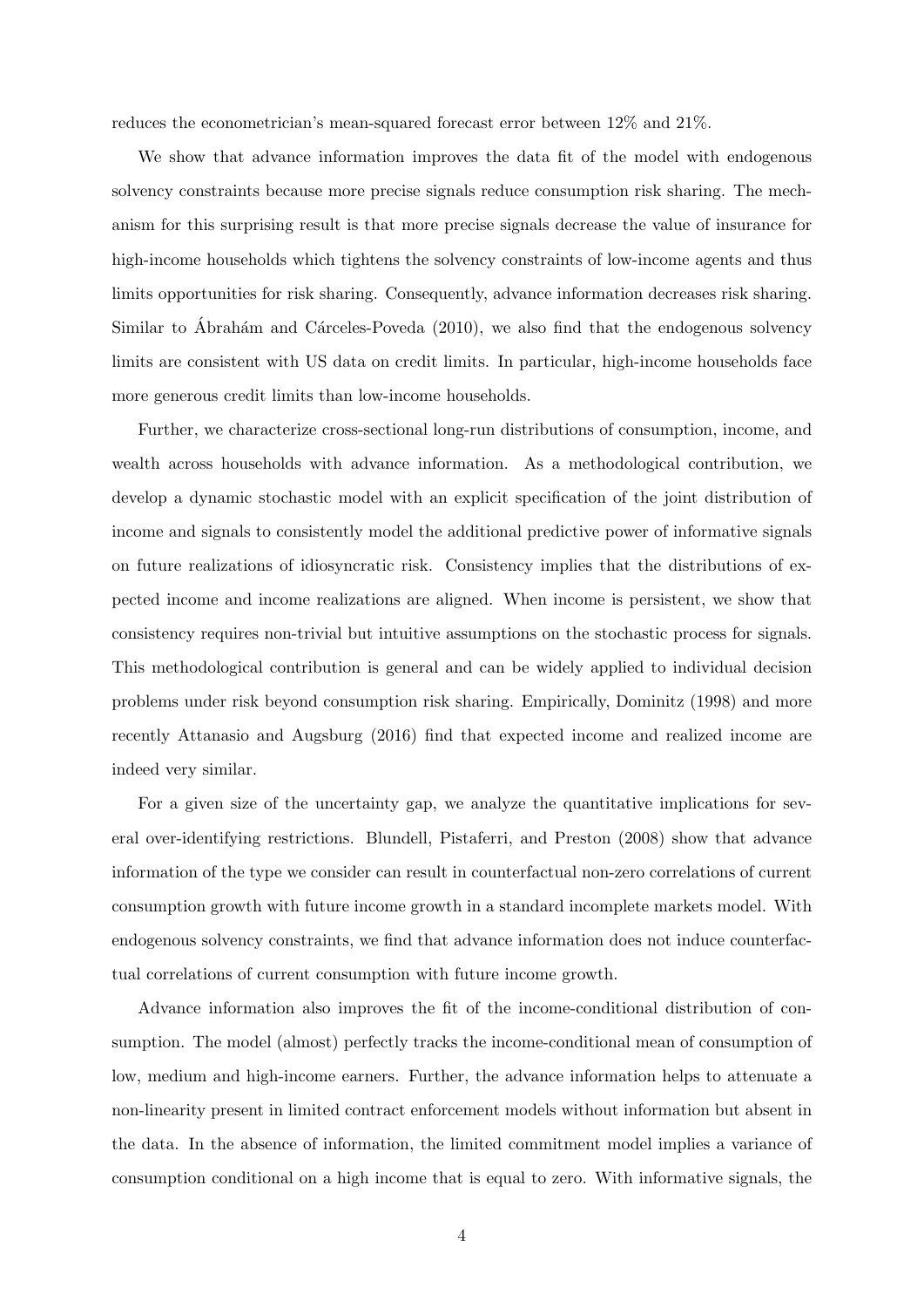conditional variance is positive, bringing the model closer to the data.

Related literature We are not the first to find that households know more than econome-tricians about their future earnings.<sup>[2](#page-7-0)</sup> The main difference to these papers is that we point out that the quantitative importance of advance information for consumption risk sharing crucially depends on the structure of insurance markets. In a standard incomplete markets model with exogenous solvency constraints, the uncertainty gap has only modest implications for consumption risk sharing. With endogenous solvency constraints, however, the uncertainty gap matters to understand consumption heterogeneity.

Our paper is closely related to [Heathcote, Storesletten, and Violante](#page-36-1) [\(2014\)](#page-36-1), [Kaplan and](#page-36-2) [Violante](#page-36-2) [\(2010\)](#page-36-2) and [Guvenen and Smith](#page-36-3) [\(2014\)](#page-36-3) who study the role of advance information in standard incomplete markets environments with a single non-state contingent bond. [Heathcote,](#page-36-1) [Storesletten, and Violante](#page-36-1) [\(2014\)](#page-36-1) consider two different type of shocks, "uninsurable shocks" and "insurable shocks". The former shocks can be only partially smoothed while the latter type of shocks can be interpreted as perfectly forecastable and are completely insured (by construction). We consider signals on uncertain future income realizations without taking a stand a priori whether certain shocks are insurable or not. In particular, we highlight that when households use a large variety of insurance possibilities (and not only a single non-state contingent bond) perfectly forecastable shocks do not necessarily enhance but may actually restrict the degree of insurance.

[Kaplan and Violante](#page-36-2) [\(2010\)](#page-36-2) show that the resulting increase in consumption smoothing in the standard incomplete markets model with advance information is quantitatively not important enough to account for the cross-sectional dispersion of consumption in the data. With our paper, we clarify that the quantitative effects of advance information on risk sharing depend on the structure of insurance markets. While we can confirm the earlier findings on advance information in the standard incomplete markets model, a model with endogenous solvency constraints bridges the gap to several consumption insurance measures observed in the data. [Guvenen and Smith](#page-36-3) [\(2014\)](#page-36-3) study a different type of advance information. In a life-cycle model, households have initial knowledge about their individual deterministic part of income growth while we consider households that receive signals every period about future realizations of their stochastic part of income.

<span id="page-7-0"></span><sup>2</sup> Exemplary papers in that literature are [Cunha and Heckman](#page-35-8) [\(2016\)](#page-35-8), [Cunha, Heckman, and Navarro](#page-35-9) [\(2005\)](#page-35-9), [Guvenen](#page-36-4) [\(2007\)](#page-36-4), [Guvenen and Smith](#page-36-3) [\(2014\)](#page-36-3), [Huggett, Ventura, and Yaron](#page-36-5) [\(2006\)](#page-36-5), [Primiceri and van Rens](#page-36-6) [\(2009\)](#page-36-6).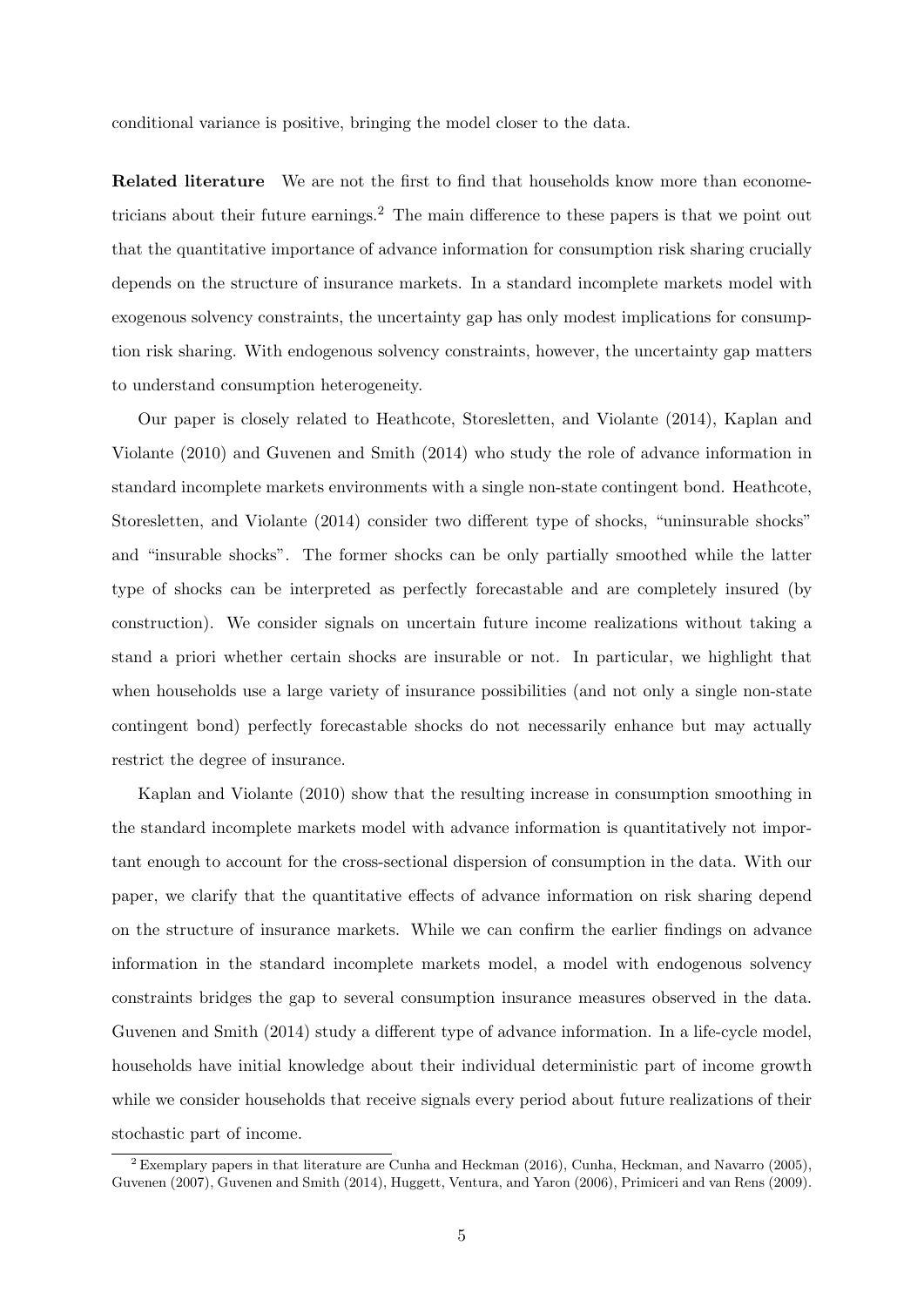Methodologically, our paper draws on [Kehoe and Levine](#page-36-7) [\(1993\)](#page-36-7), [Alvarez and Jermann](#page-35-4) [\(2000\)](#page-35-4) and [Krueger and Perri](#page-36-8) [\(2006,](#page-36-8) [2011\)](#page-36-9) who analyze the theoretical and quantitative properties of constrained efficient allocations with limited contract enforcement. [Aiyagari](#page-35-5) [\(1994\)](#page-35-5) pioneered in characterizing invariant distributions of consumption and assets in the standard incomplete markets model in general equilibrium. Building on these papers, [Broer](#page-35-10) [\(2013\)](#page-35-10) provides a thorough comparison of the quantitive implications of both consumption risk sharing models to the data. We extend the limited contract enforcement model and the standard incomplete markets model with a role for information to study how households' perceived income uncertainty – instead of the uncertainty assessed by an econometrician – affects consumption risk sharing of US households.

[Hirshleifer](#page-36-10) [\(1971\)](#page-36-10) shows that better information makes risk-averse agents ex-ante worse off if such information leads to evaporation of risks that otherwise could have been shared in a competitive equilibrium with full insurance and perfect contract enforcement. [Schlee](#page-36-11) [\(2001\)](#page-36-11) provides conditions under which better public information about idiosyncratic risk is undesirable. Similar to these authors, we also find that better public information can result in less risk sharing. The difference is that the negative effect relies on the importance of the limited enforceability of contracts and arises only when consumption insurance is not full but partial. If enforcement frictions are absent, information does not affect consumption allocations in the limited commitment model.

The remainder of the paper is organized as follows. In the next section, we start with a simple model to analytically show how advance information affects consumption risk sharing with limited commitment. In Section [3,](#page-12-0) we present the theoretical model that we take to the data. Section [4](#page-18-0) describes the data and the calibration that we employ in Section [5](#page-22-0) to study the quantitative implications of advance information for risk sharing of US households. The last section concludes.

# <span id="page-8-0"></span>2 A simple model with limited commitment

To understand the intuition behind the quantitative results derived later, we provide here analytical results on the effect of advance information on consumption risk sharing with limited commitment employing an illustrative example. As our main result here, we show that better information on future income realizations reduces risk sharing.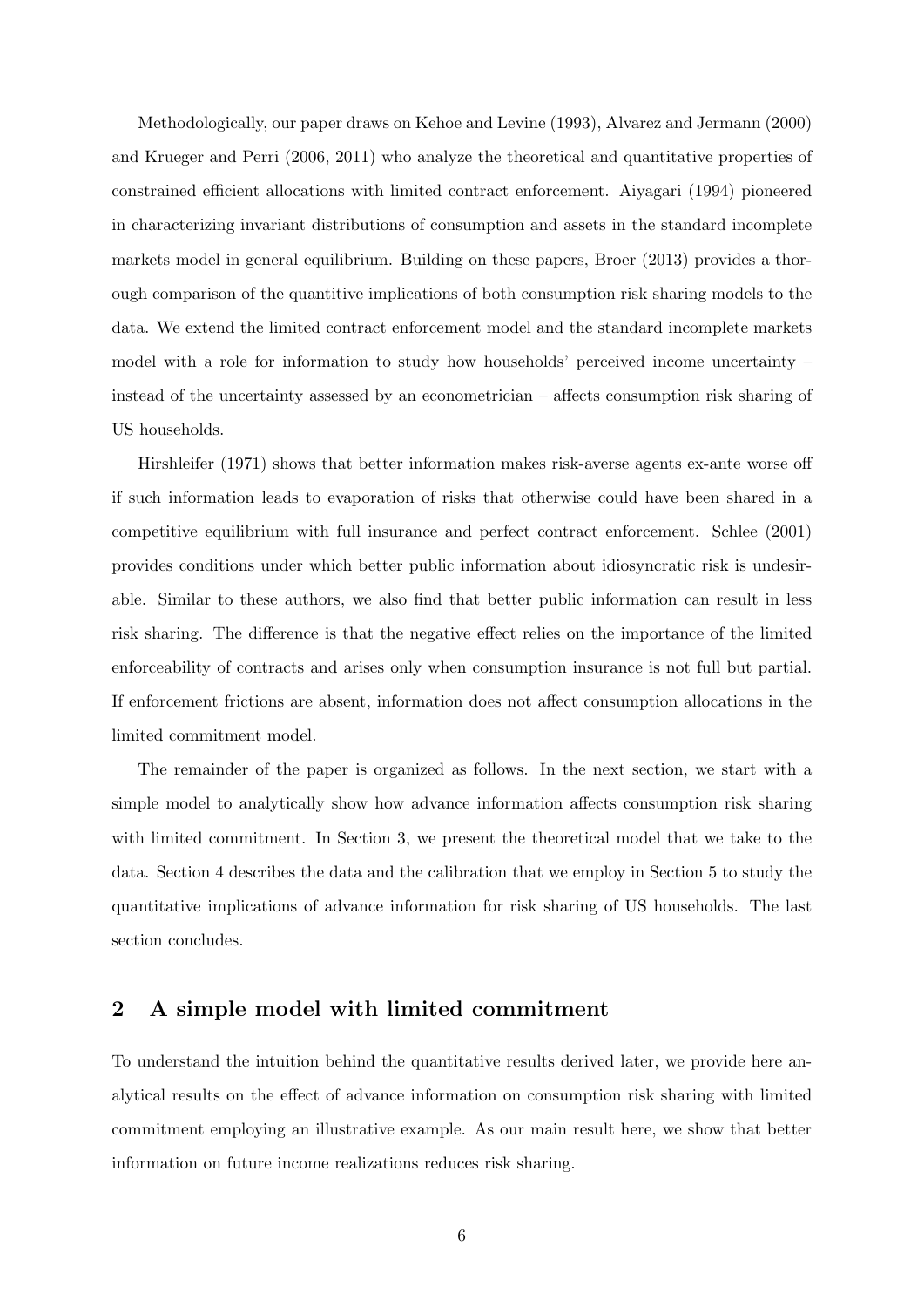Consider a two-period, pure-exchange economy with a continuum of ex-ante identical agents and a single perishable consumption good. In each period, agent i receives a stochastic laborincome endowment that can be either high,  $e_h = \bar{e} + \delta_e$ , or low,  $e_l = \bar{e} - \delta_e$ , with  $\delta_e > 0$  and  $\bar{e}$  as the arithmetic mean of the income process. Both income states are equally likely and the income realizations are independent across time and agents. In the first period, agents also receive a public signal  $k^i$  that informs about their income realizations in the second period.<sup>[3](#page-9-0)</sup> Signals are i.i.d. as well and can indicate either a high income ("good" or "high" signals) or a low income ("bad" or "low" signals) in the future. The signals' precision  $\kappa$  is defined as the probability that signal and future income coincide,  $\kappa = \pi(e_2 = e_j | k = e_j)$ , with  $j \in \{h, l\}$  and  $\kappa \in [1/2, 1]$ . Uninformative signals are characterized by precision  $\kappa = 1/2$ , perfectly informative signals by  $\kappa = 1$ .

The preferences of agents are given by the following expected utility function:

<span id="page-9-1"></span>
$$
\mathbb{E}[u(c_1)+u(c_2)],\tag{1}
$$

where  $c_1$  and  $c_2$  are consumption in the first and in the second period, respectively,  $u(c)$ , is increasing and strictly concave. We measure social welfare according to [\(1\)](#page-9-1), i.e., as agents' expected utility before any risk has been resolved.

If the agents are able to commit before any endowments are realized, the efficient risksharing arrangement is perfect risk sharing. The commitment requirement is crucial because after observing current income an agent with a high income may have an incentive to deviate from the perfect risk-sharing agreement. To capture this rational incentive, we analyze risksharing possibilities with limited contract enforcement or voluntary participation. A risk-sharing arrangement is consistent with limited commitment if each agent in each possible state, after observing his first-period endowment and the signal on his future income realization, at least weakly prefers to follow the arrangement rather than to defect into autarky. For the second period, we assume that agents respect the commitments made in the first period. Otherwise, if voluntary participation were allowed in both periods, there would be no room for risk sharing because agents would always choose to consume their endowments.

Let  $c_i^j$  $i_{i,1}$  be first-period consumption of agents with signal  $k^i$  and endowment  $e_j$  and  $c_{i,i}^{jk}$  $j_{i,2}^{\mu}$  be second-period consumption of agents with first-period signal  $k^i$  and endowment  $e_j$  in the first

<span id="page-9-0"></span><sup>&</sup>lt;sup>3</sup> As a robustness exercise, we also consider private signals (see Appendix [A.3](#page-44-0) for the details).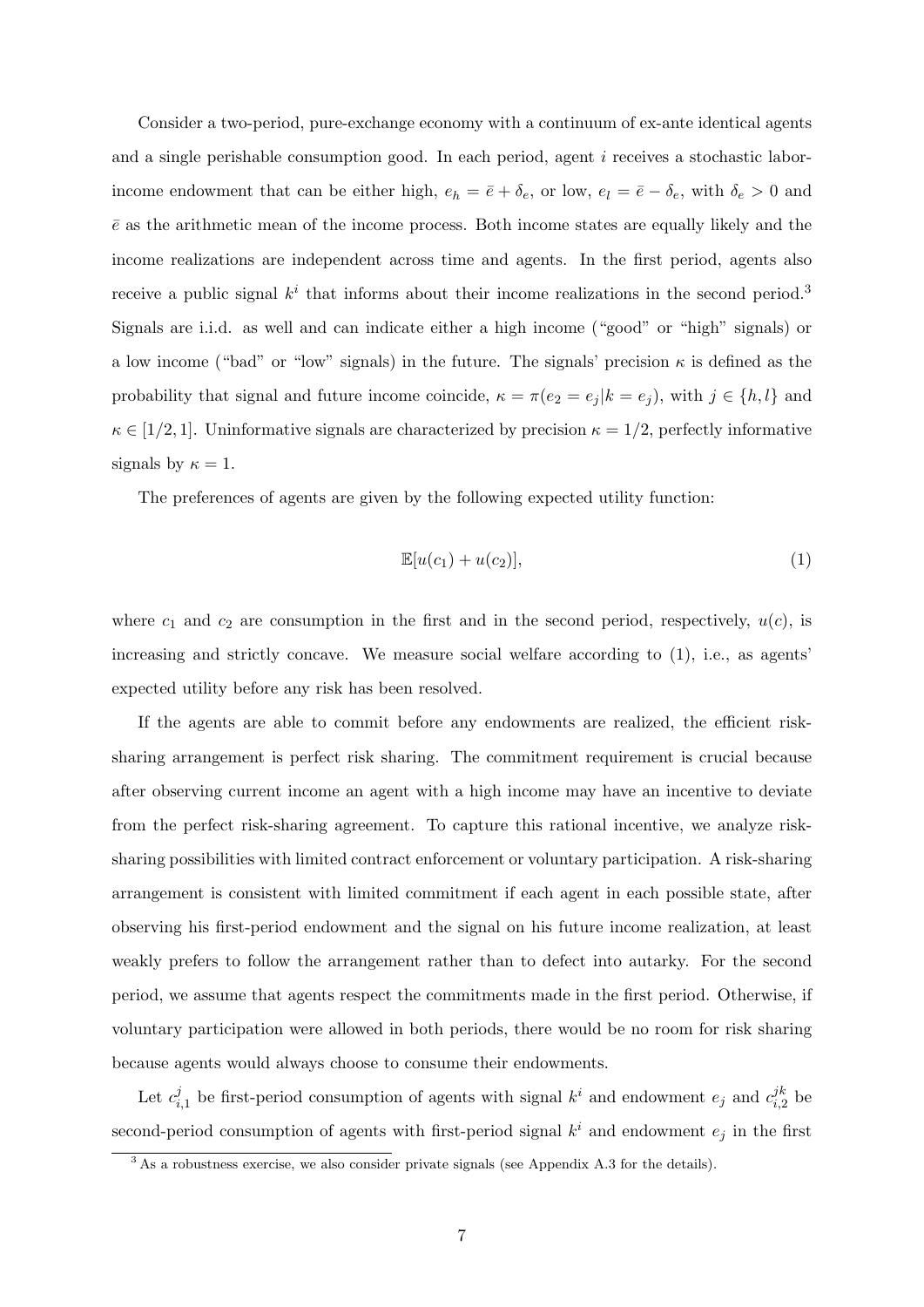period and endowment  $e_k$  in the second period with  $i, j, k \in \{l, h\}$ . The incentives to deviate to autarky are represented by enforcement constraints that are given by the following expressions for high-income agents with good and bad signals

$$
u(c_{h,1}^h) + \kappa u(c_{h,2}^{hh}) + (1 - \kappa)u(c_{h,2}^{hl}) \ge u(e_{h,1}) + \kappa u(e_{h,2}) + (1 - \kappa)u(e_{l,2}) \equiv V_{h,out}^h
$$
 (2)

$$
u(c_{l,1}^h) + (1 - \kappa)u(c_{l,2}^{hh}) + \kappa u(c_{l,2}^{hl}) \ge u(e_{h,1}) + (1 - \kappa)u(e_{h,2}) + \kappa u(e_{l,2}) \equiv V_{l,out}^h
$$
 (3)

and for low-income agents with good and bad signals

$$
u(c_{h,1}^l) + \kappa u(c_{h,2}^{lh}) + (1 - \kappa)u(c_{h,2}^{ll}) \ge u(e_{l,1}) + \kappa u(e_{h,2}) + (1 - \kappa)u(e_{l,2})
$$
\n<sup>(4)</sup>

$$
u(c_{l,1}^l) + (1 - \kappa)u(c_{l,2}^{lh}) + \kappa u(c_{l,2}^{lh}) \ge u(e_{l,1}) + (1 - \kappa)u(e_{h,2}) + \kappa u(e_{l,2}).
$$
\n(5)

The resource feasibility constraints in the first and second period are the following

<span id="page-10-4"></span><span id="page-10-3"></span><span id="page-10-2"></span><span id="page-10-1"></span><span id="page-10-0"></span>
$$
\frac{1}{4}\left(c_{h,1}^h + c_{h,1}^l + c_{l,1}^h + c_{l,1}^l\right) = \frac{1}{2}\sum_{j \in \{l,h\}} e_{j,1} \tag{6}
$$

$$
\frac{1}{4}\left[\kappa\left(c_{h,2}^{hh} + c_{h,2}^{lh} + c_{l,2}^{hl} + c_{l,2}^{ll}\right) + (1 - \kappa)\left(c_{h,2}^{hl} + c_{h,2}^{hl} + c_{l,2}^{lh} + c_{l,2}^{lh}\right)\right] = \frac{1}{2}\sum_{j \in \{l,h\}}e_{j,2} \tag{7}
$$

An efficient allocation is a consumption allocation,  $\{c_i^j\}$  $i,1}^{j},c_{i,2}^{jk}$  $i_{i,2}^{j\kappa}$ , that maximizes ex-ante utility  $(1)$ , subject to the enforcement constraints  $(2)-(5)$  $(2)-(5)$  $(2)-(5)$  and the resource constraints  $(6)-(7)$  $(6)-(7)$  $(6)-(7)$ .

Efficient allocations may feature either perfect risk sharing (all agents consume  $\bar{e}$  in all states), no insurance against income risk (autarky, all agents consume their endowments in all states) or partial risk sharing. Here we focus on the empirically relevant case of partial risk sharing. As summarized in the following proposition, better public signals lead to less risk sharing and higher consumption dispersion.

<span id="page-10-5"></span>Proposition 1 (Information and risk sharing) Consider an efficient allocation with partial risk sharing such that the enforcement constraints [\(2\)](#page-10-0)-[\(3\)](#page-10-4) are binding. Conditional on the income-signal pair in the first period, the consumption allocation is characterized by perfect smoothing across future income states and across periods, i.e.,

$$
c_{i,1}^j = c_{i,2}^{jh} = c_{i,2}^{jl} = c_i^j, \quad \forall i, j.
$$

An increase in information precision has the following effects on the consumption allocation in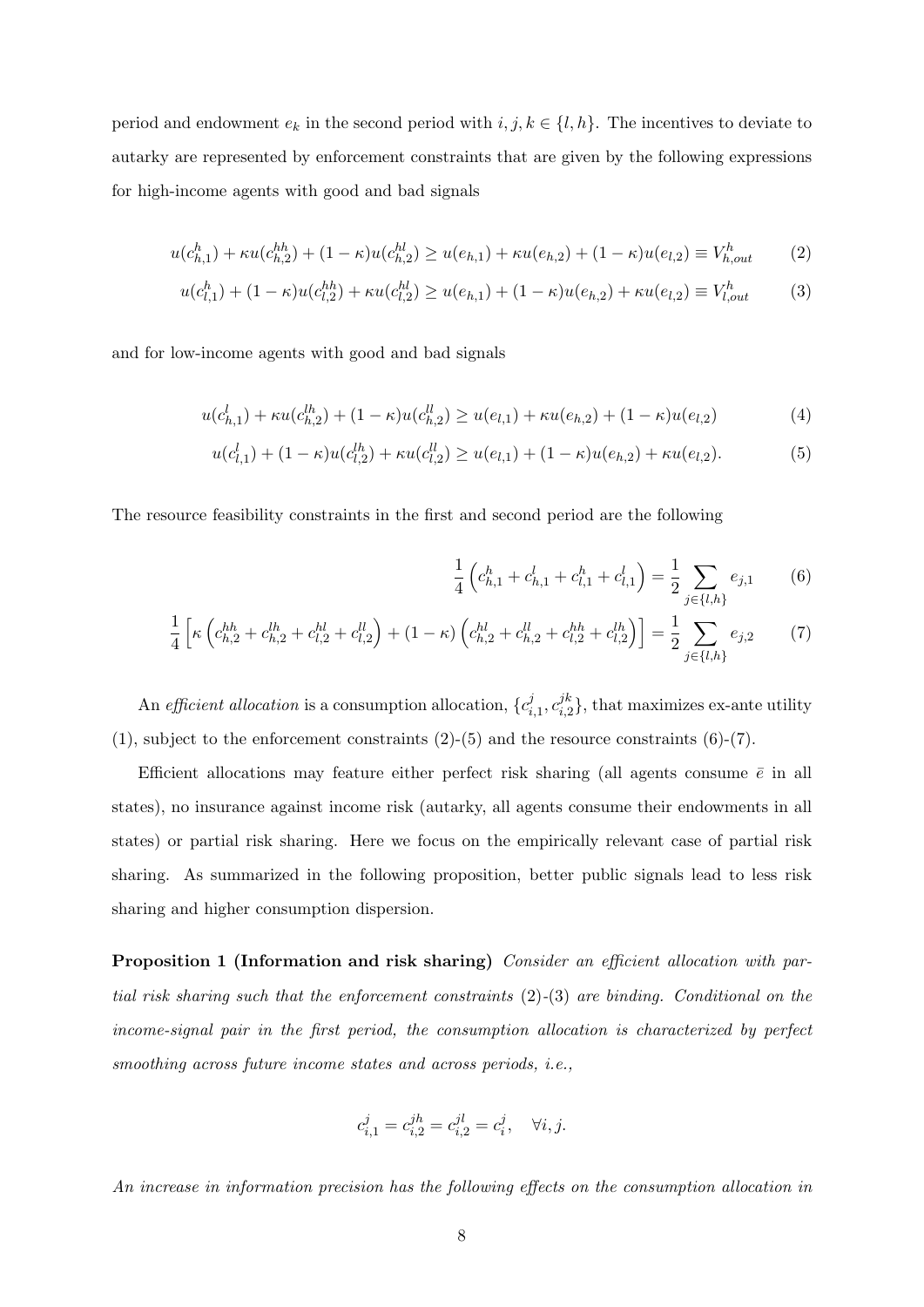each period:

- 1. The conditional mean of consumption of high-income agents increases and the conditional mean of low-income agents decreases.
- 2. The conditional standard deviations of consumption of high-income and low-income agents increase.
- 3. The unconditional standard deviation of consumption increases.

#### The proof is provided in Appendix [A.1.](#page-37-1)

The main messages from the proposition are first that conditional on an income-signal pair in the first period efficient allocations feature perfect consumption smoothing across future income states and time periods. More importantly, more precise signals result in a more unequal consumption distribution when enforcement constraints matter.

To get intuition why better information on individual future income realizations increase consumption dispersion, consider an increase in the precision of signals. By [\(2\)](#page-10-0) and [\(3\)](#page-10-4), this results in an increase in the value of the outside option for high-income agents with a good signal and a decrease for agents with a bad signal. As captured by the changes in the outside option values, agents with a bad signal are more willing while the agents with a good signal are less willing to share their current high income. Thus, consumption of high-income agents spreads out and the conditional standard deviation of consumption of high-income agents increases. Thereby, the changes in the value of the outside option of high-income agents with a good signal  $(V_{h,out}^h)$  and with a bad signal  $(V_{l,out}^h)$  are symmetric:

$$
\frac{\partial V_{h,out}^h}{\partial \kappa} = -\frac{\partial V_{l,out}^h}{\partial \kappa}.
$$

For informative signals, the high-income agents with a good signal have a lower marginal utility of consumption and thus require more additional resources than the high-income agents with a bad signal are willing to give up. In sum, mean consumption of high-income agents increases which by resource feasibility reduces the risk-sharing possibilities for low-income agents. As a consequence, the consumption allocation becomes riskier ex ante and the unconditional standard deviation of consumption increases as well.

In this section, we have shown that more precise signals result in a riskier allocation ex ante such that the standard deviation of consumption increases. Further, better information results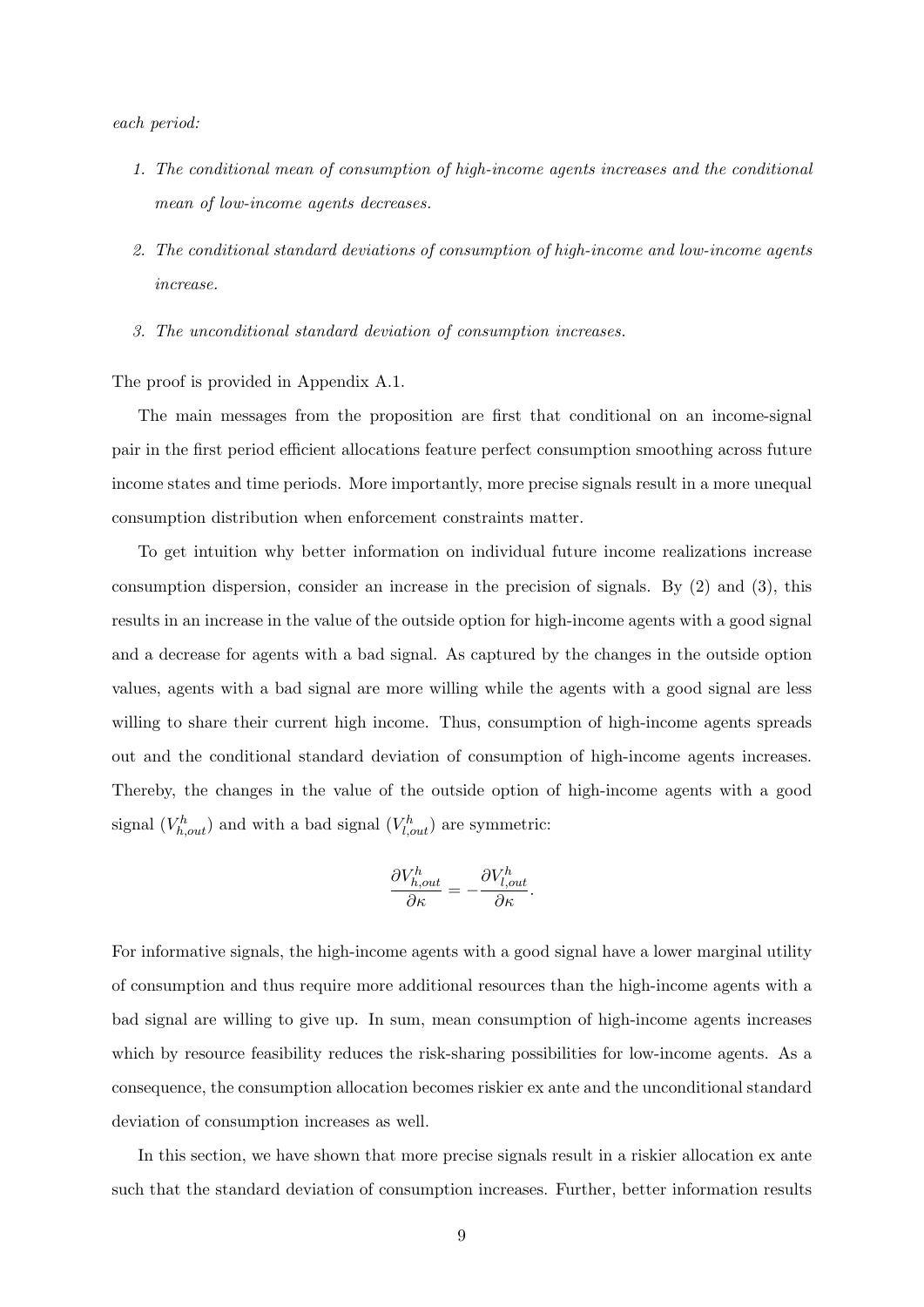in higher consumption of high-income and lower consumption of low-income agents. In the next section, we present a more general model with an infinite time horizon and endogenous solvency constraints embedded into a production economy with capital.

## <span id="page-12-0"></span>3 Environment

Preferences and endowments Consider an economy with a continuum of households indexed by i. Time is discrete and indexed by  $t$  from zero onward. Households have preferences over consumption streams and evaluate them conditional on the information available at  $t = 0$ 

$$
U\left(\{c_t^i\}_{t=0}^{\infty}\right) = (1-\beta)\mathbb{E}_0\sum_{t=0}^{\infty}\beta^t u(c_t^i),\tag{8}
$$

where the instantaneous utility function  $u : \mathbb{R}_+ \to \mathbb{R}$  is strictly increasing, strictly concave and satisfies the Inada conditions.

Household *i*'s disposable labor income in period *t* is given by  $w_t y_t^i$ , where  $w_t$  is the real wage per unit of effective labor and  $y_t^i$  are individual effective labor unit endowments. Effective labor unit endowments are generated by a stochastic process  $\{y_t^i\}_{t=0}^{\infty}$ , where the set of possible realizations in each period is time-invariant and finite  $y_t^i \in Y \equiv \{y_1, ..., y_N\} \subseteq \mathbb{R}_{++}$ , ordered. The history  $(y_0, \ldots, y_t)$  is denoted by  $y^t$ . Effective labor units are independent across households and evolve across time according to a first-order Markov chain with time-invariant transition matrix  $\pi_{jk} > 0$  for all j, k whose elements are the conditional probabilities of next period's endowment  $y_k$  given current period endowment  $y_j$ . There is no aggregate risk, and the Markov chain induces a unique invariant distribution of income  $\pi(y)$  such that the aggregate labor endowment is constant and equal to  $L_t = \bar{y} = \sum_y y \pi(y)$ .

**Information** Each period  $t \geq 0$ , household i receives a public signal  $k_t^i \in Y$  that informs about endowment realizations in the next period. The signal has as many realizations as endowments states and its precision  $\kappa$  is captured by the probability that signal and future endowment coincide,  $\kappa = \pi(y_{t+1} = y_j | k_t = y_j)$ ,  $\kappa \in [1/N, 1]$ . Uninformative signals are characterized by precision  $\kappa = 1/N$ , perfectly informative signals by  $\kappa = 1$ . Hence, at each point in time the agents can find themselves in one of the states  $s_t = (y_t, k_t)$ ,  $s_t \in S$ , where S is the Cartesian product  $Y \times Y$  and  $s^t = (y^t, k^t) = (s_0, ...s_t)$  is the history of the state.

The realizations of the signal follow an exogenous Markov process with transition probabili-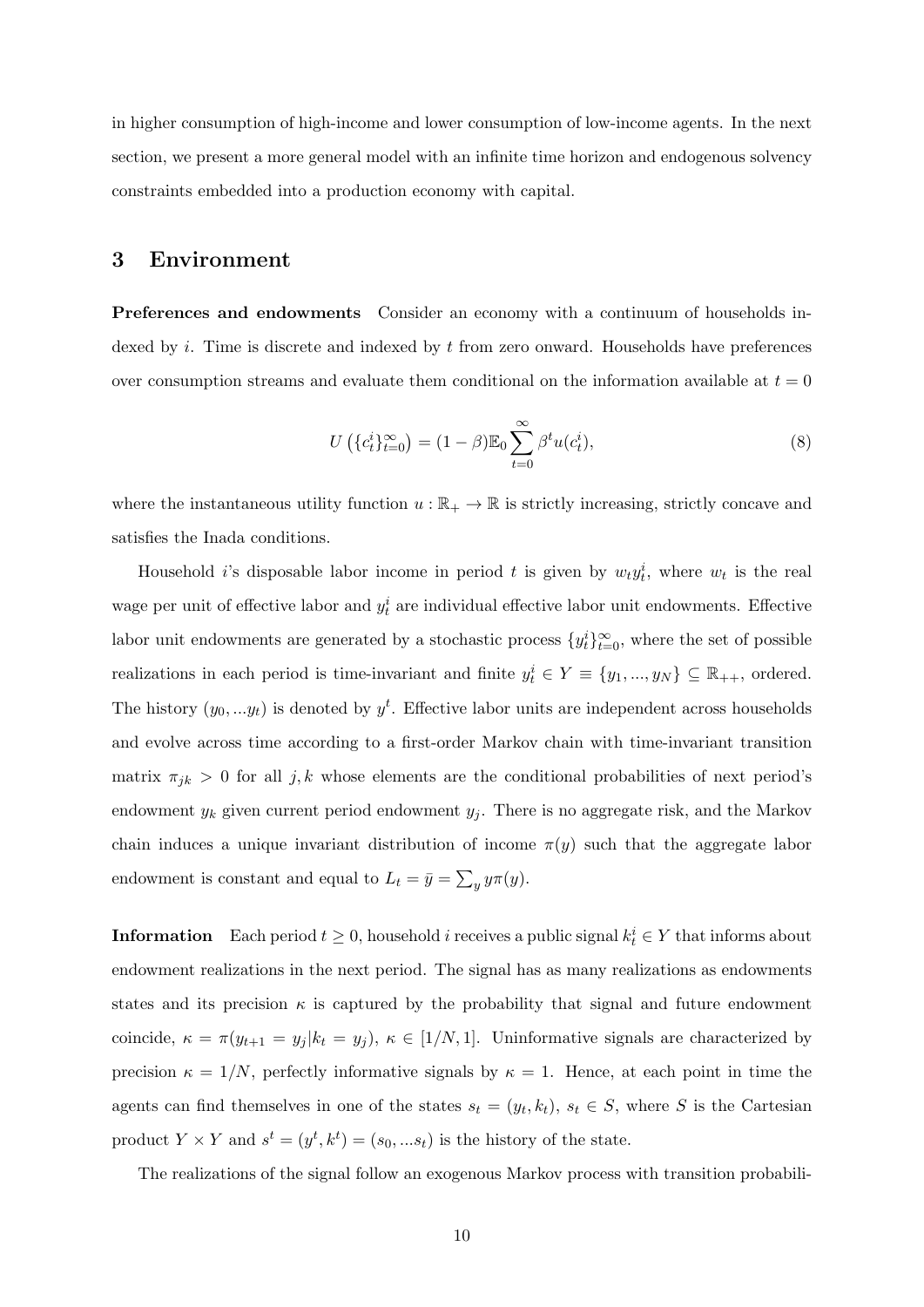ties  $\pi(k_{t+1} = y_i | k_t = y_j)$  that are chosen such that the resulting joint distribution of endowments and signals satisfies the following two consistency requirements.

Consistency Requirement I: The marginal distribution of the joint invariant distribution  $\pi(s) = \pi(y, k)$  with respect to income equals the invariant distribution of endowments  $\pi(y)$ , i.e.,

$$
\hat{\pi}(y) = \sum_{k \in Y} \pi(y, k) \doteq \pi(y).
$$

**Consistency Requirement II:** The conditional distribution of endowments  $\pi(y'|y)$  follows from integrating  $\pi(y'|y,k)$  with respect to signals, i.e.,

$$
\hat{\pi}(y'|y) = \sum_{k \in Y} \pi(y'|y,k)\pi(k|y) \doteq \pi(y'|y),
$$

where  $y'$  denotes a future realization and  $y$  a current realization of the variable  $y$ . In Appendix [A.2,](#page-39-0) we show that consistency with these requirements yields signal transition probabilities that depend in general on the properties of the Markov process for endowments and on the precision of signals. In case of a symmetric transition matrix for endowments, signal transition probabilities are independent of  $\kappa$  and consistency requires the signals to follow the same stochastic process as endowments. Otherwise, the joint distribution of endowments and signals does violate at least one of the consistency requirements. If signal were for example i.i.d. but endowments are persistent, we show that at least one of the two consistency requirements is violated. Thus, when income is persistent, signals are persistent as well. This implies that the effect of a signal realization today does not only affect expectations for income in the next period but can have long-lasting effects for future expectations.

Using the assumptions on endowments and signals, the probabilities for the distribution of future endowments conditional on today's state s is given by  $4$ 

<span id="page-13-1"></span>
$$
\pi(y'|s) = \pi\left(y'=y_j|k=y_m, y=y_i\right) = \frac{\pi_{ij}\kappa^{1_{m=j}}\left(\frac{1-\kappa}{N-1}\right)^{1-1_{m=j}}}{\sum_{z=1}^{N}\pi_{iz}\kappa^{1_{m=z}}\left(\frac{1-\kappa}{N-1}\right)^{1-1_{m=z}}},\tag{9}
$$

where  $\mathbf{1}_{m=j}$  is an indicator function and equals one if the signal and the actual realization of the endowment coincide. The formula follows from Bayes law and its logic is a signal extraction with

<span id="page-13-0"></span><sup>4</sup> Appendix [A.4](#page-45-0) provides details on the derivation of the formulas for the joint distribution of endowments and signals.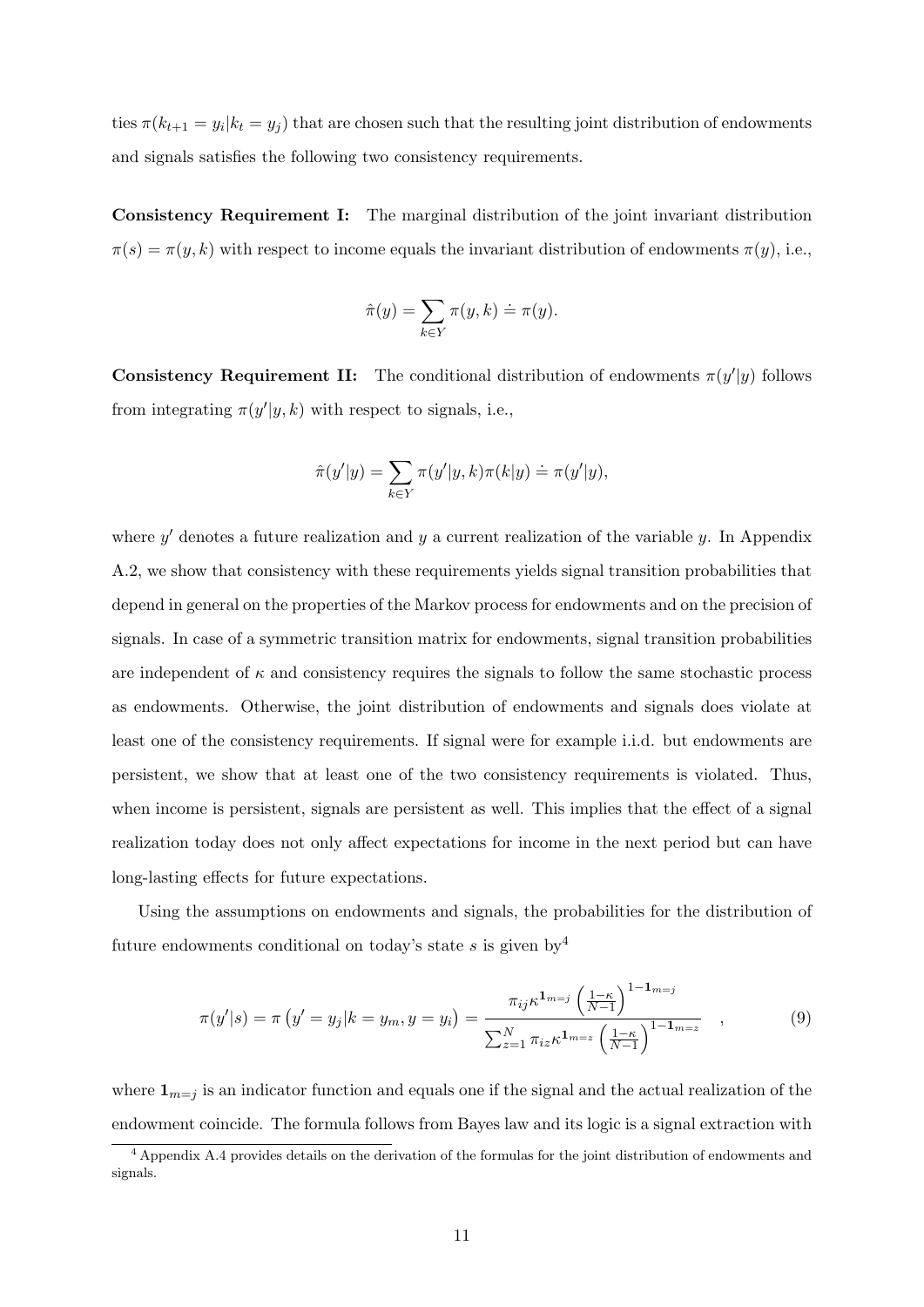two independent signals on future endowment realizations, current endowments and the public signal. Both "signals" enter the signal extraction weighted with their precision, endowments with transition probability  $\pi_{ij}$  and signals with precision  $\kappa$ <sup>[5](#page-14-0)</sup>

For example, with uninformative signals ( $\kappa = 1/N$ ) the conditional probability of endowment  $y_j$  tomorrow given today's signal  $k_j$  and endowment  $y_i$  can be computed as

$$
\pi(y' = y_j | k = y_j, y = y_i) = \frac{\pi_{ij} \frac{1}{N}}{\frac{1}{N} \sum_{z=1}^{N} \pi_{iz}} = \pi_{ij}.
$$

With signals following an exogenous process, the conditional distribution of signals and endowments can be combined to a time-invariant Markov transition matrix  $P_s$  with conditional probabilities  $\pi(s'|s)$  as elements

$$
\pi(s'|s) = \pi (y' = y_j, k' = y_l | k = y_m, y = y_i)
$$
  
=  $\pi(k' = y_l | k = y_m) \pi (y' = y_j | k = y_m, y = y_i)$ . (10)

**Production** A representative firm hires labor  $L_t$  and capital  $K_t$  at rental rates  $w_t$  and  $r_t$  to maximize profits. Capital depreciates at rate  $\delta$  and the production of consumption goods  $Y_t$ takes place via a linear homogenous production function

<span id="page-14-1"></span>
$$
Y_t = AF(L_t, K_t),
$$

with A as a productivity parameter that is constant in the stationary equilibria that we focus on in the following. Aggregate labor endowments  $L_t$  are normalized to unity.

Endogenous solvency constraints Following [Alvarez and Jermann](#page-35-4) [\(2000\)](#page-35-4), there is no restriction on the type of insurance contracts that can be traded but the contracts suffer from limited commitment because every period agents have the option to default to autarky. Households can buy or sell state-contingent assets  $a(s^t, s_{t+1})$  priced at  $q(s^t, s_{t+1})$ . The state-contingent asset  $a(s^t, s_{t+1})$  prescribes one unit of the consumption good in state  $s_{t+1}$  to or from an agent that experiences the history  $s^t$ . Households trade the asset with financial intermediaries that live for one period and can also invest into capital. Households face state-contingent endogenous credit limits  $A(s^t, s_{t+1})$  that are not "too tight", i.e., credit limits that only ensure that

<span id="page-14-0"></span><sup>&</sup>lt;sup>5</sup> At the end of this section, we elaborate on our modelling choices regarding the specification of signals.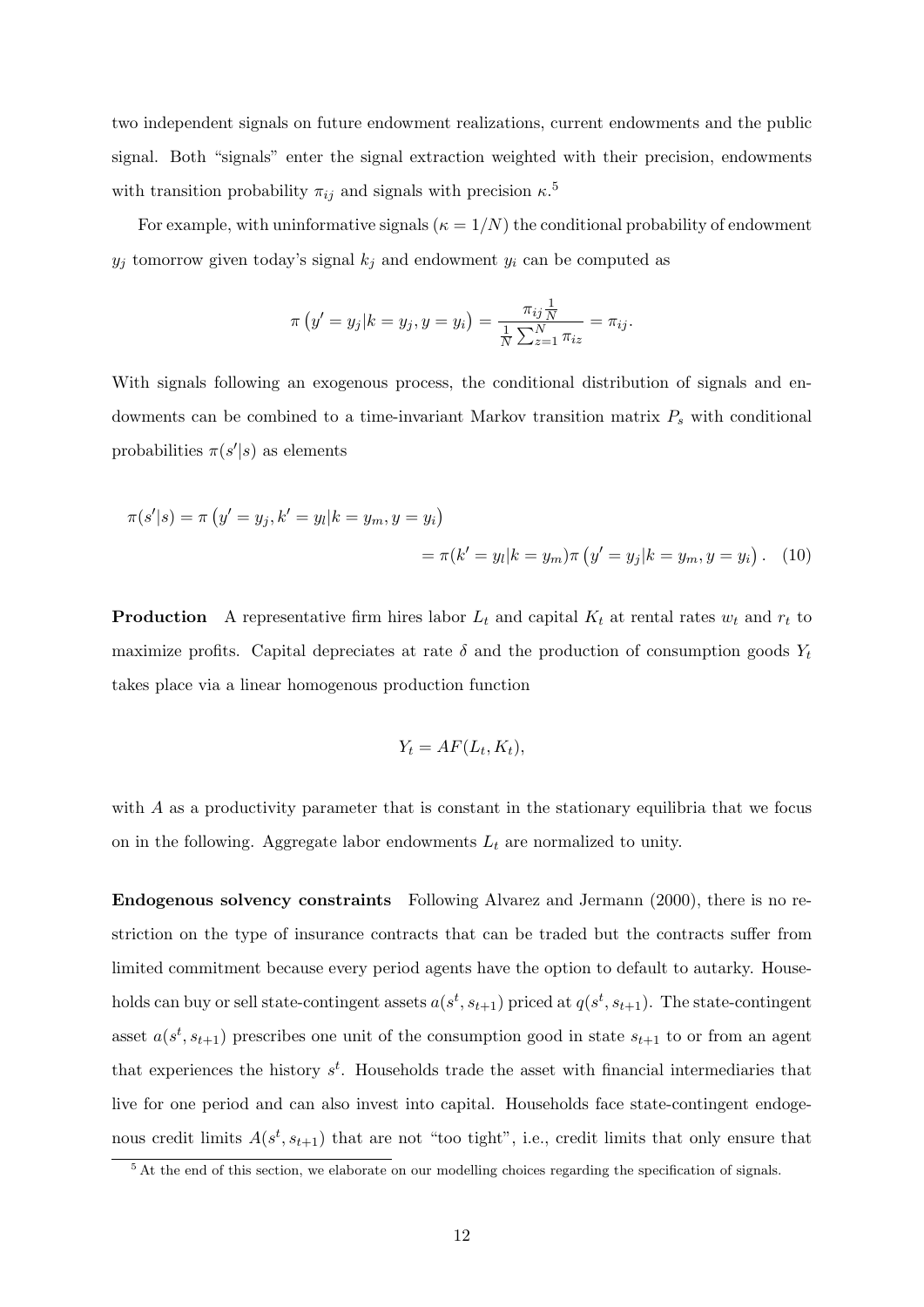households have no incentive to default to autarky but do not constrain insurance contracts otherwise

<span id="page-15-2"></span>
$$
a(s^t, s_{t+1}) \ge A(s_{t+1}) = \min\left\{a(s_{t+1}) : V\left[a(s_{t+1}), s_{t+1}\right] \ge U^{Aut}(s_{t+1})\right\}, \quad \forall s_{t+1},\tag{11}
$$

with  $U^{Aut}$  as the value of the outside option and  $V(a, s)$  as the continuation value of a household with asset holdings a and state s (see the recursive problem  $(12)-(14)$  $(12)-(14)$  $(12)-(14)$  below). In case of defaulting to the outside option and consistent with US bankruptcy law, households lose all their assets. Further, access to financial markets is restricted. While agents can save unlimited amounts in a non-state contingent bond with gross return  $R$ , they cannot borrow. Thus, the value of the outside option is a solution to an optimal savings problem that can be written in recursive form as follows

$$
v(a,s) = \max_{0 \le a' \le y + aR} \left[ (1 - \beta)u(aR + y - a') + \beta \sum_{s'} \pi(s'|s)v(s',a') \right],
$$

such that the value of the outside option is given by

<span id="page-15-0"></span>
$$
U^{Aut}(s) = v(0, s).
$$

Given asset holdings a, state  $s = (y, k)$ , and prices  $w, \{q(s, s')\}$ , households' problem can be written recursively as

$$
V(a,s) = \max_{c, \{a'(s')\}} \left\{ (1-\beta)u(c) + \beta \sum_{s'} \pi(s'|s)V[a'(s'), s'] \right\}
$$
(12)

subject to a budget constraint and solvency constraints

$$
c + \sum_{s'} q(s, s')a'(s') \le wy + a \tag{13}
$$

<span id="page-15-1"></span>
$$
a'(s') \quad \geq \quad A(s'), \quad \forall s'. \tag{14}
$$

The result of the utility maximization problem are policy functions  $c(a, s)$ ,  $\{a'(a, s; s')\}$ . In period zero, households differ with respect to initial asset asset holdings and initial shocks where the heterogeneity is captured by the invariant probability measure  $\Phi_{a,s}$ . In an economy with one non-state contingent asset, Abrahám and Cárceles-Poveda  $(2010)$  show that the endogenous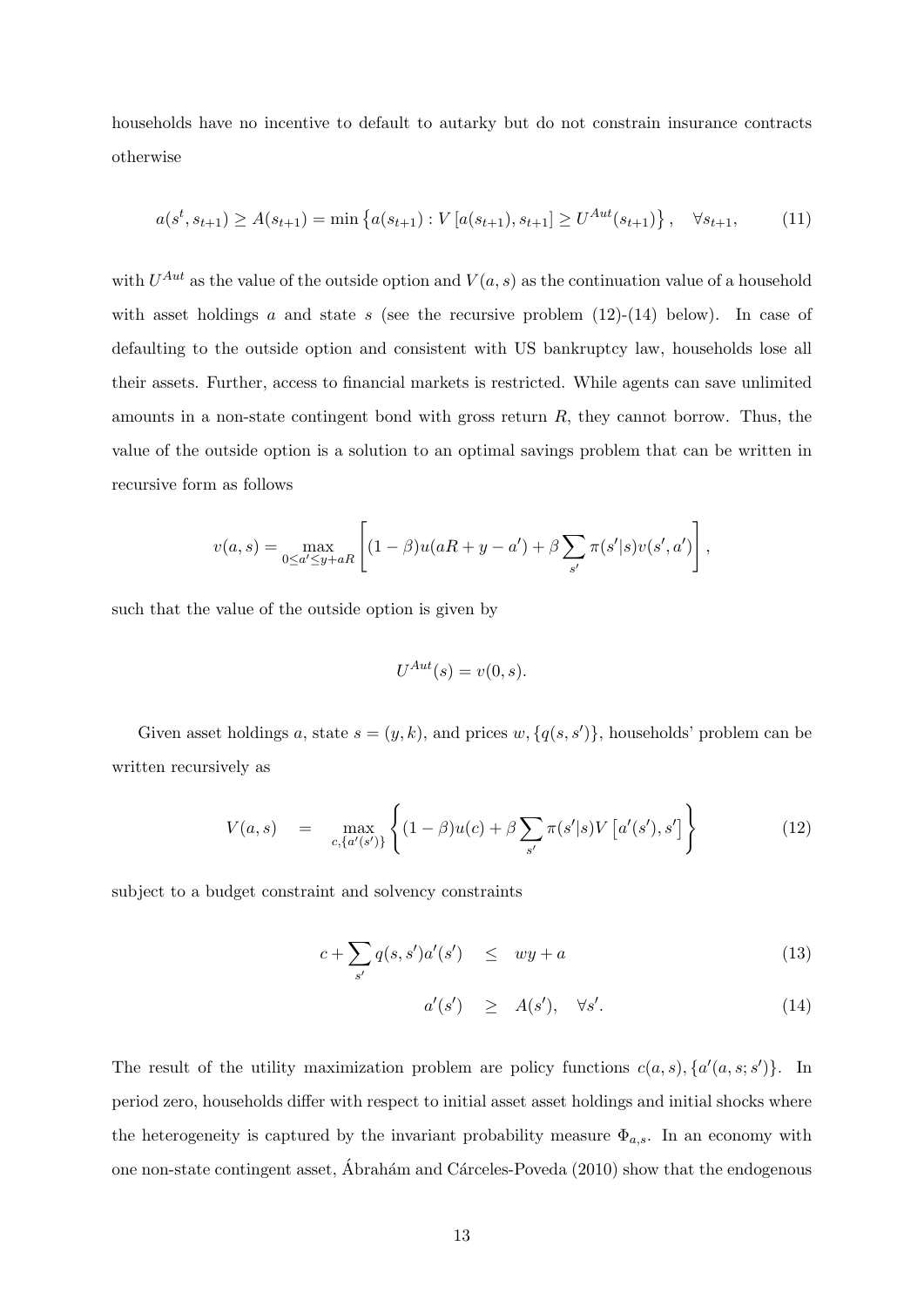credit limits derived according to [\(11\)](#page-15-2) share some realistic features with credit limits observed in the Survey of Consumer Finances (SCF). As in the data, credit limits in the model become looser as labor income increases. While agents with a higher income have more incentives to default because higher income shocks lead to a higher autarky value, this does not necessarily lead to tighter credit limits. In our quantitative results, we confirm the results of Abrahám and Cárceles-Poveda [\(2010\)](#page-34-0) for a complete set of state contingent assets.

Equilibrium The stationary recursive competitive equilibrium with solvency constraints is summarized in the following definition.

Definition 1 A stationary recursive competitive equilibrium with solvency constraints comprises a value function  $V(a, s)$ , a price system  $R, w, q(s, s')$ , an allocation  $K, c(a, s), \{a'(a, s; s')\},$ a joint probability measure of assets and exogenous state  $\Phi_{a,s}$ , and endogenous credit limits  $A(s')$ such that

- (i)  $V(a, s)$  is attained by the decision rules  $c(a, s)$ ,  $\{a'(a, s; s')\}$  given  $R, w, q(s, s')$
- (ii) Endogenous credit limits are determined according to [\(11\)](#page-15-2)
- (iii) The joint distribution of assets and state  $\Phi_{a,s}$  induced by  $\{a'(a,s;s)\}$  and  $P_s$  is stationary
- (iv) No arbitrage applies

$$
q(s, s') = \frac{\pi(s'|s)}{R}
$$

(v) Factor prices satisfy

$$
R - 1 = AF_K(1, K) - \delta
$$

$$
w = AF_L(1, K)
$$

(vi) The asset market clears

$$
R'K' = \int \sum_{s'} a'(a, s; s')\pi(s'|s) d\Phi_{a,s}.
$$

We conclude this section with a discussion of some features of the information environment outlined at the beginning of this section. With the signals, we collect a wide spectrum of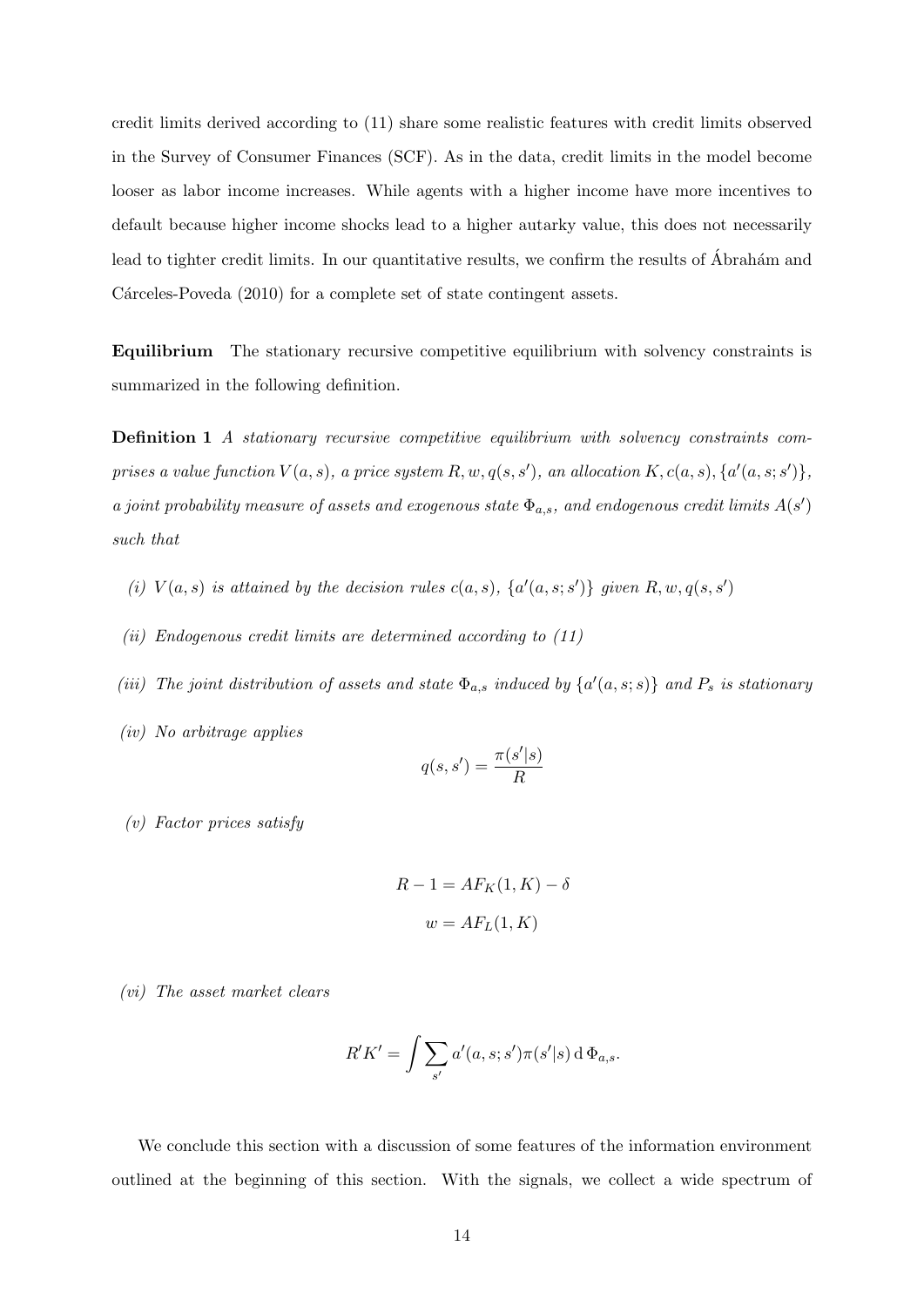information such as foreknowledge of future performance bonuses, promotions, demotions wage cuts or wage rises. In formula [\(9\)](#page-13-1), we model signals with a "hit or miss specification" in the following sense. The probability that the signal indicates the correct endowment realization is  $\kappa$ , and  $1 - \kappa$  is the probability that signal and future endowment realization differ. This probability is then allocated equally to the endowment states not indicated by the signal. Thus, conditional on the signal being wrong, the transition probability is exclusively driven by the endowment transition probabilities  $\pi(y'|y)$ . For the type of information we seek to model this is a reasonable specification, in particular when endowment shocks are persistent as in reality. To see this, suppose that an agent receives a signal that he will likely get a bonus in the next period and according to the formula his probability to receive an endowment rise increases compared to the case without the signal. With some probability, however, he might not get the bonus. In this case, the probability to transit to a particular endowment state should not be affected by the signal anymore but solely be conditional on his current endowment state. This is exactly what is captured in the formula by allocating  $1 - \kappa$  equally over the states without a bonus.

The examples in the introduction include both private and public information. We opted for public signals for the following reasons. First, with the signals, we seek to model the predictive power of publicly available subjective income expectations as estimated in the empirical literature and public signals serve exactly this purpose. The subjective expectations elicited in studies such as [Dominitz](#page-35-1) [\(1998\)](#page-35-1) are probably the result of both, private and public information on future earnings. To the best of our knowledge, there is no paper yet that disentangles the public and private sources underlying the subjective expectations. Second, an advantage of public signals compared to private signals is that we can specify a fully decentralized version in which households engage in unmonitored trade of ordinary securities. [Atkeson and Lucas](#page-35-11) [\(1992\)](#page-35-11) show that such a decentralization is not feasible with private information. Thus, with private signals we have to consider a social planner problem which is less realistic. Third, we also don't want to be silent about the fact that public signals are more tractable than private signals which allows us to employ realistic income processes with both transitory and persistent shocks. In our quantitative exercise, we employ a signal-income distribution with 36 states. With public signals alone, that means that at each node  $(a, y, k)$  we have to check 36 occasionally binding constraints resulting from the option to default to autarky which is already more than the 14 states typically considered in related studies. With private information, we would have to additionally consider 5 constraints that capture households' incentives to reveal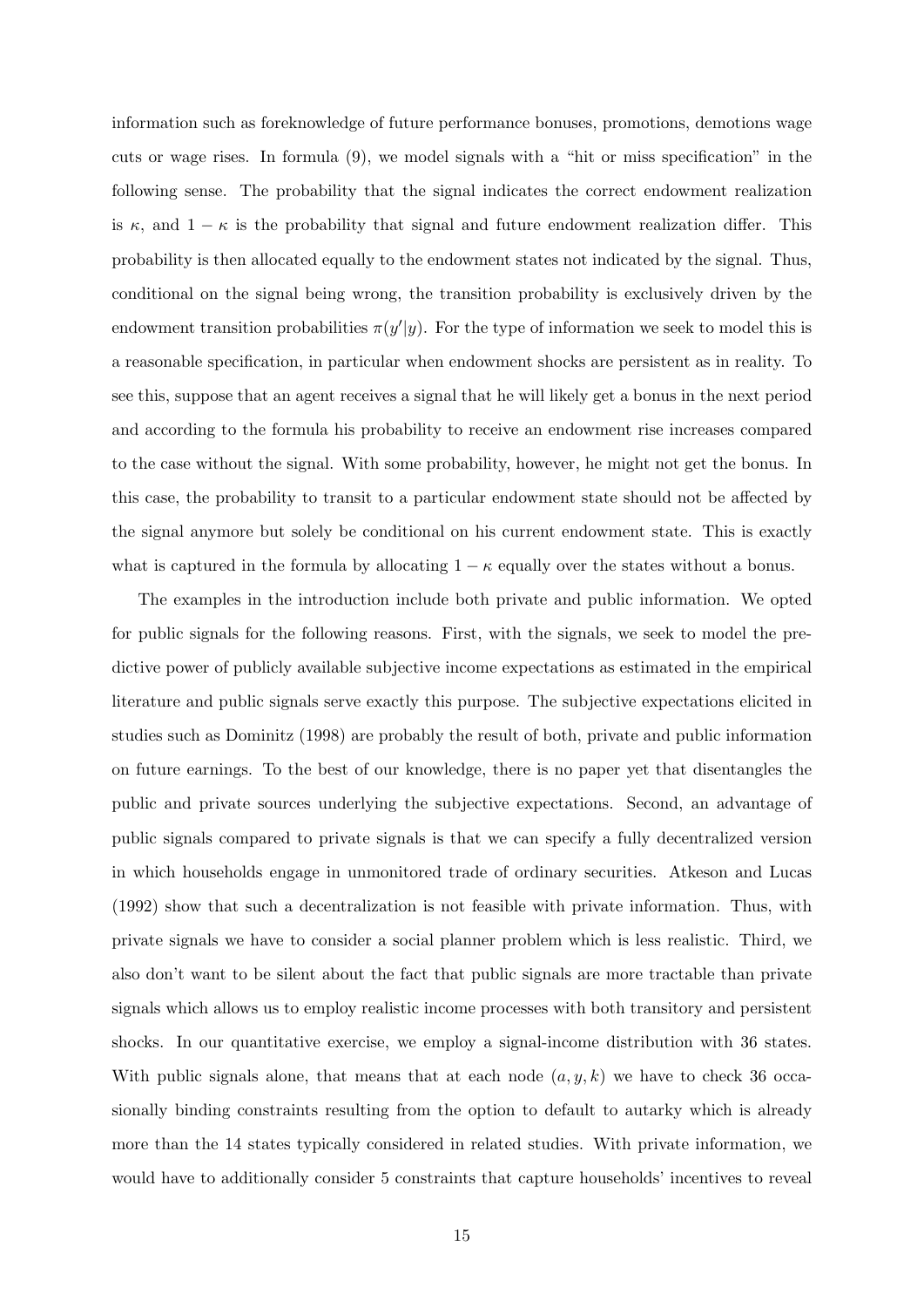the true realization of the private signal. More than the sheer increase in occasionally binding constraints at each node, the interaction of enforcement and truth-telling constraints results in additional challenges in the computation of allocations. For this reason, existing studies such as Broer, Kapička, and Klein [\(2017\)](#page-35-12) focus on the theoretical implications of private information and consider stylized endowment processes with only two states. Finally, we find that increases in signal precision with private signals have qualitatively similar effects on risk sharing in a two-period model (see Appendix [A.3\)](#page-44-0).

In the following, we study the quantitative implications of advance information in this model for consumption risk sharing.

# <span id="page-18-0"></span>4 Quantitative exercise

In this section, we describe the data employed in the quantitative exercise and the calibration of parameters. Further, we explain how we measure consumption risk sharing and how we assess the difference in income uncertainty measured by econometricians and households.

#### 4.1 Data and calibration

Data To quantitatively evaluate the model, one would like to employ a household panel data set with a large number of observations that contains detailed information on households' income, their consumption expenditures and their subjective expectations of future income. To the best of our knowledge such a data set does not exist for the US. For this reason, we opt for the following strategy. To facilitate comparison with related studies in particular to [Krueger](#page-36-8) [and Perri](#page-36-8) [\(2006\)](#page-36-8) and [Broer](#page-35-10) [\(2013\)](#page-35-10), we also use as a first step the Consumer Expenditure Interview Survey (CEX) for information on households' income and consumption expenditures. Starting from the calibration used in these papers, we investigate how informative signals affect consumption inequality and insurance in the model by varying signal precision to find our preferred value for the parameter  $\kappa$ . Afterwards, we relate the value of the parameter to information on the predictive power of subjective expectations elicited in the special edition of the Survey of Economic Expectations from 1993–1994 that contains information on US households' income realizations and their corresponding income expectations.

For the CEX, we exactly follow [Krueger and Perri](#page-36-8) [\(2006\)](#page-36-8) and [Broer](#page-35-10) [\(2013\)](#page-35-10) in their methodology. In particular, we decompose consumption and income inequality in between and within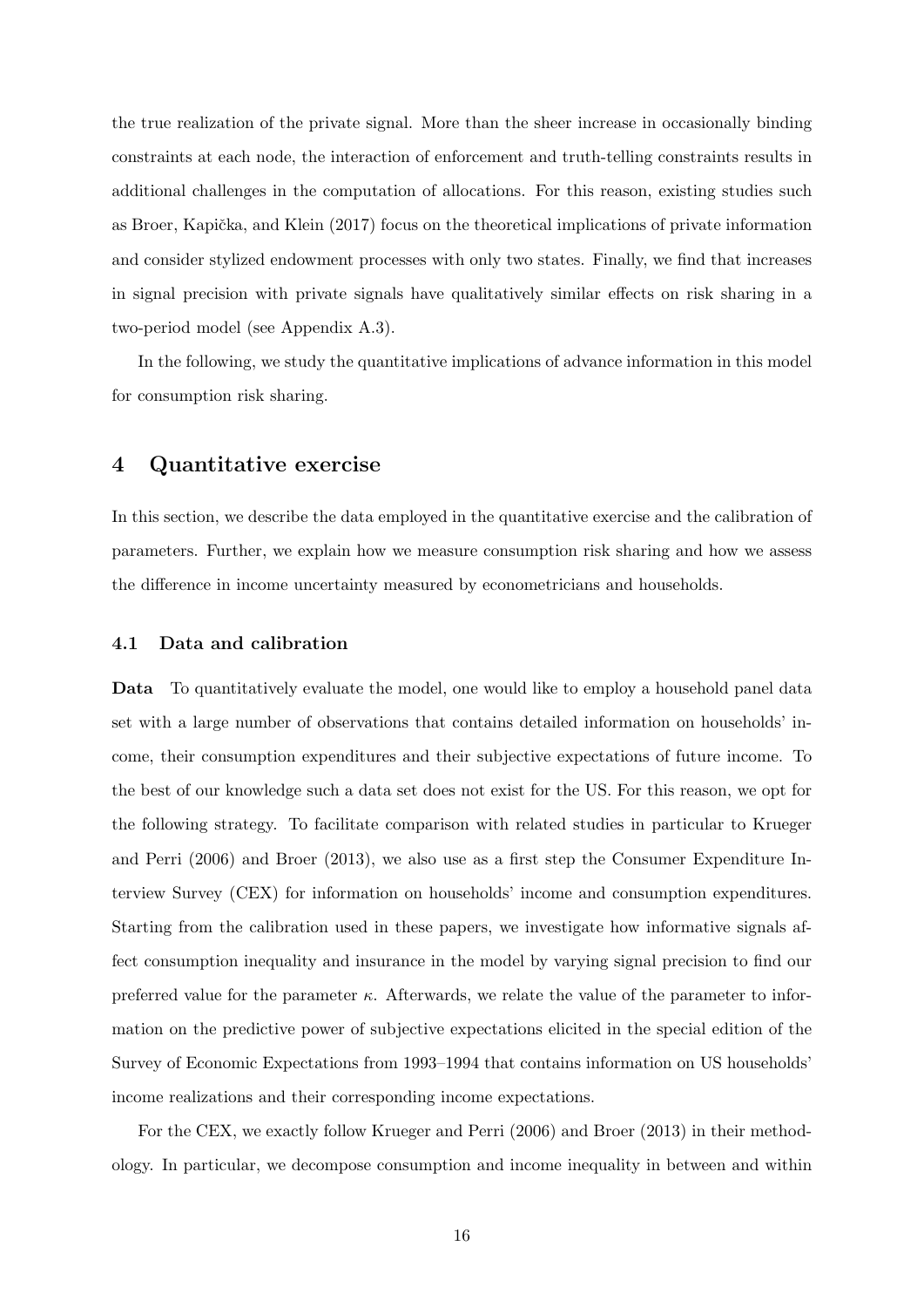group inequality. Between-group inequality are differences in household income and consumption attributable to observable characteristics for example education, region of residence, etc., and assume that households cannot insure against these observable characteristics. Income inequality devoid of between group inequality component is called within group inequality. This residual measure of inequality is the focus of this paper as it is caused by the idiosyncratic income shocks and hence, depending on the insurance available against these shocks, consumption inequality will not exactly mirror income inequality.

As measure of household consumption, we employ non-durable consumption  $(ND+)$  which also includes an estimate for service flows from housing and cars. For households' disposable income, we use after-tax labor earnings plus transfers (LEA+). Consistent with voluntary participation, we thus take the mandatory public insurance as given and focus on private insurance. LEA+ comprises the sum of wages and salaries of all household members, plus a fixed fraction of self-employment farm and non-farm income, minus reported federal, state, and local taxes (net of refunds) and social security contributions plus government transfers.

We drop the households who report zero or only food consumption, whose head is older than 64 years or younger than 21 years, with negative or zero labour income or have negative working hours, which have positive labour income but no working hours, that live in the rural area or their weekly wage is below half the minimum wage and which are not present in all interviews. To facilitate a comparison between households of different size, the consumption and income measures are divided by adult equivalence scales as in [Dalaker and Naifeh](#page-35-13) [\(1997\)](#page-35-13).

To compute within group inequality, we follow [Krueger and Perri](#page-36-8) [\(2006\)](#page-36-8) and [Blundell et al.](#page-35-7) [\(2008\)](#page-35-7), and regress the logs of household consumption and income on a cubic function of age and a set of dummies that include region, marital status, race, education, experience, occupation and sex. The residuals of the regression are treated as consumption and income shock.

Model parameters Our annual calibration is designed to highlight the differences between a standard limited commitment model without information as entertained in [Broer](#page-35-10) [\(2013\)](#page-35-10) and a model with information. Therefore, we set a number of corresponding parameters to the same values. In particular, we consider a period utility function that exhibits constant relative risk aversion with parameter  $\sigma = 1$ . The discount factor  $\beta$  is chosen to yield an annual gross interest rate of  $R = 1.025$  in general equilibrium. We employ a Cobb-Douglas production function  $AF(K, L)$  with a capital-production elasticity of 0.30. Given R, we choose the depreciation of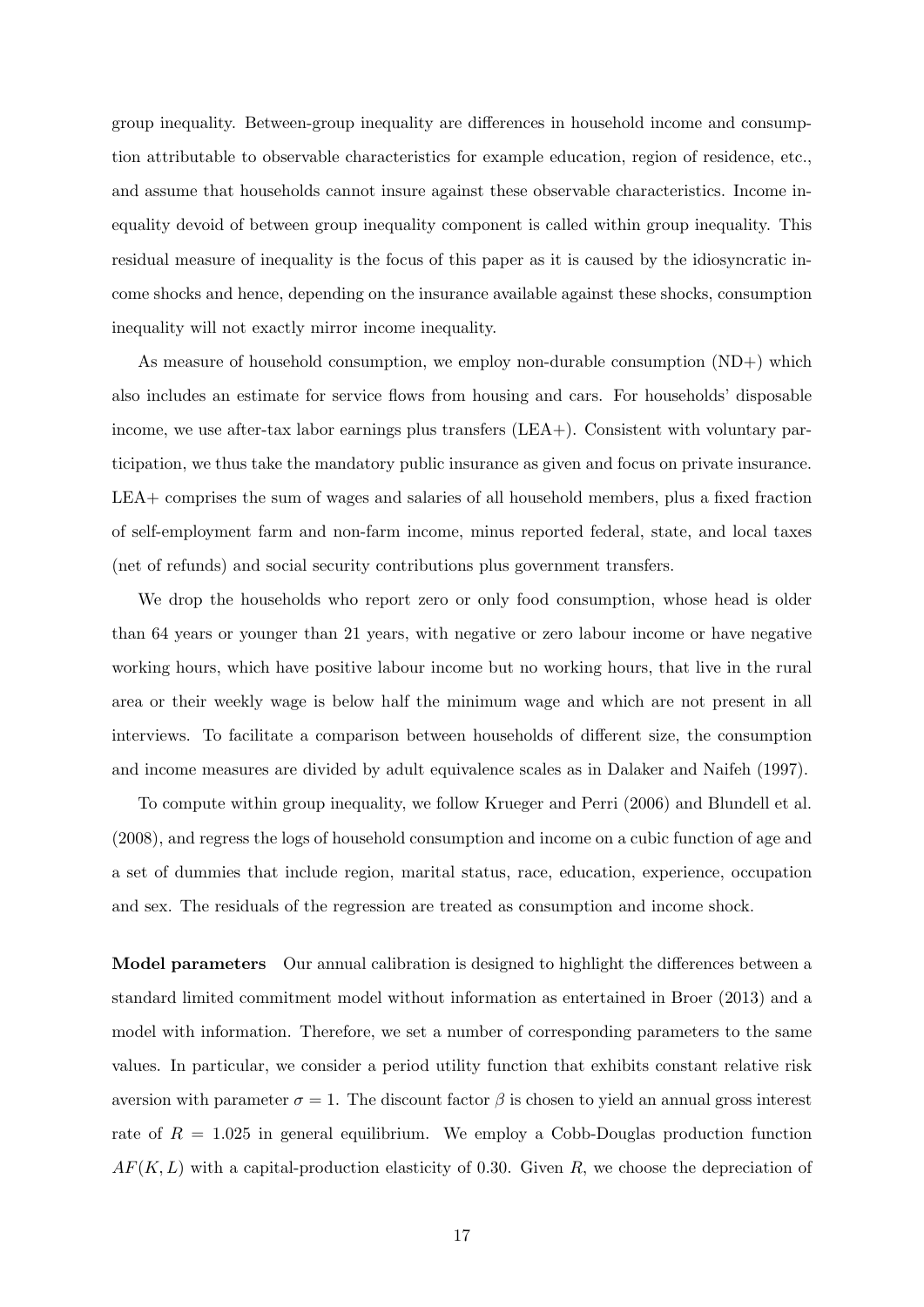the capital stock  $\delta$  and the technology parameter A to yield a real wage rate of unity and an aggregate wealth-to-income ratio of 2.5 as for example estimated by [Kaplan and Violante](#page-36-2) [\(2010\)](#page-36-2) based on the Survey of Consumer Finances (SCF). With a wage rate of unity, labor income is  $wy = y$  and we use the terms individual endowment and individual income interchangeably.

Following the practice in the literature, the income specification comprises persistent and transitory income components. Log income of household  $i$  is modelled as

$$
\ln(y_{it}) = z_{it} + \epsilon_{it}, \qquad z_{it} = \rho z_{it-1} + \eta_{it},
$$

where  $\epsilon_{it}$  and  $\eta_{it}$  are independent, serially uncorrelated and normally distributed with variances  $\sigma_{\epsilon}^2$  and  $\sigma_{\eta}^2$ , respectively.<sup>[6](#page-20-0)</sup> The persistence parameter  $\rho$  is set to 0.9989 which is the value originally found by [Storesletten, Telmer, and Yaron](#page-37-2) [\(2004\)](#page-37-2). Given the persistence parameter, we identify the variances  $\sigma_{\epsilon}^2$ ,  $\sigma_{\eta}^2$  from the cross-sectional within-group income variance and autocovariance in the CEX data as the averages of the years 1999–2003. The method proposed by [Tauchen and Hussey](#page-37-3) [\(1991\)](#page-37-3) is used to approximate the persistent part of income by a Markov process with three states and time-invariant transition probabilities, and the transitory part is captured with two exogenous states of equal probability. We normalize the value of all income states such that mean income (or aggregate labor endowment) is equal to unity. For each of the six income states, there are therefore six public signals such that the joint income-signals state S is approximated by 36 states which is higher than the 14 states typically considered in related studies [\(Broer,](#page-35-10) [2013,](#page-35-10) [Krueger and Perri,](#page-36-8) [2006\)](#page-36-8). The increase in the number of states leads to a numerical challenge for computing consumption allocations in general equilibrium.<sup>[7](#page-20-1)</sup>

#### 4.2 Insurance and risk-sharing measures and uncertainty gap

Insurance and risk-sharing measures To measure the extent of consumption smoothing and inequality from the data, we focus on two measures: (1) the covariance of consumption and income growth as an insurance measure, and (2) the relative variance of log-consumption with respect to log-income to capture consumption inequality. The first measure captures the

<span id="page-20-0"></span> $6$  We consider a signal that informs about total future disposable income, i.e., about the combination of transitory and persistent shocks. An alternative is to specify two signals, one that informs about future realizations of transitory and one that informs about future realizations of persistent shocks.

<span id="page-20-1"></span><sup>&</sup>lt;sup>7</sup> In Appendix [A.5,](#page-47-0) we describe our algorithm for computing allocations in the endogenous-solvency constraints model in more detail. With 500 points on the asset grid, we solve in each iteration step for 666,000 variables. In a standard model without information and 14 income states as in [Broer](#page-35-10) [\(2013\)](#page-35-10), the corresponding number of variables is 105,000.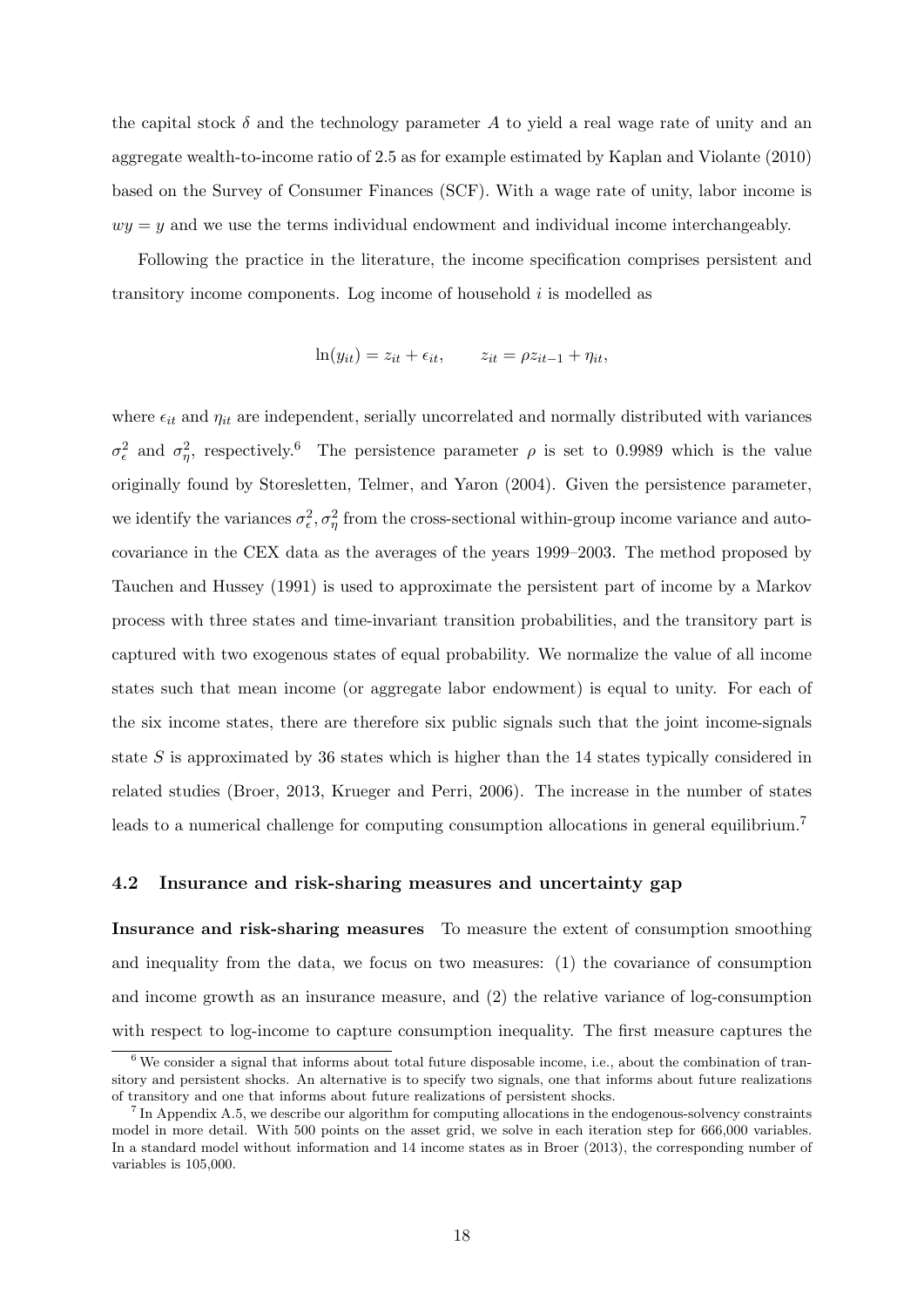<span id="page-21-0"></span>

|                     | Parameter                                       | Value  |
|---------------------|-------------------------------------------------|--------|
| $\sigma$            | Risk aversion                                   |        |
| $\alpha$            | Elasticity of capital in production function    | 0.3000 |
| R.                  | Gross interest rate                             | 1.0250 |
| $\rho$              | Auto-correlation                                | 0.9989 |
| $\sigma_n$          | Standard deviation innovation persistent shocks | 0.0245 |
| $\sigma_{\epsilon}$ | Standard deviation innovation transitory shocks | 0.3390 |
| S                   | Income-signal states                            | 36     |
| var <sub>y</sub>    | Variance log income                             | 0.3654 |
| $var_c$             | Variance log consumption                        | 0.1462 |
| $\beta_{\Delta y}$  | Regression coefficient                          | 0.1078 |
| RS                  | Risk-sharing ratio                              | 0.5999 |

Table 1: Baseline parameters and CEX moments

sensitivity of consumption growth to income growth. Following [Mace](#page-36-12) [\(1991\)](#page-36-12), the sensitivity is captured by the coefficient  $\beta_{\Delta y}$  in the following regression equation

$$
\Delta c_{it} = \psi + \beta_{\Delta y} \Delta y_{it} + v_t + v_{it} \tag{15}
$$

where  $\psi$  is a constant,  $v_t$  a vector of time dummies and  $\nu_{it}$  a residual;  $\Delta c_{it}$  and  $\Delta y_{it}$  are the growth rates of consumption and income of individual i in period t. When the coefficient  $\beta_{\Delta y}$ is zero, then consumption growth is perfectly insured against changes in income growth. The higher is the coefficient, the less insurance is achieved.

The second measure is defined as one minus the ratio of the cross-sectional unconditional variance of logged consumption over logged income:

$$
RS = 1 - \frac{\text{var}_c}{\text{var}_y} \tag{16}
$$

On one extreme, if  $var_c = var_y$ , then  $RS = 0$ , and there is no private risk sharing of fluctuations in disposable income. On the other hand, if  $var_c = 0$  then  $RS = 1$  implying full risk sharing with respect to income shocks and the absence of consumption inequality. In Table [1,](#page-21-0) we summarize the calibrated parameters in the upper part and unconditional moments of consumption and income from the CEX data in the lower part. The value of  $\beta_{\Delta y}$  is equal to 0.11 with a standard error of 0.0035; the ratio RS is  $1 - \frac{\text{var}_c}{\text{var}}$  $\frac{\text{var}_c}{\text{var}_y} = 0.60$  which implies 40% of income shocks transfer to consumption.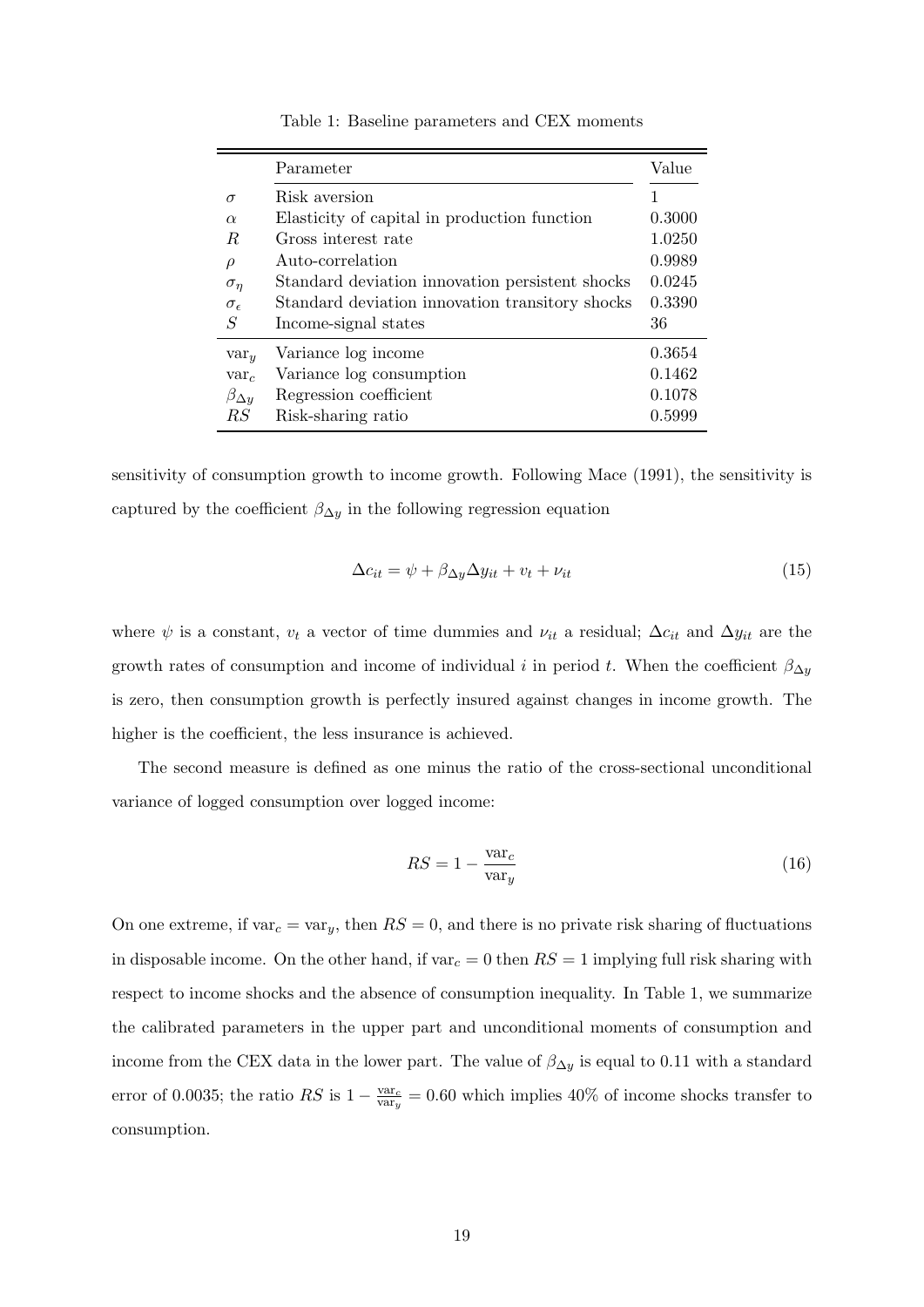Measuring the uncertainty gap To interpret the effects of an increase in information precision  $\kappa$ , we compute the percentage reduction of households' perceived income uncertainty  $\tilde{\kappa}$  as measured by the reduction in the mean-squared forecast error resulting from conditioning expectations on signals

$$
\tilde{\kappa}(\kappa) = \frac{\text{MSFE}_y - \text{MSFE}_s}{\text{MSFE}_y},\tag{17}
$$

with

$$
\text{MSFE}_y = \sum_{y} \pi(y) \sum_{y'} \pi(y'|y) \left[ y' - \text{E}(y'|y) \right]^2
$$

MSTE<sub>s</sub> = 
$$
\sum_{s} \pi(s) \sum_{y'} \pi(y'|s) [y'-E(y'|s)]^{2},
$$

and  $\pi(s)$  as the joint invariant distribution of endowments and signals. Thus,  $\tilde{\kappa}$  captures the difference in income uncertainty as measured by an econometrician in the aggregate and the uncertainty as perceived by households stemming from subjective expectations. For this reason, we refer to  $\tilde{\kappa}$  as the uncertainty gap.

## <span id="page-22-0"></span>5 Quantitative results

In this section, we provide quantitative results on the effect of advance information on consumption insurance and inequality of households in the United States. First, we employ the model with endogenous solvency constraints (ESC model) presented in Section [3](#page-12-0) to quantify advance information through the lens of this model. We further discuss how the quantified value for advance information relates to direct estimates of the predictive power of subjective expectations and what this values implies for various "over-identifying restrictions". We also study the quantitative effects of advance information on consumption insurance and inequality in a standard incomplete markets model (SIM).

#### 5.1 Endogenous solvency constraints model

**Quantifying advance information** To discipline the only free parameter  $\tilde{\kappa}$ , we choose the parameter such that the consumption inequality and insurance predicted by the model matches two distinct measures observed in the data. The risk-sharing ratio as the first measure characterizes the cross-sectional dispersion of consumption. As the second measure, we employ the regression coefficient of current consumption growth with respect to income growth as a measure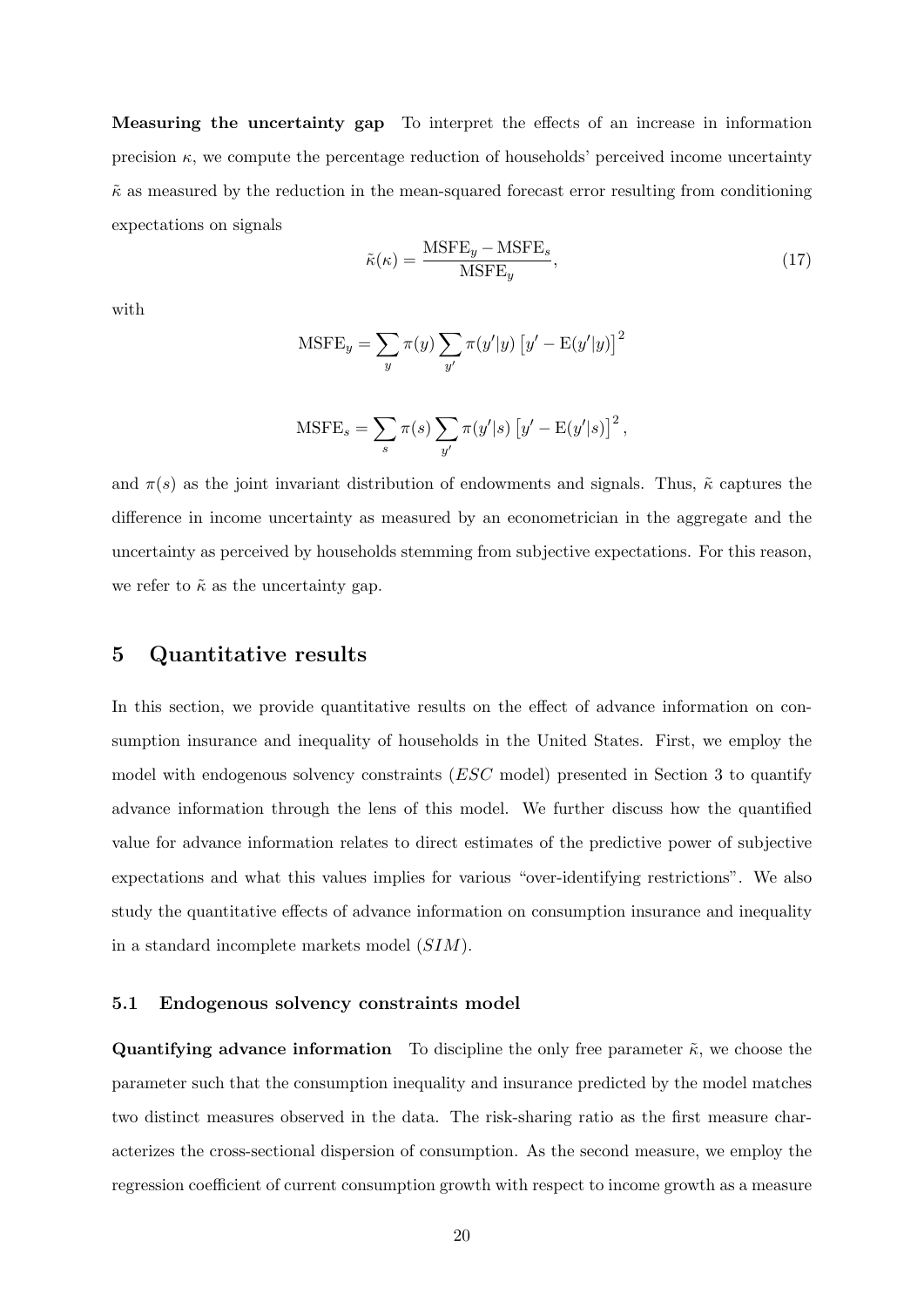to determine the sensitivity of consumption with respect to changes in income (insurance). In general, we therefore expect to pin down two values for the reduction in households' perceived income uncertainty  $\tilde{\kappa}_1, \tilde{\kappa}_2$  that yield insurance measures in the model that are consistent with the value of the measures observed in the CEX.

For the first measure, we use the cross-sectional variance of consumption in the invariant distribution. For the second insurance measure, we employ stationarity and simulate the model for 300,000 time periods and discard the first 100,000 periods to ensure convergence. Then we estimate covariances of consumption and income growth using the simulated data.

Our main quantitative findings are summarized in Table [2](#page-24-0) that displays the two measures in the data and for various values of  $\tilde{\kappa}$ . As can be seen in the first row, without signals,  $\tilde{\kappa} = 0$ , consumption is almost perfectly smooth such that the risk-sharing ratio equals 0.99.[8](#page-23-0) Consistent with the third part of Proposition [1,](#page-10-5) the risk-sharing ratio decreases in the precision of signals or equivalently in  $\tilde{\kappa}$ . For  $\tilde{\kappa}_1 = 0.124$ , the insurance ratio of 0.60 in the data is also explained in the model.

The third row shows how the uncertainty gap affects the regression coefficient  $\beta_{\Delta y}$ . While in the absence of information consumption growth is nearly perfectly guarded against changes in income growth, the sensitivity of consumption increases with the size of the uncertainty gap. For  $\tilde{\kappa}_2 = 0.116$ , the model matches the regression coefficient observed in the data. In that sense, both measures are jointly explained by the model for an uncertainty gap of 12% (rounded). This result is remarkable because in general the two measures have to coincide only in the extreme cases when risk sharing (and insurance) is either perfect or absent.

Discussion and robustness How can we interpret a reduction of perceived income risk of 12%? If income was i.i.d., the mean-squared forecast error for a variance of logged income of 0.37 is 0.42. With persistent income alone, the mean-square forecast error is reduced to 0.21; with signals alone the mean-squared forecast error amounts to 0.30. Thus, current income is a more important predictor for future income than signals. Considering both predictors of future income jointly, the signals reduce the mean-squared forecast error of conditioning on income

<span id="page-23-0"></span><sup>&</sup>lt;sup>8</sup> The result of the (almost) absence of consumption inequality in the standard model without signals seems to be surprising but it corresponds to the consumption inequality that would prevail in the invariant distribution in [Krueger and Perri](#page-36-8) [\(2006\)](#page-36-8) with the income inequality equal to the value at the end of their sample in the year 2003. [Krueger and Perri](#page-36-8) [\(2006\)](#page-36-8) do not report the stationary level of consumption inequality in the paper because their focus is on understanding the relationship between changes in income and consumption inequality (see Figure 5 in their paper). Further, in the year 2003 the model economy they consider is not in the stationary equilibrium associated with the income inequality of 2003 but converges to this equilibrium.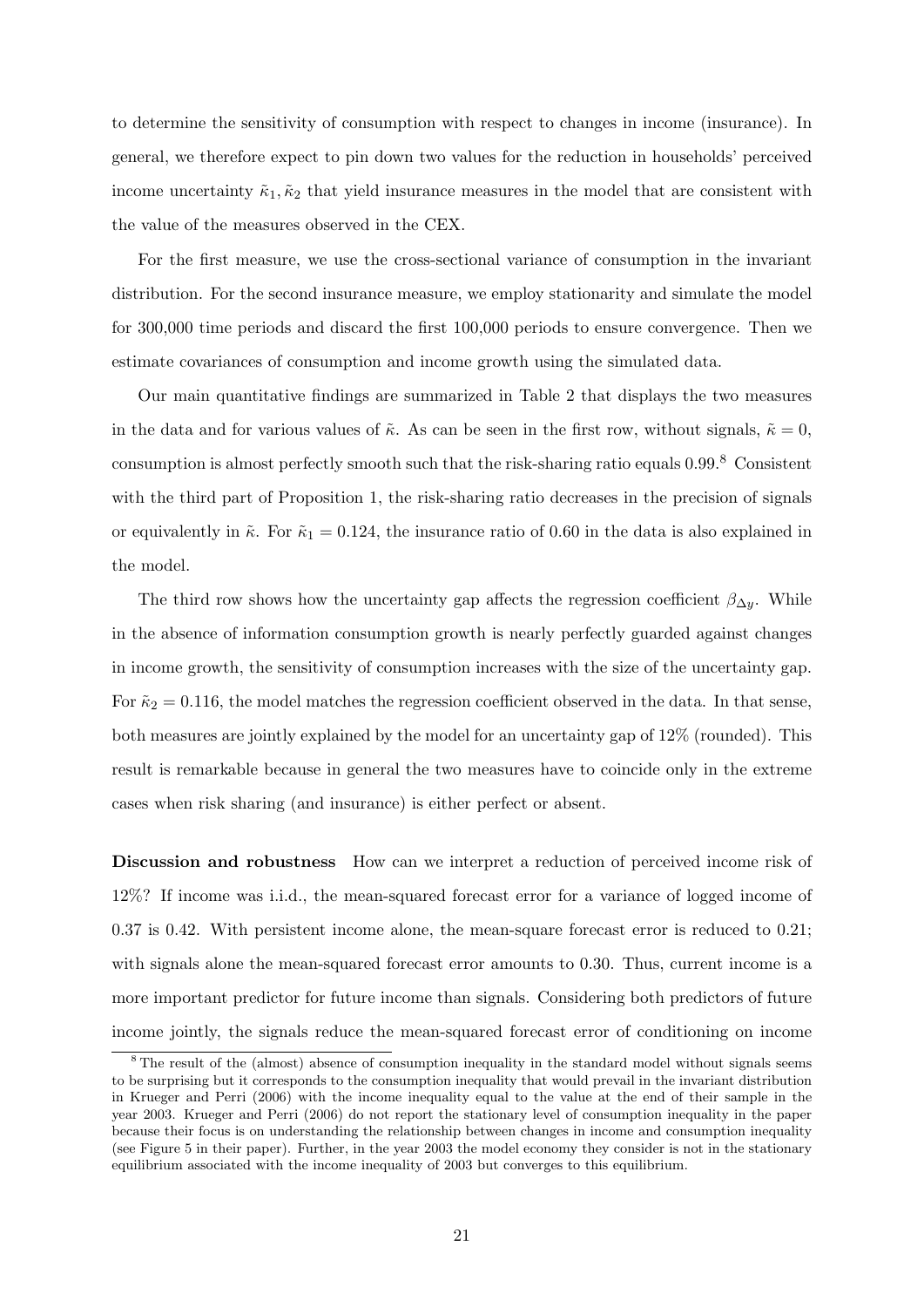<span id="page-24-0"></span>

|                          | Risk-sharing ratio, RS  |                                                                               |                                                                               |      |      |
|--------------------------|-------------------------|-------------------------------------------------------------------------------|-------------------------------------------------------------------------------|------|------|
|                          | $\tilde{\kappa} = 0.00$ | $\tilde{\kappa}_1 = 0.124$ $\tilde{\kappa} = 0.138$ $\tilde{\kappa}_{14} = 0$ |                                                                               |      | Data |
| <b>Baseline</b>          | 0.99                    | 0.60                                                                          | 0.47                                                                          | 0.94 | 0.60 |
| Aguiar and Bils (2015)   | 0.99                    | 0.60                                                                          | 0.47                                                                          | 0.94 | 0.47 |
|                          |                         |                                                                               |                                                                               |      |      |
|                          |                         |                                                                               | Regression coefficient, $\beta_{\Delta y}$                                    |      |      |
|                          | $\tilde{\kappa}=0$      |                                                                               | $\tilde{\kappa}_2 = 0.116$ $\tilde{\kappa} = 0.123$ $\tilde{\kappa}_{14} = 0$ |      | Data |
| <b>Baseline</b>          | 0.00                    | 0.11                                                                          | 0.16                                                                          | 0.01 | 0.11 |
| Gervais and Klein (2010) | 0.00                    | 0.11                                                                          | 0.16                                                                          | 0.01 | 0.16 |

Table 2: Insurance measures and advance information ESC model

Notes: ESC model. Insurance ratio and regression coefficient in the data and in the model for different values of  $\tilde{\kappa}$ . No signals is  $\tilde{\kappa} = 0.00$ .

only by 12%.

A natural question is how the value of  $\tilde{\kappa}$  that we indirectly quantify using the model with endogenous solvency constraints compares with direct estimations of the predictive value of subjective expectations. In the Spring and Fall of 1993, households in the Survey of Economic Expectations (SEE) were asked in to report their weekly earnings expectations for 1994. To elicit households' income expectations, [Dominitz](#page-35-1) [\(1998\)](#page-35-1) analyzes the relationship between the expectations reported in 1993 and the actual realizations of earnings in 1994. In particular, he estimates best linear predictors for 1994 earnings. He finds that even after controlling for earnings realizations in 1993, the reported subjective expectations have predictive value. Conditioning not only on the earnings realizations in 1993 but additionally on reported subjective earnings expectations from Spring 1993 decreases the mean-squared forecast error by 0.118, conditioning on the Fall expectations reduces the error by 0.214. Given that we employ oneyear ahead earnings forecasts in the model, the values of  $\tilde{\kappa}_1 = 0.124$  and  $\tilde{\kappa}_2 = 0.116$  we find in the model are consistent with the direct evidence of 0.118 stemming from the Spring 1993 forecast.

[Aguiar and Bils](#page-34-1) [\(2015\)](#page-34-1) and [Attanasio, Hurst, and Pistaferri](#page-35-14) [\(2012\)](#page-35-14) argue that the consumption expenditures reported in the CEX Interview Survey may suffer from non-classical measurement error, resulting in biased estimates of cross-sectional consumption inequality measures. In particular, [Aguiar and Bils](#page-34-1) [\(2015\)](#page-34-1) find that consumption inequality (measured as the cross-sectional variance of logged consumption) has not increased by less than income inequality (measured as the cross-sectional variance of logged income) but moved hand-in-hand with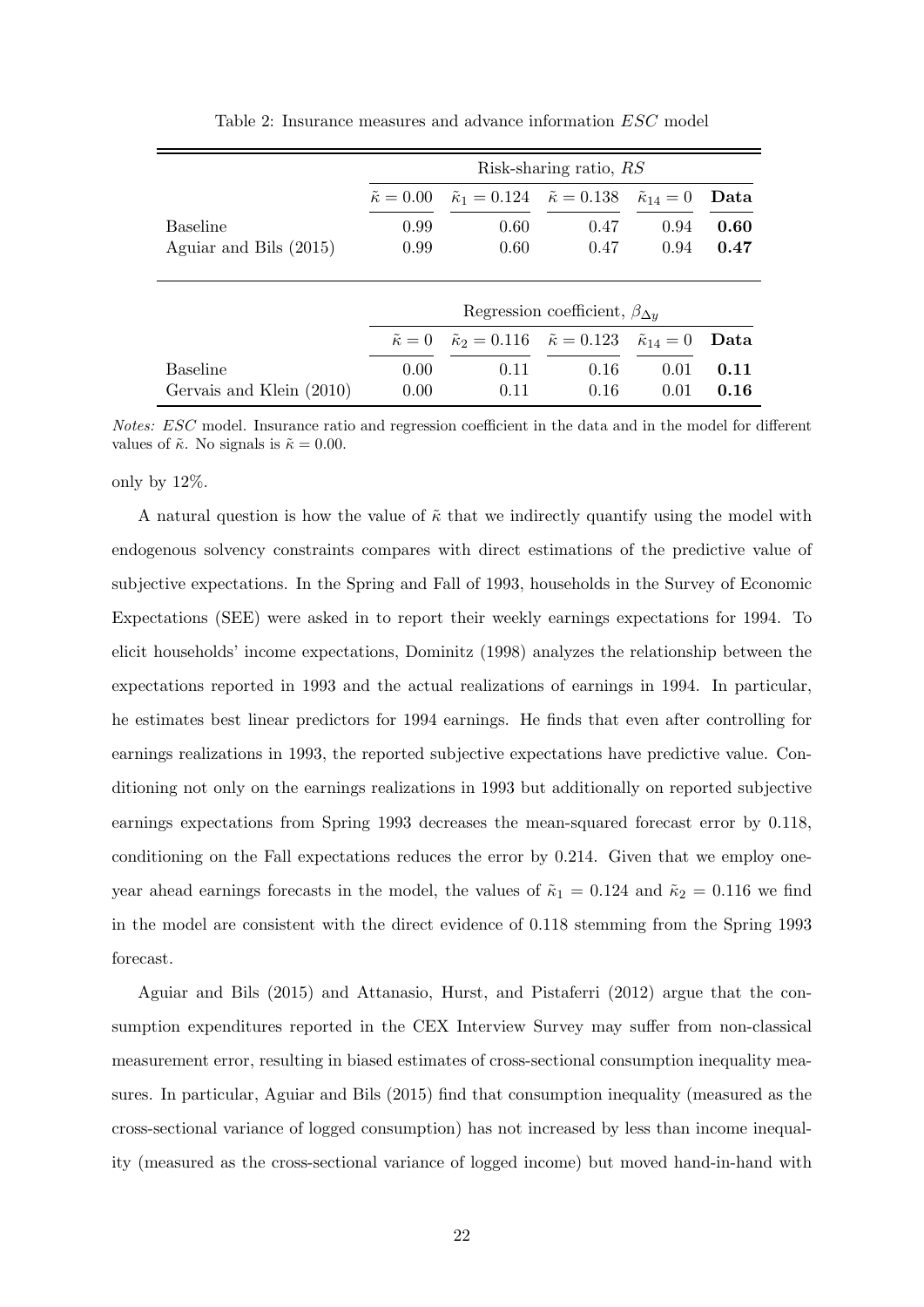income inequality from 1980-2003. The uncertainty gap we identify is not very sensitive with respect to a potentially noisy estimate for consumption inequality for two reasons. First, even if the correct insurance ratio is different than the number computed directly from the CEX, the identified uncertainty gap would only be mildly affected. Suppose that consumption inequality has mirrored income inequality between 1980 and 2003 which results in an risk-sharing ratio of 0.47 instead of the 0.60 we report in Table  $1^9$  $1^9$  $1^9$ . As can be seen in the second row of Table [2,](#page-24-0) the model can capture the modified risk-sharing ratio with a slightly higher value for the size of the uncertainty gap,  $\tilde{\kappa} = 0.138$  instead of 0.124 as in the baseline calibration exercise. Second, using the regression coefficient as an alternative insurance measure yields very similar numbers for advanced information. This measure is less prone to measurement error because the regression coefficient employs growth rates as a ratio and therefore corrects for time-invariant multiplicative measurement error. Additionally, we find that the regression coefficient in the CEX of 0.11 is very close to the corresponding coefficient that we estimate using PSID data, 0.12, as an alternative data source.

[Gervais and Klein](#page-36-13) [\(2010\)](#page-36-13) argue that the standard estimator  $\beta_{\Delta y} = 0.11$  tends to overstate the degree of insurance in CEX data, and propose an alternative estimator. Using the same data as we do but employing the procedure proposed by [Gervais and Klein](#page-36-13) [\(2010\)](#page-36-13), [Broer](#page-35-10) [\(2013\)](#page-35-10) estimates a value of  $\beta_{\Delta y} = 0.16$  (see Row 7, Column 6 of Table 3 on page 132), implying that consumption growth reacts more sensitively to income changes than in our baseline estimation. As displayed in the fourth row of Table [2,](#page-24-0) alternatively matching this value of the regression coefficient, we need more precise signals:  $\tilde{\kappa} = 0.123$  instead of  $\tilde{\kappa} = 0.116$ , a value that is very close to  $\tilde{\kappa} = 0.124$  which yields an insurance ratio of 0.60 in the model.

The high degree of insurance in the standard model without signals could be an artefact of employing an income grid with 6 states. Applying alternatively a finer income grid with 14 states – 7 states for the persistent shocks and 2 states for the transitory shocks – only mildly reduces consumption smoothing (see the forth column of Table [2,](#page-24-0)  $\tilde{\kappa}_{14} = 0$ ); the risk-sharing ratio decreases from 0.99 to 0.94 and the regression coefficients increases from 0.00 to 0.01.

In Figure [3](#page-46-0) in Appendix [A.3,](#page-44-0) we compare the effects of increases in signal precision of public and private signals on consumption insurance. While increases in precision in both cases increase consumption dispersion, consumption risk sharing and insurance react more sensitively

<span id="page-25-0"></span> $9$  Assume that consumption inequality increases with the same rate as income inequality (0.5012) such that consumption inequality is 0.1938 instead of 0.1462. Thus, the insurance ratio is 0.47 which requires  $\tilde{\kappa} = 0.1376$ to capture the modified risk-sharing ratio.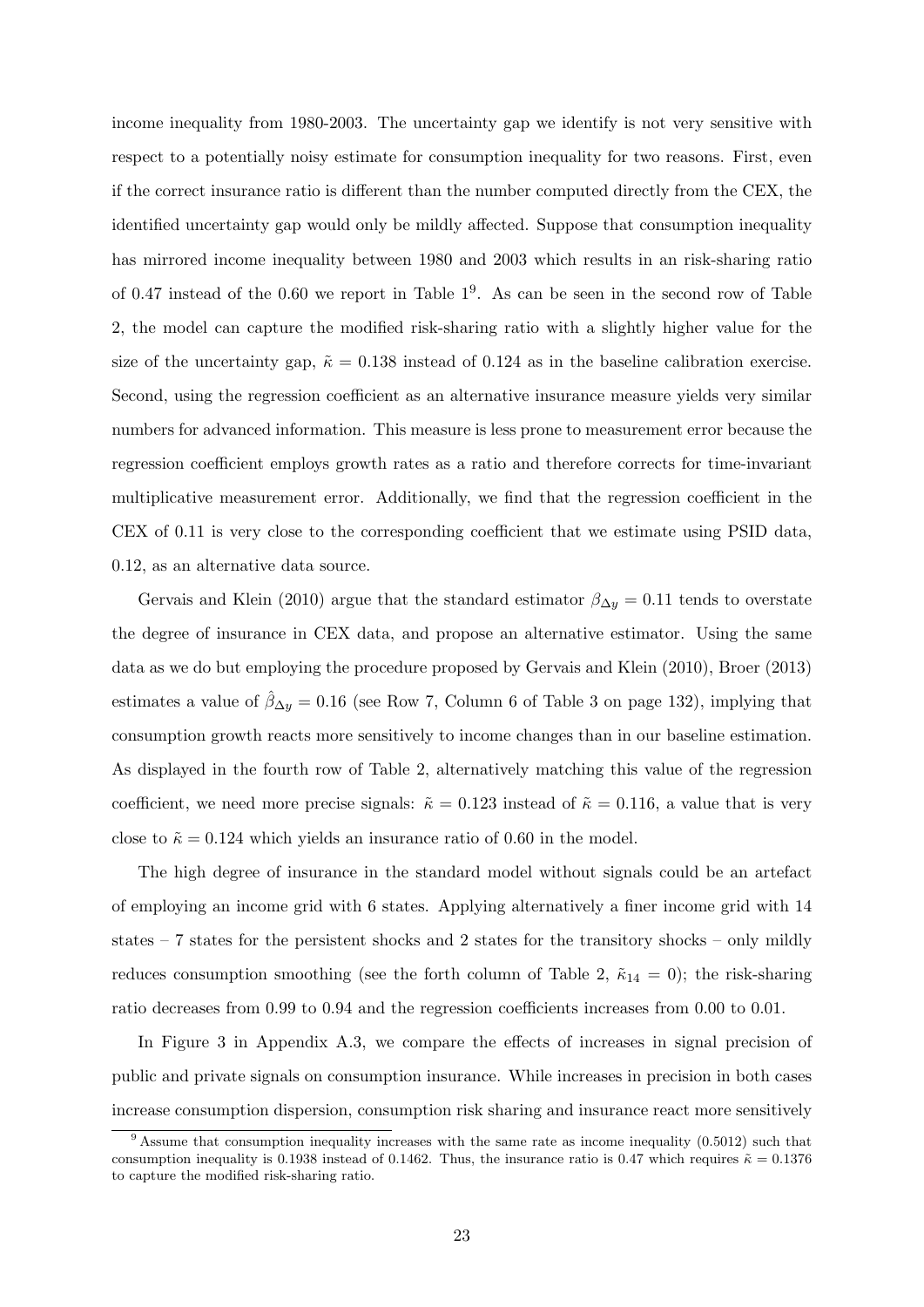to private information. If subjective expectations were exclusively based on private information, matching the insurance measures from the data in the model would thus require lower values of  $\tilde{\kappa}$  than the 12% found for public signals, resulting also in a lower predictive power of subjective expectations than the 12-21% estimated in [Dominitz](#page-35-1) [\(1998\)](#page-35-1).

Similar to Ábrahám and Cárceles-Poveda [\(2010\)](#page-34-0) for a non-state contingent asset, we also find that credit limits become looser as labor income increases with a full set of state-contingent assets. Further, we find that the difference in credit limits between low-income and high-income earners increases in  $\tilde{\kappa}$ . In the absence of signals, low-income households face credit limits that are 14% stricter than for high-income households. For  $\tilde{\kappa}_2 = 0.116$  and averaging across signals, the credit limits for low-income agents are 30% stricter than for high-income agents.

[Kaplan and Violante](#page-36-2) [\(2010\)](#page-36-2) conclude that advance information cannot reconcile insurance ratios or regression coefficients in a life-cycle standard incomplete markets model with the measures observed in the data. We find that the picture changes when we alternatively employ a model with endogenous solvency constraints. Here, advance information on future income shocks can bridge the gap to the data. Correspondingly, we can quantify households' advance information by matching the insurance ratio or, alternatively, by capturing the regression coefficient of current consumption growth on current income growth. Our main quantitative finding is that both insurance measure can be jointly explained when households' perceived income uncertainty is reduced by 12%. In the following, we fix information precision at this value, and analyze the model's performance for various "over-identifying restrictions".

#### 5.2 Over-identifying restrictions

The goal of this section is to further test the model with the amount of advance information as quantified in the previous section. Throughout this section, we compare the standard model without signals to the case of informative signals.

Consumption-income growth correlations with advance information [Blundell, Pista](#page-35-7)[ferri, and Preston](#page-35-7) [\(2008\)](#page-35-7) argue that including advance information in standard incomplete markets model (SIM) may lead to correlations of current consumption with future income growth that are not consistent with the data.<sup>[10](#page-26-0)</sup> To test for a potential role of advance

<span id="page-26-0"></span> $10$  [Guvenen and Smith](#page-36-3) [\(2014\)](#page-36-3) consider households with initial knowledge about their individual deterministic part of income growth. This type of advance information does not result in the counterfactual consumptionincome growth correlations in a SIM-model.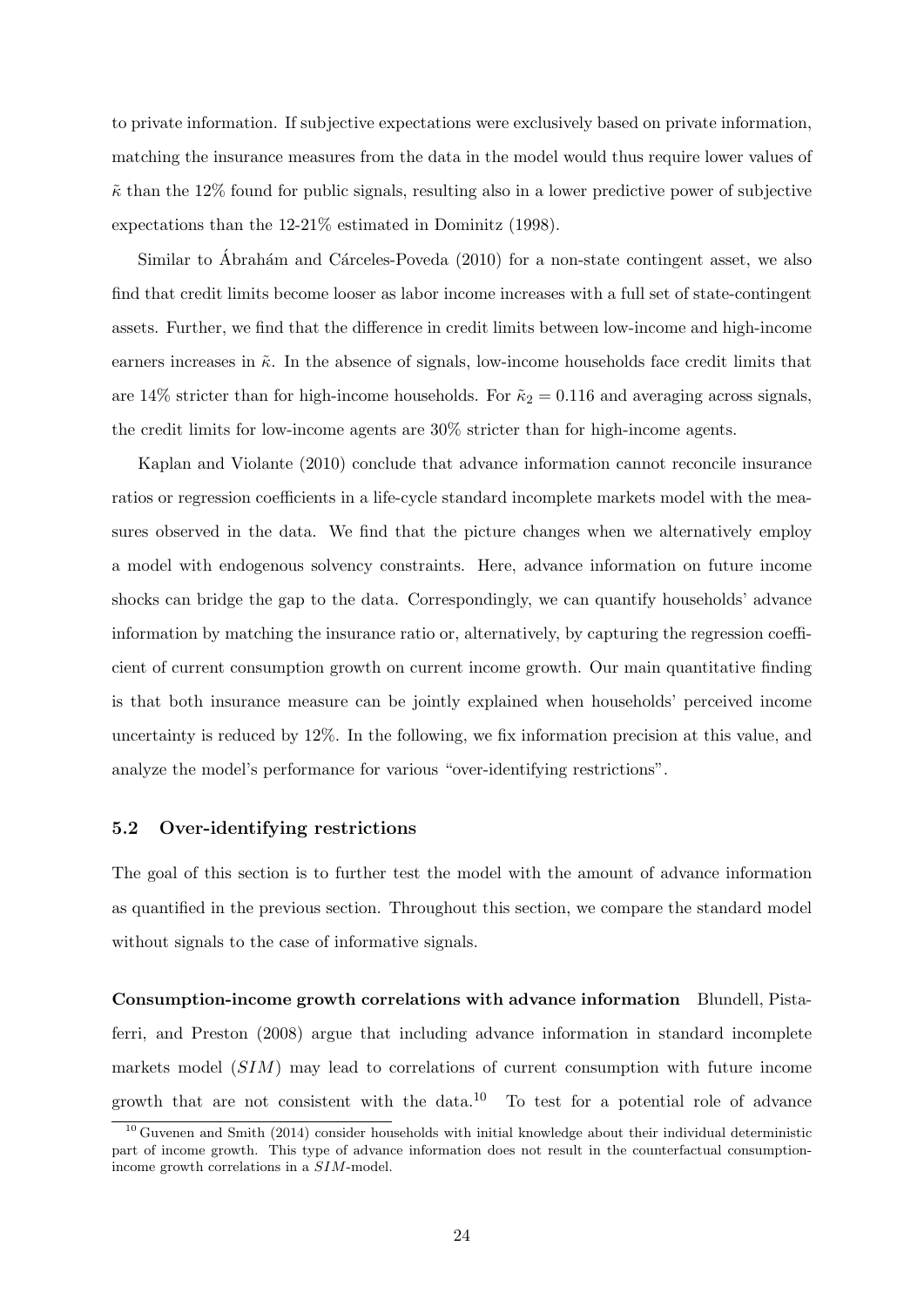|                                            | $\tilde{\kappa} = 0.00$ | $\tilde{\kappa}_2 = 0.116$ $\tilde{\kappa}_1 = 0.124$ |      | Data |
|--------------------------------------------|-------------------------|-------------------------------------------------------|------|------|
| $\rho_{\Delta y_t}$                        | 0.00                    | 0.11                                                  | 0.16 | 0.11 |
| $\beta_2$                                  | $-0.00$                 | 0.01                                                  | 0.01 |      |
| $T\text{-cov}(\Delta c_t, \Delta y_t)$     | 0.00                    | 0.05                                                  | 0.05 | 0.00 |
| $T\text{-cov}(\Delta c_t, \Delta y_{t+1})$ | 0.00                    | 0.89                                                  | 0.92 |      |

<span id="page-27-0"></span>Table 3: Income and consumption growth regression: ESC model

*Notes:* In the table, we provide regression coefficients and their p values for the regression  $\Delta c_t^i$  =  $\beta_0 + \beta' \Delta y^i + \epsilon_t^i$ , with  $\beta = [\beta_{\Delta y_t}, \beta_2]'$  and  $\Delta y^i = [\Delta y_t^i, \Delta y_{t+1}^i]'$  for different precisions of signals. No signals is  $\tilde{\kappa} = 0.00$ . T-cov( $\Delta c_t$ , ·) reports p-values for the covariances to be significantly different from  $zero.<sup>11</sup>$  $zero.<sup>11</sup>$  $zero.<sup>11</sup>$ 

knowledge of future income shocks, the authors employ household panel data from the Panel Study of Income Dynamics (PSID) to estimate correlations of current consumption growth  $\Delta c_{i,t} = \log(c_t^i) - \log(c_{t-1}^i)$  with future income growth  $\Delta y_{i,t+j} = \log(y_{t+j}^i) - \log(y_{t+j-1}^i)$  for  $j \geq 1$ . Through the lens of a SIM-model, if there was advance knowledge of income shocks, the correlation in the data should be significantly different from zero because consumption should adjust before the shock has occurred. However, [Blundell, Pistaferri, and Preston](#page-35-7) [\(2008\)](#page-35-7) estimate correlations that are not significantly different from zero with p-values larger than 25%.

The endogenous-solvency constraints model with information is consistent with that evidence. As reported in the first column of Table [3,](#page-27-0) the correlation of current consumption growth with future income growth is not significantly different from zero for the standard model with  $\tilde{\kappa} = 0$ . This pattern does not change for informative signals. As displayed in the second and third column, for  $\tilde{\kappa}_1 = 0.124$  (yields the insurance ratio from the data) and for  $\tilde{\kappa}_2 = 0.116$ (yields the regression coefficient from the data), only the correlation of current income growth and current consumption growth is significantly different from zero. Consistent with [Blundell,](#page-35-7) [Pistaferri, and Preston](#page-35-7) [\(2008\)](#page-35-7), the correlations of current consumption growth with future income growth are not significantly different from zero with  $p$ -values larger than 89%. For the precision of information necessary to capture consumption insurance in the data, advance information in the ESC model does not induce counterfactual correlations of current consumption growth with future income growth.[12](#page-27-1)

The logic for this result can be rationalized within the limited commitment endowment economy presented in Section [2.](#page-8-0) As summarized in Proposition [1,](#page-10-5) one key feature of the (constrained) efficient allocation is that conditional on a particular income-signal pair in the

<span id="page-27-1"></span> $12$  This result also applies for more precise signals. In an endowment economy, we compute p-values larger than 60% even when information precision is as high as  $\kappa = 0.90$ .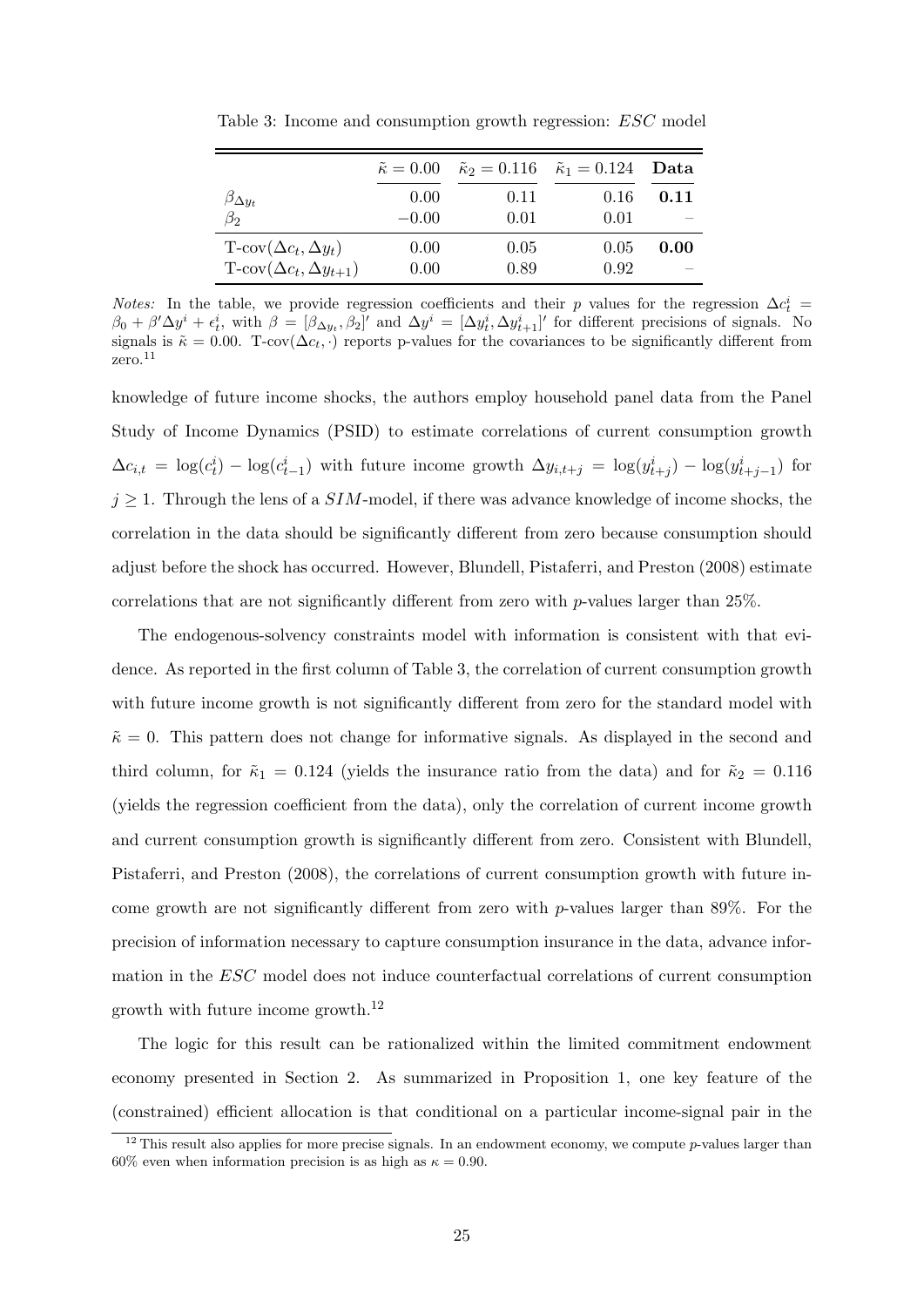first period consumption is perfectly smoothed across both income states in the second period but also across time, decoupling consumption from future income realizations. Thus, the planner encourages high-income agents with binding enforcement constraints to transfer resources today in exchange for insurance of income shocks in the future. When signals become more precise, the outside option becomes more attractive for agents with a high income and it becomes more difficult for the planner to generate transfer to less fortunate agents. The efficient way to facilitate these transfers is to continue to promise consumption smoothing across time and states and to increase the level of consumption for high-income agents but not to break up the decoupling of consumption from future income realizations. Consequently, current consumption remains decoupled from future income realizations, and current consumption growth is not correlated with future income growth even when signals become more precise.

Income-conditional distribution of consumption To compare conditional moments from the data and models, our procedure is the following. We start with the stationary distribution of income implied by the [Tauchen and Hussey](#page-37-3) [\(1991\)](#page-37-3)'s procedure and compute the conditional mean and variance corresponding to this stationary distribution in each model. For the data, we employ the percentiles from the stationary income distribution and compute the moments for the percentiles, accordingly. For our calibration, this corresponds to the following percentiles: [17th, 33th, 50th, 67th, 83th]. For example, households with a high income represent the top 17% of income earners.

Insurance is close to perfect in the endogenous-solvency constraints model without signals. To facilitate a fair comparison, we employ the results derived in the endowment economy for the standard model.<sup>[13](#page-28-0)</sup>

In Figure [1,](#page-29-0) we plot the conditional mean of log consumption in the data, in the standard model without signals and for informative signals of precision  $\tilde{\kappa}_2 = 0.116$ . In the absence of signals, the average consumption of low-income households is too high compared to the data while the consumption of high-income agents is too low. Further, indicating also too much insurance for low-income states, average consumption is constant for the two low-income groups in the absence of information; in the CEX data, average consumption is increasing for all income states. With informative signals, household consumption becomes more dispersed. Consistent with the first part of Proposition [1,](#page-10-5) we find that average consumption of low-income

<span id="page-28-0"></span><sup>&</sup>lt;sup>13</sup> Alternatively employing the standard model with the possibility to return from autarky to insurance as in [Broer](#page-35-10) [\(2013\)](#page-35-10) yields similar conditional consumption moments and are available on request.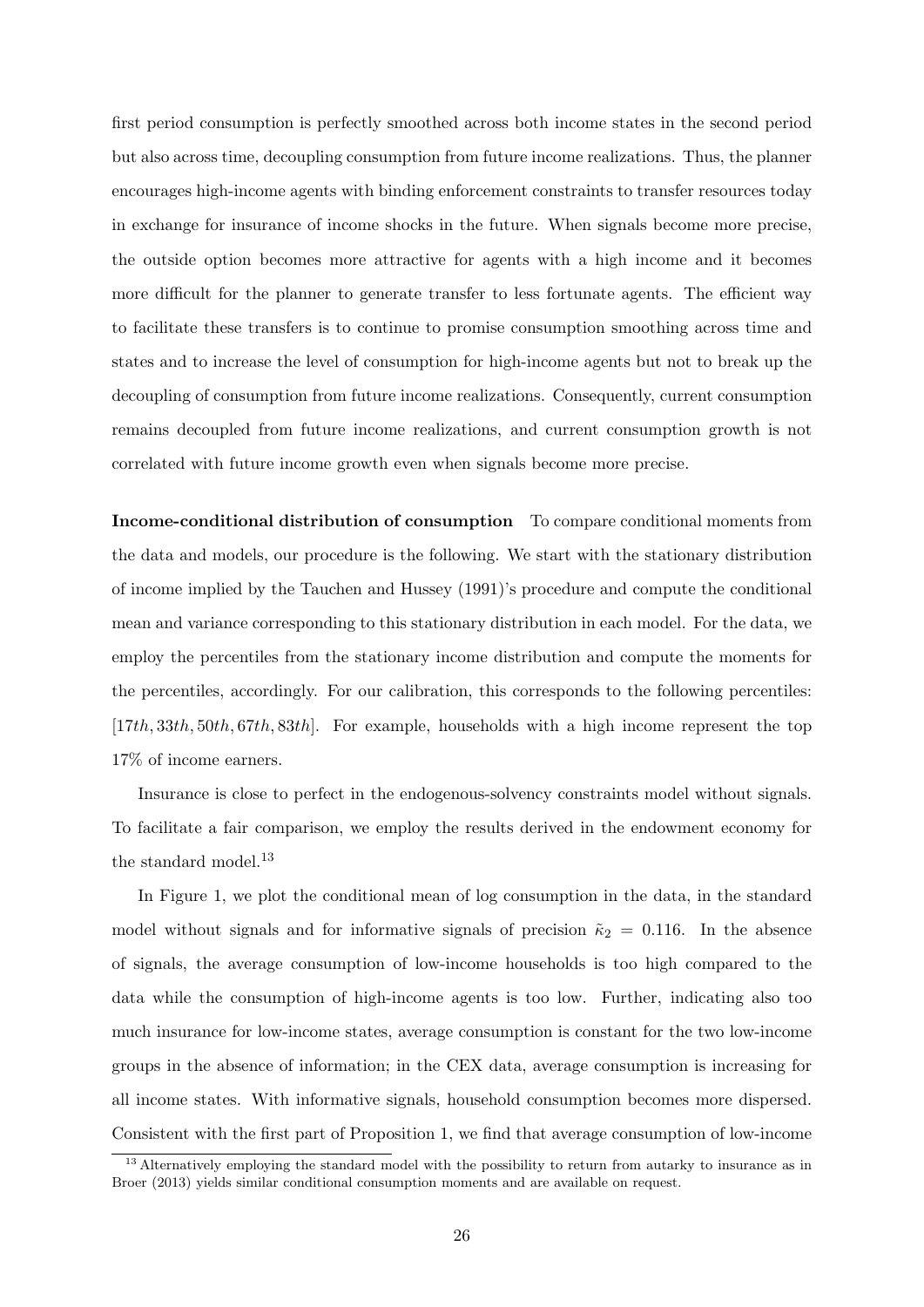<span id="page-29-0"></span>

Figure 1: *ESC* model. Conditional mean of logged consumption with respect to logged income for different precisions of signals. The x−axis captures the log income and y–axis represents the conditional mean of log consumption. Income steps represent percentiles: [17th, 33th, 50th, 67th, 83th]. Solid line captures the conditional means for the years 1999–2003 in the CEX.

Table 4: Conditional moments of consumption: ESC model

<span id="page-29-1"></span>

|                                            | $\tilde{\kappa}=0$ | $\tilde{\kappa}_2 = 0.116$ $\tilde{\kappa}_1 = 0.124$ |      | Data |
|--------------------------------------------|--------------------|-------------------------------------------------------|------|------|
| MSE, $E[log(c) y]$ , no                    | 34.15              |                                                       | 4.67 |      |
| $E[\log(c) y_h] - E[\log(c) y_l]$          | 0.30               | 0.68                                                  | 0.80 | 0.68 |
| MSE, STD $\left[ \log(c)   y \right]$ , no | 3.48               |                                                       | 0.91 |      |
| $STD[log(c) y_h]$<br>$STD[log(c) y_l]$     |                    | 0.38                                                  | 0.36 | 0.95 |

Notes: The table provides the mean squared deviations of model and data for the conditional means and standard deviations of consumption expressed relative to signals with  $\tilde{\kappa}_2 = 0.116$ , normalized no; the table also provides spreads between average consumption and the standard deviation of low-and high income households. No signals is  $\tilde{\kappa} = 0$ .

households decreases while consumption of high-income households increases, leading to a more dispersed consumption distribution and a better fit to the data. Further and as in the data, the conditional mean of consumption is increasing in income over all incomes states. Overall, the conditional mean of consumption is tracked in an almost perfect way for informative signals over all six income groups.

The second part of Proposition [1](#page-10-5) suggests that more precise signals increase the incomeconditional standard deviations of consumption. As displayed in Figure [2,](#page-30-0) advance information indeed results in a higher conditional standard deviation for all income groups. In particular,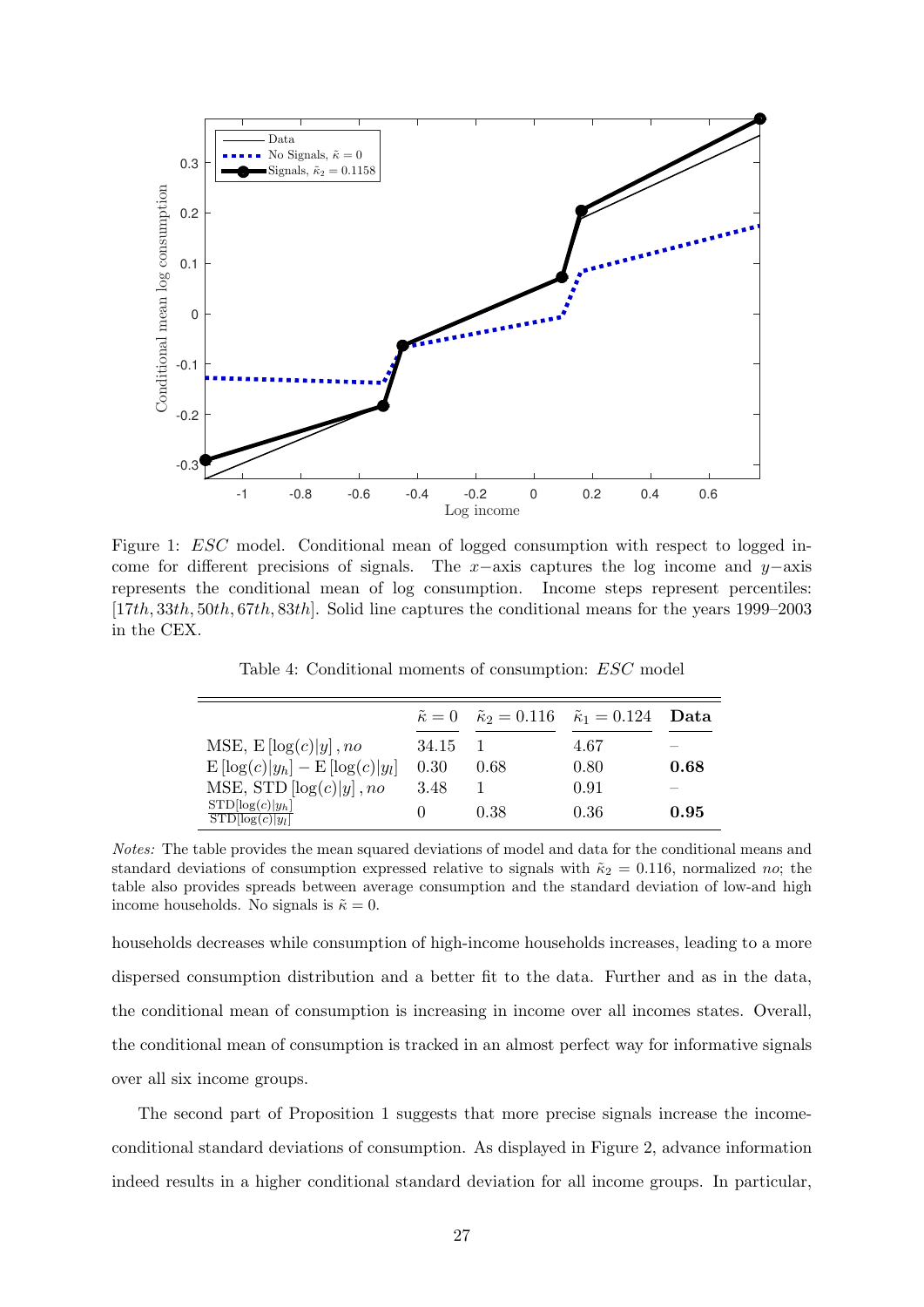<span id="page-30-0"></span>

Figure 2: ESC model. Conditional standard deviation of logged consumption with respect to logged income for different precisions of the signals. The x−axis captures the log income and the y−axis the conditional standard deviation of logged consumption. Income steps represent percentiles: [17th, 33th, 50th, 67th, 83th]. Solid line captures the conditional standard deviations for the years 1999–2003 in the CEX.

information leads to an increase in consumption dispersion conditional on a high income; in the absence of information, the standard deviation is zero while with informative signals it is positive and increasing in precision. With informative signals, the conditional standard deviation is tracked reasonably well for low-and middle-income earners but the distance to the data increases for the high-income groups.

Quantitatively, the fit of the conditional consumption distribution to the data is substantially improved by advance information. As displayed in Table [4,](#page-29-1) the mean-squared deviations of the conditional mean of consumption between model and data are approximately 34 times as large in the standard model than for  $\tilde{\kappa}_2 = 0.116$ ; for  $\tilde{\kappa}_1 = 0.124$ , the mean deviations are 4.5 times higher than for  $\tilde{\kappa}_2 = 0.116$  but still over 7 times lower than in the standard model. Further, the spread between average consumption of high-and low income households in the CEX data of 0.68 is perfectly captured by signals with  $\tilde{\kappa}_2 = 0.116$ .

There is also some improvement in fit for the conditional standard deviation of consumption but the improvement is not as striking as for the conditional mean. Relative to the standard model, the mean-square error is 3.5 times smaller for  $\tilde{\kappa}_2 = 0.116$ , and approximately 4 times smaller for  $\tilde{\kappa}_1 = 0.124$ . Further, the ratio of the conditional standard deviations for high-and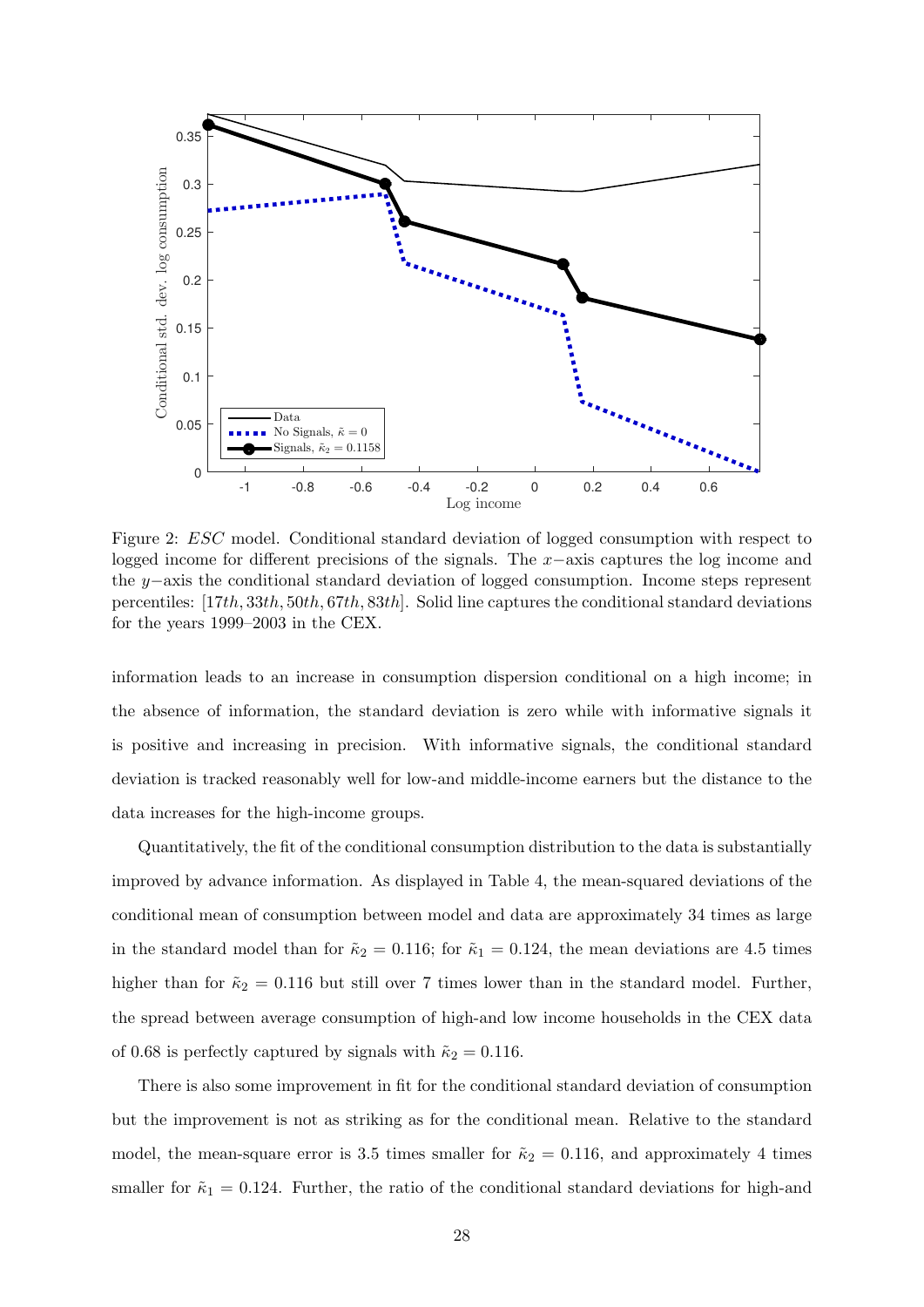low-income households increases from 0 in the standard model to 0.4 with advance information. This increase is however too small to capture the ratio of almost 1 observed in the CEX.

#### 5.3 Standard incomplete markets model

In the following, we consider advance information in a standard incomplete markets  $(SIM)$ model.

Environment While preferences and endowments are as described in Section [3,](#page-12-0) households in the standard incomplete markets economy can only trade in a single non-state contingent bond with gross return R and face an exogenous borrowing limit  $\bar{a}$ . There are no enforcement frictions and we directly focus on stationary allocations. The model we consider is similar to [Huggett](#page-36-14) [\(1993\)](#page-36-14) and relies on a market structure with a continuum of households as in [Aiyagari](#page-35-5) [\(1994\)](#page-35-5). Given asset holdings a, state  $s = (y, k)$ , and an interest rate R, households' problem can be written recursively as

$$
V(a,s) = \max_{c,a'} \left[ (1-\beta)u(c) + \beta \sum_{s'} \pi(s'|s)V(a',s') \right]
$$

subject to a budget and a borrowing constraint

$$
c + a' \leq wy + Ra
$$
  

$$
a' \geq -\bar{a}.
$$

Here, households differ with respect to initial asset asset holdings and initial shocks where the heterogeneity is captured by the probability measure  $\Psi_{a,s}$ . The state space is given by  $M = A \times S$ , where  $A = [-\bar{a}, \infty)$ .

The stationary recursive competitive equilibrium is summarized in the following definition.

**Definition 2** A stationary recursive competitive equilibrium in the standard incomplete markets economy comprises a value function  $V(a, s)$ , prices R, w, an allocation  $c(a, s)$ ,  $a'(a, s)$ , K a joint probability measure of assets and the state  $\Psi_{a,s}$ , and an exogenous borrowing limit  $\bar{a}$  such that

- (i)  $V(a,s)$  is attained by the decision rules  $c(a,s)$ ,  $a'(a,s)$  given R
- (ii) The joint distribution of assets and state  $\Psi_{a,s}$  induced by  $a'(a,s)$  and  $P_s$  is stationary.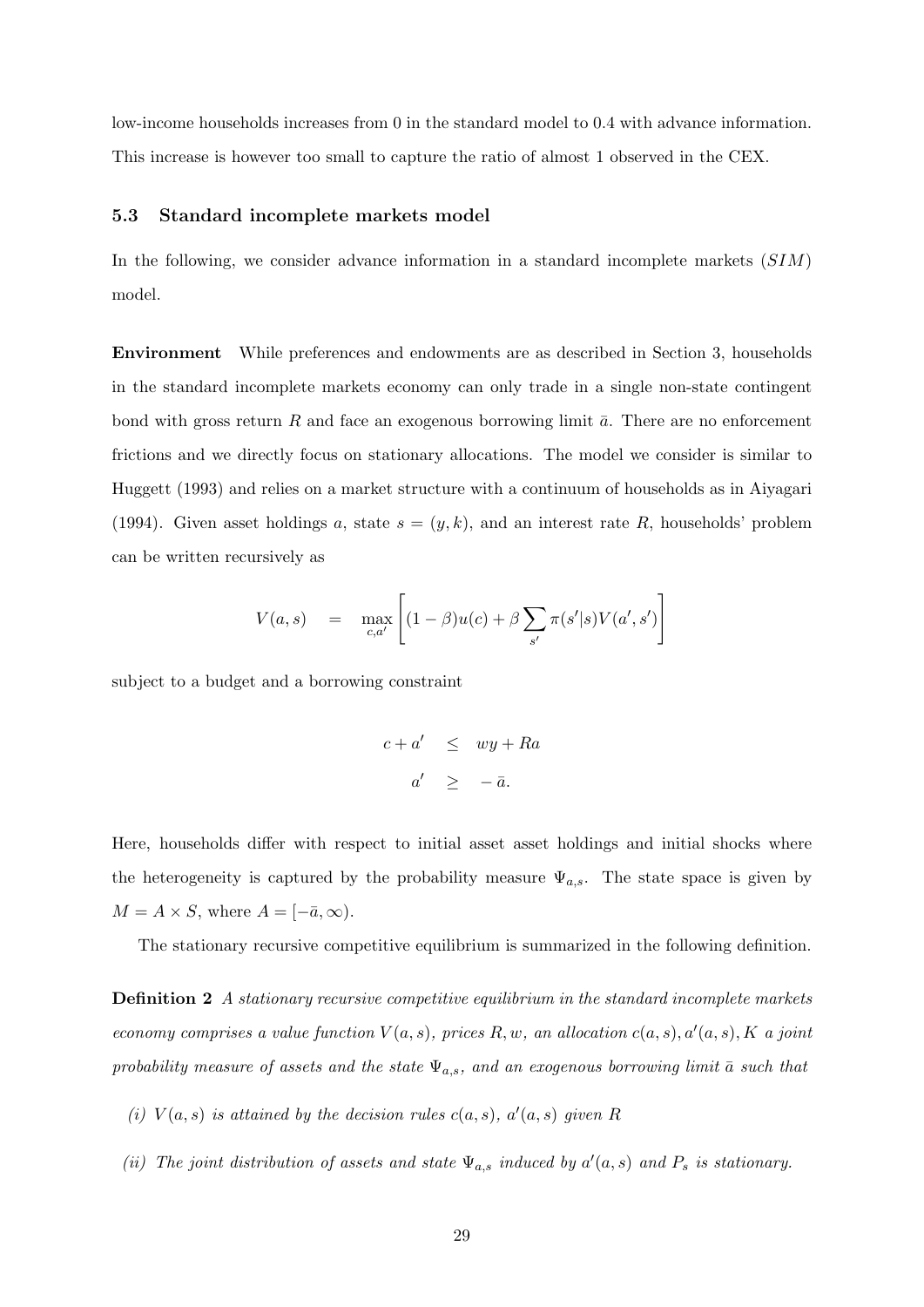$$
R - 1 = AF_K(1, K) - \delta
$$

$$
w = AF_L(1, K)
$$

(iv) The bond market clears

$$
\int a'(a,s) d\Psi_{a,s} = K'.
$$

Households are restricted to trading a single non-state contingent asset. For this reason, one convenient feature of the  $(SIM)$  model is that the distinction between public or private information is irrelevant.

Quantitative results As emphasized by [Blundell, Pistaferri, and Preston](#page-35-7) [\(2008\)](#page-35-7) and [Kaplan](#page-36-2) [and Violante](#page-36-2) [\(2010\)](#page-36-2), in a SIM model better information on future income realizations allows households to improve on their consumption-savings decisions, and risk sharing improves. Thus, better information has a positive effect by improving individual decision which is referred to as a [Blackwell](#page-35-15) [\(1953\)](#page-35-15) effect of information. For generating the quantitative results, we employ for the common parameters the same parameter values as in the corresponding limited commitment economy. [Wolff](#page-37-4) [\(2011\)](#page-37-4) finds that 19% of all US households are borrowing constrained. For this reason, we choose an exogenous borrowing limit  $\bar{a}$  to yield in equilibrium 19% borrowingconstrained households in the standard model without information.

In line with earlier findings by [Kaplan and Violante](#page-36-2) [\(2010\)](#page-36-2), we find that insurance ratios improve monotonically in information precision but the improvement is too small to capture the risk-sharing ratio of 0.60 observed in the data even for very informative signals. In the absence of signals, the model implies that households share about 40% of all fluctuations in their after-tax income. As an extreme case, if information precision amounts to  $\kappa = 0.99$  – corresponding to a reduction of income uncertainty  $\tilde{\kappa}$  of 97% – the risk-sharing ratio reaches 0.51. Thus, the increase in risk sharing by better information is quantitatively too small to capture the insurance observed in CEX data.

The simulation results for the regression coefficient displayed in Table [5](#page-33-0) confirm the findings from the first insurance measure. For the standard case of uninformative signals, current consumption growth reacts with a coefficient of 0.32 too sensitively to changes in current income. With better information, the sensitivity decreases to 0.29 for  $\tilde{\kappa} = 0.21$  as upper value estimated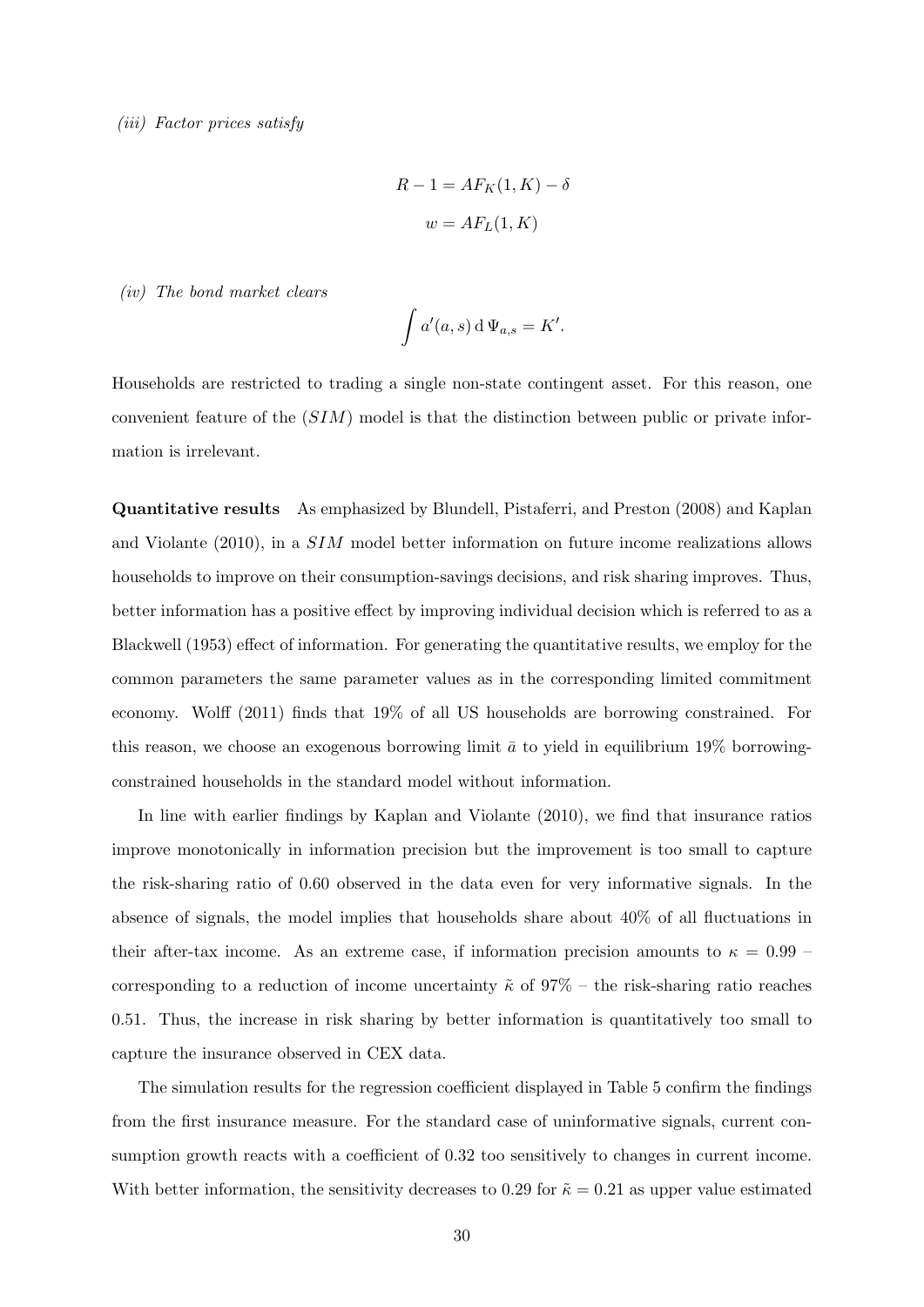<span id="page-33-0"></span>

|                                            |         | $\tilde{\kappa} = 0.00 \quad \tilde{\kappa} = 0.12 \quad \tilde{\kappa} = 0.21 \quad \tilde{\kappa} = 0.78$ |      |      | - Data |
|--------------------------------------------|---------|-------------------------------------------------------------------------------------------------------------|------|------|--------|
| $\beta_{\Delta y_t}$                       | 0.32    | 0.31                                                                                                        | 0.29 | 0.20 | 0.11   |
| $\beta_2$                                  | $-0.03$ | $-0.01$                                                                                                     | 0.01 | 0.12 |        |
| $T\text{-cov}(\Delta c_t, \Delta y_t)$     | 0.00    | 0.00                                                                                                        | 0.00 | 0.01 | 0.00   |
| $T\text{-cov}(\Delta c_t, \Delta y_{t+1})$ | 0.74    | 0.91                                                                                                        | 0.94 | 0.10 |        |

Table 5: Income and consumption growth regression: SIM model

*Notes:*  $SIM$  model. In the table, we provide regression coefficients and their  $p$  values for the regression  $\Delta c_t^i = \beta_0 + \beta' \Delta y^i + \epsilon_t^i$ , with  $\beta = [\beta_{\Delta y_t}, \beta_2]'$  and  $\Delta y^i = [\Delta y_t^i, \Delta y_{t+1}^i]'$ . No signals is  $\tilde{\kappa} = 0.00$ . T-cov $(\Delta c_t, \cdot)$ reports p-values for the covariances to be significantly different from zero.

by [Dominitz](#page-35-1) [\(1998\)](#page-35-1). Even for a very high  $\tilde{\kappa} = 0.97$ , the coefficient  $\beta_{\Delta y_t}$  is with a value of 0.17 too high compared to the data. As signals become informative, the  $SIM$  model predicts that current consumption growth is counter-factually correlated with future income growth. For uninformative signals and informative signals with precisions below  $\tilde{\kappa} = 0.78$ , current consumption growth is uncorrelated with income growth one period ahead on a 10% significance level (see the first three columns). However, the regression coefficient of current consumption with current income growth of 0.20 is still too high compared to the 0.11 estimated in the data. From  $\tilde{\kappa} = 0.78$  onwards, the correlation of current consumption growth with income growth one period in the future is statistically significantly different from zero and with a coefficient of  $\beta_2 = 0.12$  also economically significant (see the fourth column). The non-zero correlation is inconsistent with the evidence provided in [Blundell, Pistaferri, and Preston](#page-35-7) [\(2008\)](#page-35-7) who find correlations of current consumption growth with future income growth not significantly different from zero.

The logic behind the non-zero correlation of current consumption with future income growth in the SIM model can be rationalized as follows. In the SIM model, better information reduces directly the income fluctuations households want to insure and thus decreases their incentives for precautionary savings. Knowing more about future income further allows households to better self-insurance their income risk. As a consequence, before the income shock realizes, households' consumption today reacts to the part of the future income shock that is known in advance, and consumption today is correlated with future income when signals become precise enough.

For  $\tilde{\kappa} = 0.78$  as the highest value for  $\tilde{\kappa}$  that yields no counterfactual correlation of current consumption with future income growth, the risk-sharing ratio falls with 0.50 however short compared to the 0.60 observed in the data.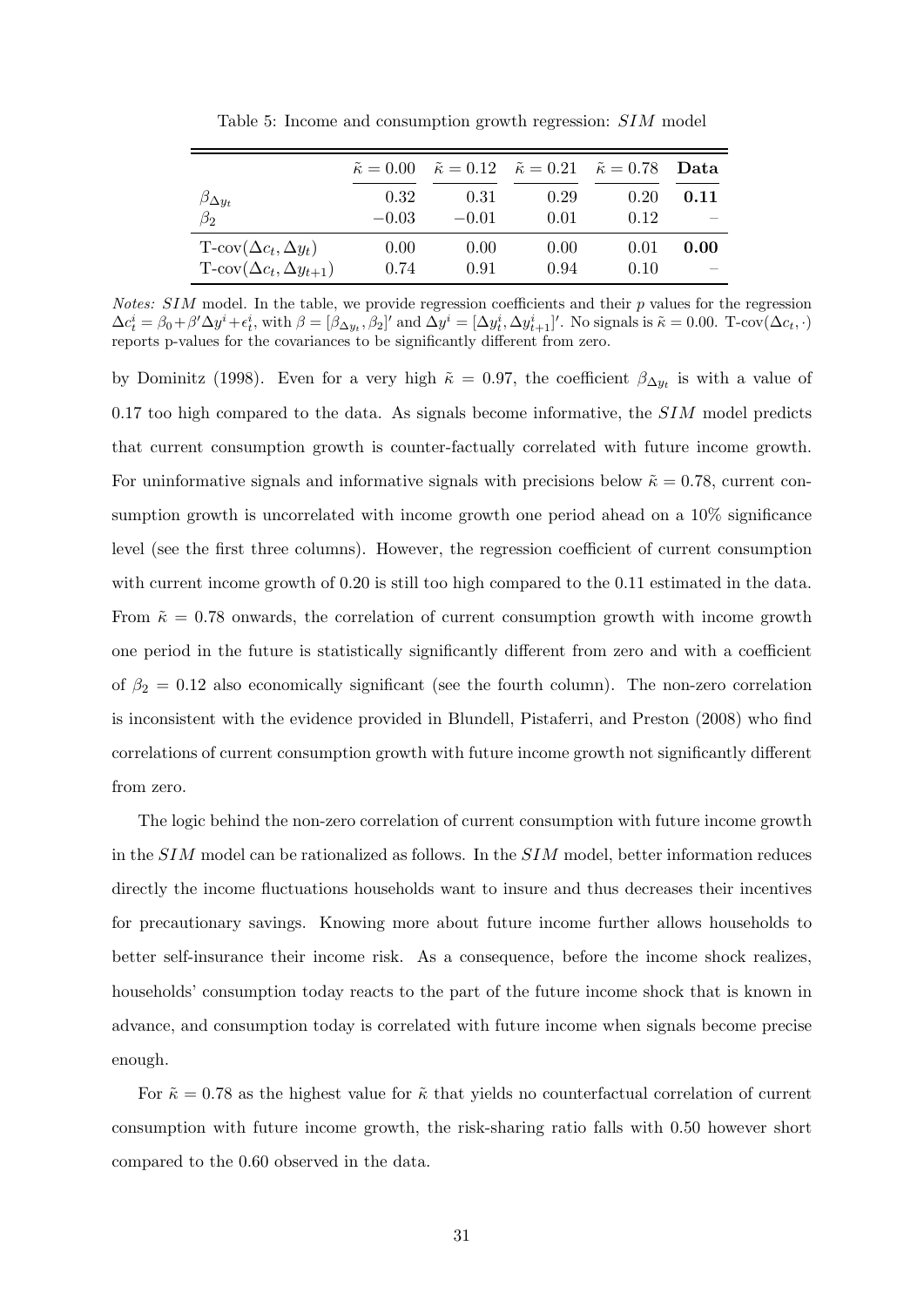# 6 Conclusions

In this paper, we have developed a framework to address the issue of a potential disconnect between households' income uncertainty and the income uncertainty as measured by an econometrician raised by [Browning, Hansen, and Heckman](#page-35-0) [\(1999\)](#page-35-0) and [Cunha and Heckman](#page-35-8) [\(2016\)](#page-35-8). To that end, we have developed a consumption risk-sharing model that can distinguish between the two types of uncertainties in a systematic and consistent way.

To quantify the difference in the perception of uncertainty, we have employed a general equilibrium model with endogenous borrowing constraints. Using US micro data, we have found that there is a systematic uncertainty gap: households' perceived income uncertainty is 12% lower than the uncertainty estimated by an econometrician that is typically used in consumption risk sharing models. For this uncertainty gap, the model jointly explains three distinct consumption risk-sharing and insurance measures that are not captured in the absence of advance information: (i) the cross-sectional variance of consumption, (ii) the covariance of consumption with income growth, and (iii) the income-conditional mean of household consumption. Further, the model performs well across several over-identifying restrictions test and the uncertainty gap of 12% is also consistent with direct estimates on the predictive value of subjective expectations in forecasting earnings.

With their recent paper, [Heathcote, Storesletten, and Violante](#page-36-15) [\(2016\)](#page-36-15) contribute to a lively debate on the optimal progressivity of taxes in the United States. One of the main arguments in favor for a progressive tax system is that it helps to insure idiosyncratic earnings uncertainty when private insurance is limited. Thereby, a higher tax progressivity reduces the earnings risk after taxes. Computing the optimal tax progressivity requires a precise estimate for households' earnings uncertainty. In particular, if there is a systematic uncertainty gap as suggested in this paper and income uncertainty is actually lower than what is typically considered, less tax progressivity might be desirable than conventional wisdom suggests.

# References

- <span id="page-34-0"></span>ABRAHÁM, Á. AND E. CÁRCELES-POVEDA (2010): "Endogenous trading constraints with incomplete asset markets," Journal of Economic Theory, 145, 974–1004.
- <span id="page-34-1"></span>Aguiar, M. and M. Bils (2015): "Has Consumption Inequality Mirrored Income Inequality?" American Economic Review, 105, 2725–56.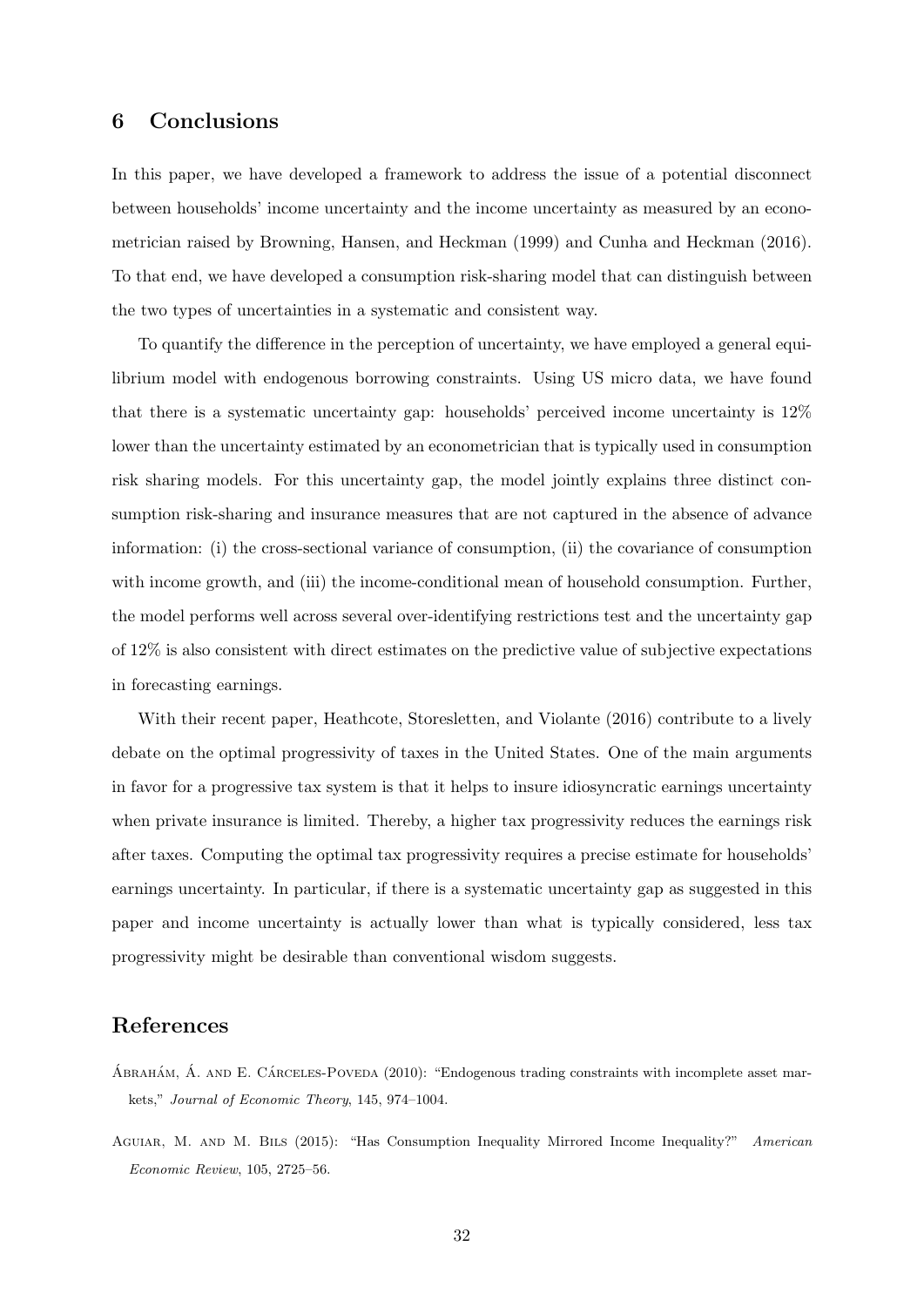- <span id="page-35-5"></span>Aiyagari, S. R. (1994): "Uninsured Idiosyncratic Risk and Aggregate Saving," Quarterly Journal of Economics, 109, 659–684.
- <span id="page-35-4"></span>Alvarez, F. and U. J. Jermann (2000): "Efficiency, Equilibrium, and Asset Pricing with Risk of Default," Econometrica, 68, 775–798.
- <span id="page-35-11"></span>ATKESON, A. AND R. E. LUCAS (1992): "On Efficient Distribution with Private Information," Review of Economic Studies, 59, 427–453.
- <span id="page-35-6"></span>Attanasio, O. and B. Augsburg (2016): "Subjective Expectations and Income Processes in Rural India," Economica, 83, 416–442.
- <span id="page-35-14"></span>ATTANASIO, O., E. HURST, AND L. PISTAFERRI (2012): "The Evolution of Income, Consumption, and Leisure Inequality in the US, 1980-2010," NBER Working Papers 17982, National Bureau of Economic Research, Inc.
- <span id="page-35-15"></span>BLACKWELL, D. (1953): "Equivalent comparisons of experiments," Ann. Math. Stat., 24, 265–272.
- <span id="page-35-7"></span>BLUNDELL, R., L. PISTAFERRI, AND I. PRESTON (2008): "Consumption Inequality and Partial Insurance," American Economic Review, 98, 1887–1921.
- <span id="page-35-10"></span>Broer, T. (2013): "The wrong shape of insurance? What cross-sectional distributions tell us about models of consumption smoothing," American Economic Journal: Macroeconomics, 5, 107–140.
- <span id="page-35-12"></span>BROER, T., M. KAPIČKA, AND P. KLEIN (2017): "Consumption Risk Sharing with Private Information and Limited Enforcement," Review of Economic Dynamics, 23, 170–190.
- <span id="page-35-0"></span>Browning, M., L. P. Hansen, and J. J. Heckman (1999): "Micro data and general equilibrium models," in Handbook of Macroeconomics, ed. by J. B. Taylor and M. Woodford, Elsevier, vol. 1 of Handbook of Macroeconomics, chap. 8, 543–633.
- <span id="page-35-3"></span>Campbell, D., A. Carruth, A. Dickerson, and F. Green (2007): "Job insecurity and wages\*," The Economic Journal, 117, 544–566.
- <span id="page-35-8"></span>Cunha, F. and J. Heckman (2016): "Decomposing Trends in Inequality in Earnings into Forecastable and Uncertain Components," Journal of Labor Economics, 34, S31–S65.
- <span id="page-35-9"></span>Cunha, F., J. Heckman, and S. Navarro (2005): "Separating uncertainty from heterogeneity in life cycle earnings," Oxford Economic Papers, 57, 191–261.
- <span id="page-35-13"></span>DALAKER, J. AND M. NAIFEH (1997): "Poverty in the United States," US Bureau of the Census, Current Population Reports. Series P60-201. Washington, DC: US Government Printing Office.
- <span id="page-35-1"></span>DOMINITZ, J. (1998): "Earnings Expectations, Revisions, And Realizations," The Review of Economics and Statistics, 80, 374–388.
- <span id="page-35-2"></span>Dominitz, J. and C. F. Manski (1997): "Using Expectations Data To Study Subjective Income Expectations," Journal of the American Statistical Association, 92, 855–867.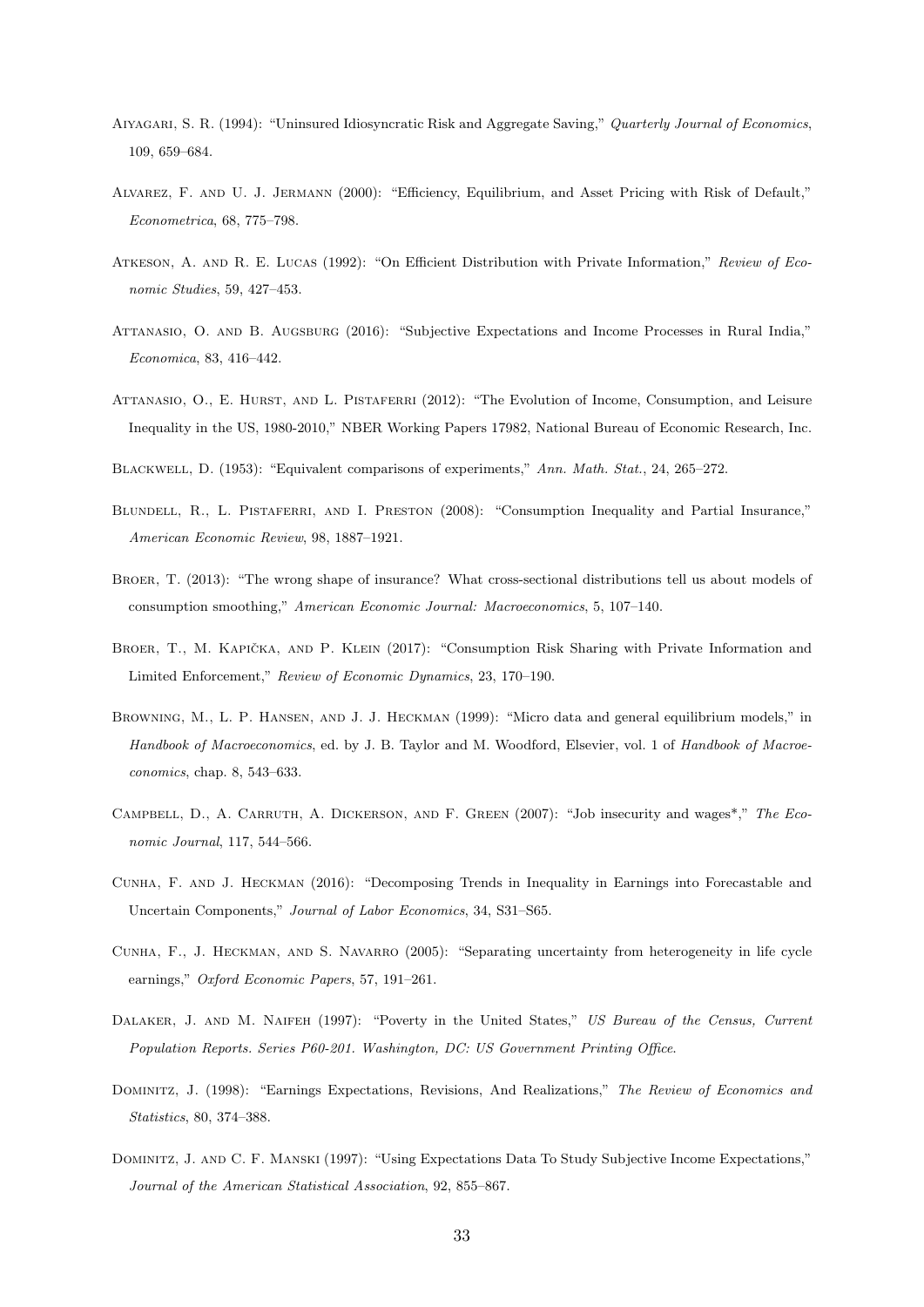- <span id="page-36-13"></span>GERVAIS, M. AND P. KLEIN (2010): "Measuring consumption smoothing in CEX data," Journal of Monetary Economics, 57, 988–999.
- <span id="page-36-4"></span>Guvenen, F. (2007): "Learning Your Earning: Are Labor Income Shocks Really Very Persistent?" American Economic Review, 97, 687–712.
- <span id="page-36-3"></span>Guvenen, F. and A. A. Smith (2014): "Inferring Labor Income Risk and Partial Insurance From Economic Choices," Econometrica, 82, 2085–2129.
- <span id="page-36-1"></span>HEATHCOTE, J., K. STORESLETTEN, AND G. L. VIOLANTE (2014): "Consumption and Labor Supply with Partial Insurance: An Analytical Framework," American Economic Review, 104, 1–52.
- <span id="page-36-15"></span> $-(2016)$ : "Optimal Tax Progressivity: An Analytical Framework," Quarterly Journal of Economics, Forthcoming.
- <span id="page-36-10"></span>Hirshleifer, J. (1971): "The Private and Social Value of Information and the Reward to Inventive Activity," American Economic Review, 61, 561–574.
- <span id="page-36-14"></span>HUGGETT, M. (1993): "The risk-free rate in heterogeneous-agent incomplete-insurance economies," Journal of Economic Dynamics and Control, 17, 953–969.
- <span id="page-36-5"></span>HUGGETT, M., G. VENTURA, AND A. YARON (2006): "Human capital and earnings distribution dynamics," Journal of Monetary Economics, 53, 265–290.
- <span id="page-36-2"></span>Kaplan, G. and G. L. Violante (2010): "How Much Consumption Insurance beyond Self-Insurance?" American Economic Journal: Macroeconomics, 2, 53–87.
- <span id="page-36-7"></span>Kehoe, T. J. and D. K. Levine (1993): "Debt-Constrained Asset Markets," The Review of Economic Studies, 60, 865–888.
- <span id="page-36-8"></span>Krueger, D. and F. Perri (2006): "Does Income Inequality Lead to Consumption Inequality? Evidence and Theory," Review of Economic Studies, 73, 163–193.

- <span id="page-36-12"></span>MACE, B. J. (1991): "Full Insurance in the Presence of Aggregate Uncertainty," Journal of Political Economy, 99, 928–956.
- <span id="page-36-6"></span>Primiceri, G. E. and T. van Rens (2009): "Heterogeneous Life-Cycle Profiles, Income Risk and Consumption Inequality," Journal of Monetary Economics, 56, 20–39.
- <span id="page-36-11"></span>Schlee, E. E. (2001): "The Value of Information in Efficient Risk-Sharing Arrangements," American Economic Review, 91, 509–524.
- <span id="page-36-0"></span>Smith, V. K., D. H. Taylor, and F. A. Sloan (2001): "Longevity Expectations and Death: Can People Predict Their Own Demise?" American Economic Review, 91, 1126–1134.

<span id="page-36-9"></span> $-(2011)$ : "Public versus Private Risk Sharing," Journal of Economic Theory, 146, 920–956.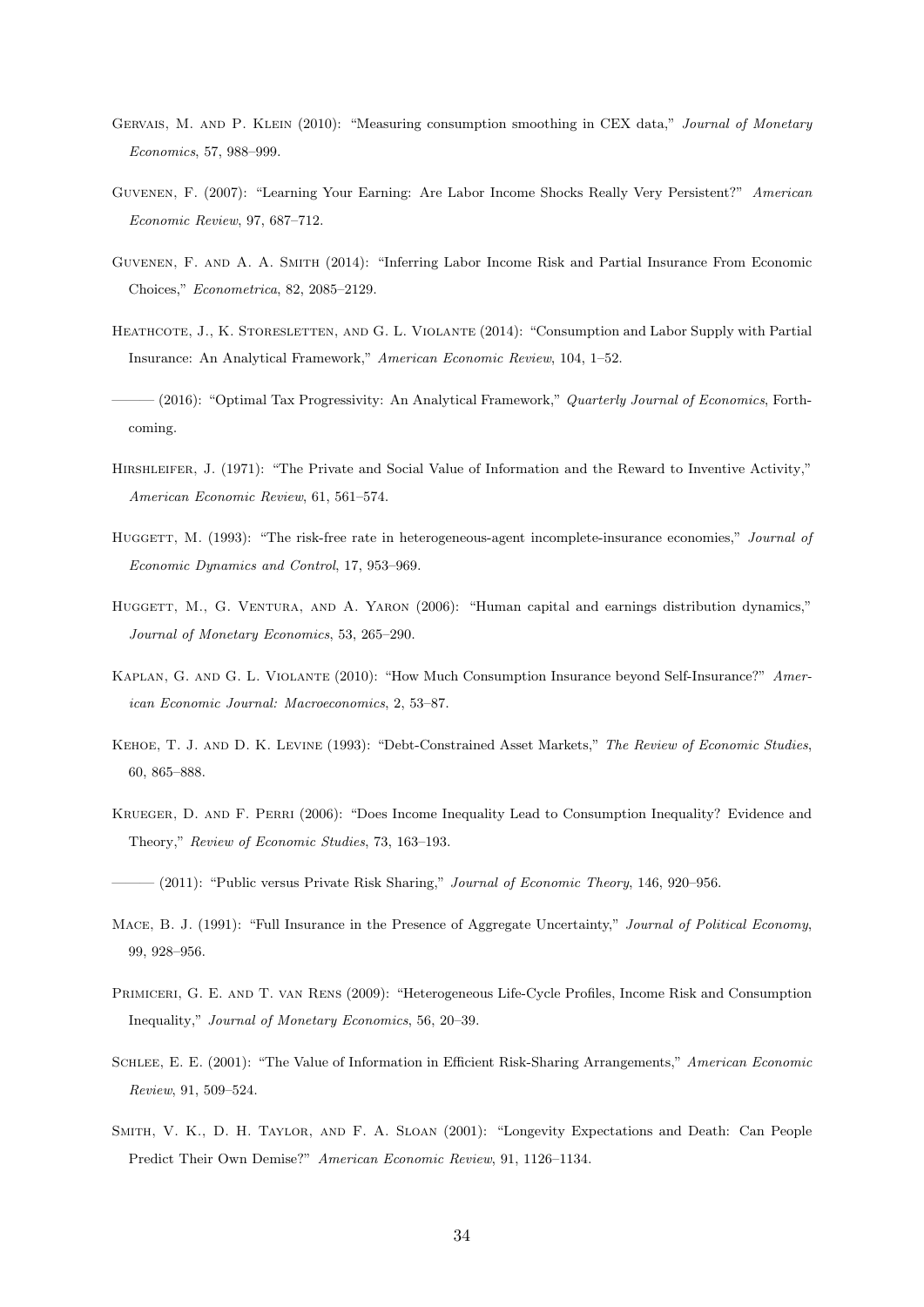- <span id="page-37-0"></span>Stephens, M. (2004): "Job Loss Expectations, Realizations, and Household Consumption Behavior," The Review of Economics and Statistics, 86, 253–269.
- <span id="page-37-2"></span>STORESLETTEN, K., C. I. TELMER, AND A. YARON (2004): "Cyclical Dynamics in Idiosyncratic Labor Market Risk," Journal of Political Economy, 112, 695–717.
- <span id="page-37-3"></span>Tauchen, G. and R. Hussey (1991): "Quadrature-Based Methods for Obtaining Approximate Solutions to Nonlinear Asset Pricing Models," Econometrica, 59, 371–96.
- <span id="page-37-4"></span>Wolff, E. N. (2011): "Recent Trends in Household Wealth, 1983-2009: The Irresistible Rise of Household Debt," Review of Economics and Institutions, 2.

# A Appendix

#### <span id="page-37-1"></span>A.1 Proof of Proposition [1](#page-10-5)

The first order conditions for agents with a low income and a high signal in the first period are

$$
\frac{u'(c_{h,1}^l)}{4} - \frac{\lambda_1^{rs}}{4} = 0, \quad \kappa \frac{u'(c_{h,2}^{lh})}{4} - \kappa \frac{\lambda_2^{rs}}{4} = 0, \quad (1 - \kappa) \frac{u'(c_{h,2}^{ll})}{4} - (1 - \kappa) \frac{\lambda_2^{rs}}{4} = 0
$$

Dividing through by  $\kappa$  and  $(1 - \kappa)$  implies that  $c_{h,1}^l, c_{h,2}^{l h}, c_{h,2}^{l l}$  have the identical marginal effect on social welfare. Thus, as long as the amount of resources is identical in both periods, we get  $\lambda_1^{rs} = \lambda_2^{rs}$  and thus  $c_{h,1}^l = c_{h,2}^{ll} = c_{h,2}^{lh} = c_h^l$ . The first order conditions for consumption of agents with a high income and a high signal in the first period can be written

$$
\frac{u'(c_{h,1}^h)}{4} + \lambda_h^{h,pc} u'(c_{h,1}^h) - \frac{\lambda^{rs}}{4} = 0
$$
  

$$
\kappa \frac{u'(c_{h,2}^{hh})}{4} + \lambda_h^{h,pc} \kappa u'(c_{h,2}^{hh}) - \kappa \frac{\lambda^{rs}}{4} = 0
$$
  

$$
(1 - \kappa) \frac{u'(c_{h,2}^{hl})}{4} + \lambda_h^{h,pc} (1 - \kappa) u'(c_{h,2}^{hl}) - (1 - \kappa) \frac{\lambda^{rs}}{4} = 0
$$

It follows that  $c_{h,1}^h = c_{h,2}^{hl} = c_{h,2}^{hh} = c_h^h$ . In a similar way, we get  $c_{l,1}^h = c_{l,2}^{hl} = c_{l,2}^{hh} = c_l^h$ ,  $c_{l,1}^l = c_{l,2}^{ll} = c_{l,2}^{lh} = c_l^l$ , and consumption of high-income agents follows directly from the binding participation constraints

$$
2u(c_h^h) = u(e_{h,1}) + \kappa u(e_{h,2}) + (1 - \kappa)u(e_{l,2}) \ge
$$
  

$$
2u(c_l^h) = u(e_{h,1}) + (1 - \kappa)u(e_{h,2}) + \kappa u(e_{l,2}).
$$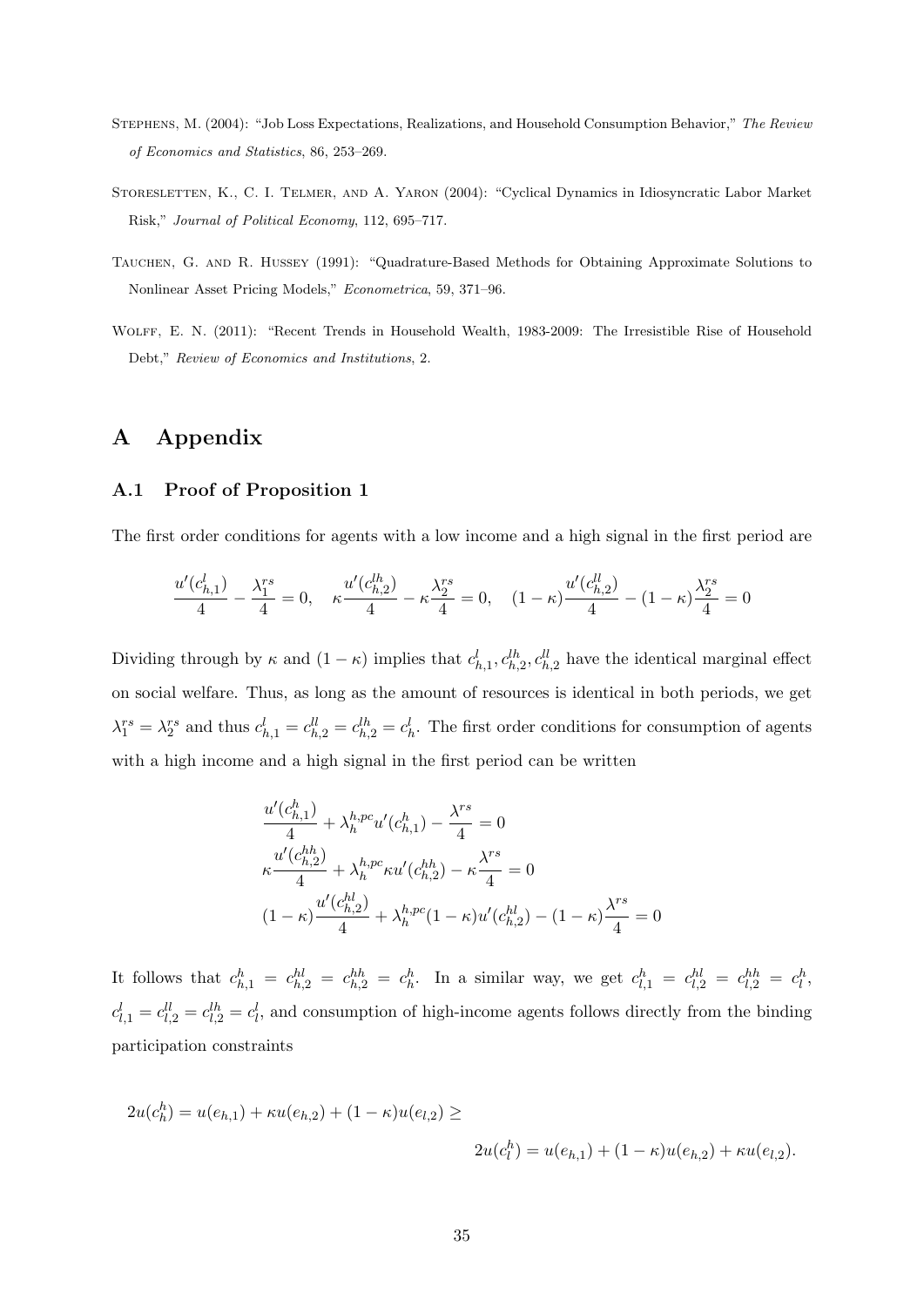1. The conditional mean of consumption of high-income agents is  $c^h = (c^h_h + c^h_l)/2$  such that the derivative of it with respect to  $\kappa$  is

$$
\frac{\partial c^h}{\partial \kappa} = \frac{u(e_{h,2})-u(e_{l,2})}{2}\left(\frac{1}{u'(c^h_h)}-\frac{1}{u'(c^h_l)}\right) \geq 0
$$

From resource feasibility it follows immediately that the conditional mean of consumption for low-income agents decreases in  $\kappa$ .

- 2. The conditional mean of consumption of high-income agents increases because  $c_h^h$  increases by more than  $c_l^h$  decreases. Thus, the conditional mean increases by less than  $c_h^h$  such that  $(c_h^h - c^h)^2$  and  $(c_h^l - c^h)^2$  increase, and therefore also the conditional standard deviation of consumption of high-income agents. For low-income agents there are two cases, either both enforcement constraints are slack or the enforcement constraints of low-income agents with a high signal bind (for sufficiently high precision). In the first case, the conditional standard deviation is zero because consumption of low-income agents is independent from signal realizations, i.e.,  $c_h^l = c_l^l = c^l$ . In the second case, it follows from the enforcement constraints that  $c_h^l$  is increasing in  $\kappa$ . From the first part, we get that the conditional mean of consumption of low-income agents decreases which implies that  $c_l^l$  decreases by more than  $c_h^l$  increases such that also the conditional standard of consumption for low-income agents increases in this case.
- 3. The unconditional mean of consumption in both periods equals  $\bar{e} = (e_h + e_l)/2$  such that the unconditional variance is

$$
\frac{1}{4}\left[ (c_h^h - \bar e)^2 + (c_l^h - \bar e)^2 + (c_h^l - \bar y)^2 + (c_l^l - \bar e)^2 \right].
$$

The first two terms increase in  $\kappa$  because  $c_h^h$  increases by more than  $c_l^h$  decreases (see the first part), irrespectively whether  $c_l^h$  is larger or smaller than  $\bar{e}$ . When enforcement constraints of low-income agents are all slack,  $c_h^l = c_l^l = c^l$  decreases in  $\kappa$  (see the first part) such that the last two term collapse and increase in  $\kappa$ . Mean consumption of high-income agents is always larger than the income mean: enforcement constraints of high-income agents bind, for uninformative signals,  $c_l^h = c_h^h = c^h > \bar{e}$ , and increases in  $\kappa$  further increase  $c^h$ . Thus,  $(c^l_h + c^l_l)/2 < \bar{e}$ , and only  $c^l_h > \bar{e}$  is possible. When enforcement constraints of low-income agents with a high signal bind, their consumption increases in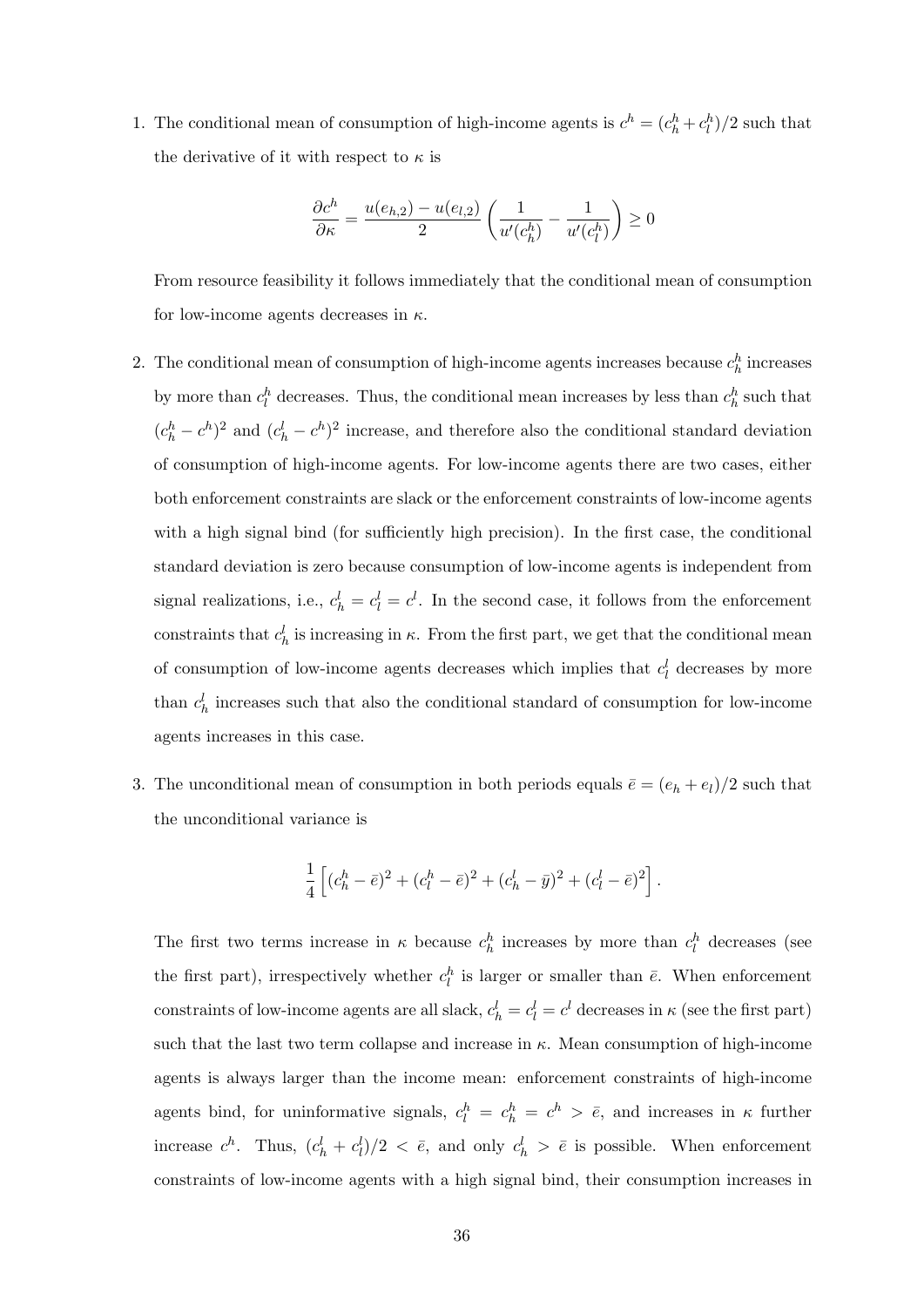$κ$ . However, only if  $c<sup>l</sup><sub>h</sub> < 0$ , one of the last terms can decrease when  $κ$  increases. From the previous part, we get that  $c_l^l$  decreases by more than  $c_h^l$  increases such that the sum of the two last terms increases even when  $c_h^l < 0$ , and as a result the unconditional standard deviation of consumption increases in  $\kappa$ .

#### <span id="page-39-0"></span>A.2 Signal processes and consistency

In this section, we analytically characterize the Markov process of signals that satisfies the two consistency requirements outlined in Section [3.](#page-12-0) The main messages in this section are first that in general the consistent stochastic process of signals depends on the stochastic process of endowments and on the precision of signals. In case of a symmetric transition matrix for endowments, consistent signal transition probabilities are independent of signal precision and consistency requires the signals to follow the same stochastic process as endowments.

#### A.2.1 Symmetric endowment transition matrix

In this subsection, we show that if and only if signals follow the same stochastic process as endowments, the two consistency requirements are satisfied and that this result does not depend on signal precision. If signals were to follow a different process then at least one of the requirements is violated. For the analytical results, we consider an endowment process with two values  $y_l$  and  $y_h$  and a symmetric transition between endowment states. The transition matrix for these two endowment states is given as

$$
P = \left[ \begin{array}{rr} p & 1-p \\ 1-p & p \end{array} \right]
$$

where rows represent the present endowment state and columns represent the future endowment states. For  $p = 0.5$ , endowment states are i.i.d.

Proposition 2 Consider a Markov endowment process with transition matrix P and informative signals with  $\kappa \in (0.5, 1)$ .

 $(i)$  If signals follow the same stochastic process as endowments then both consistency requirements are satisfied.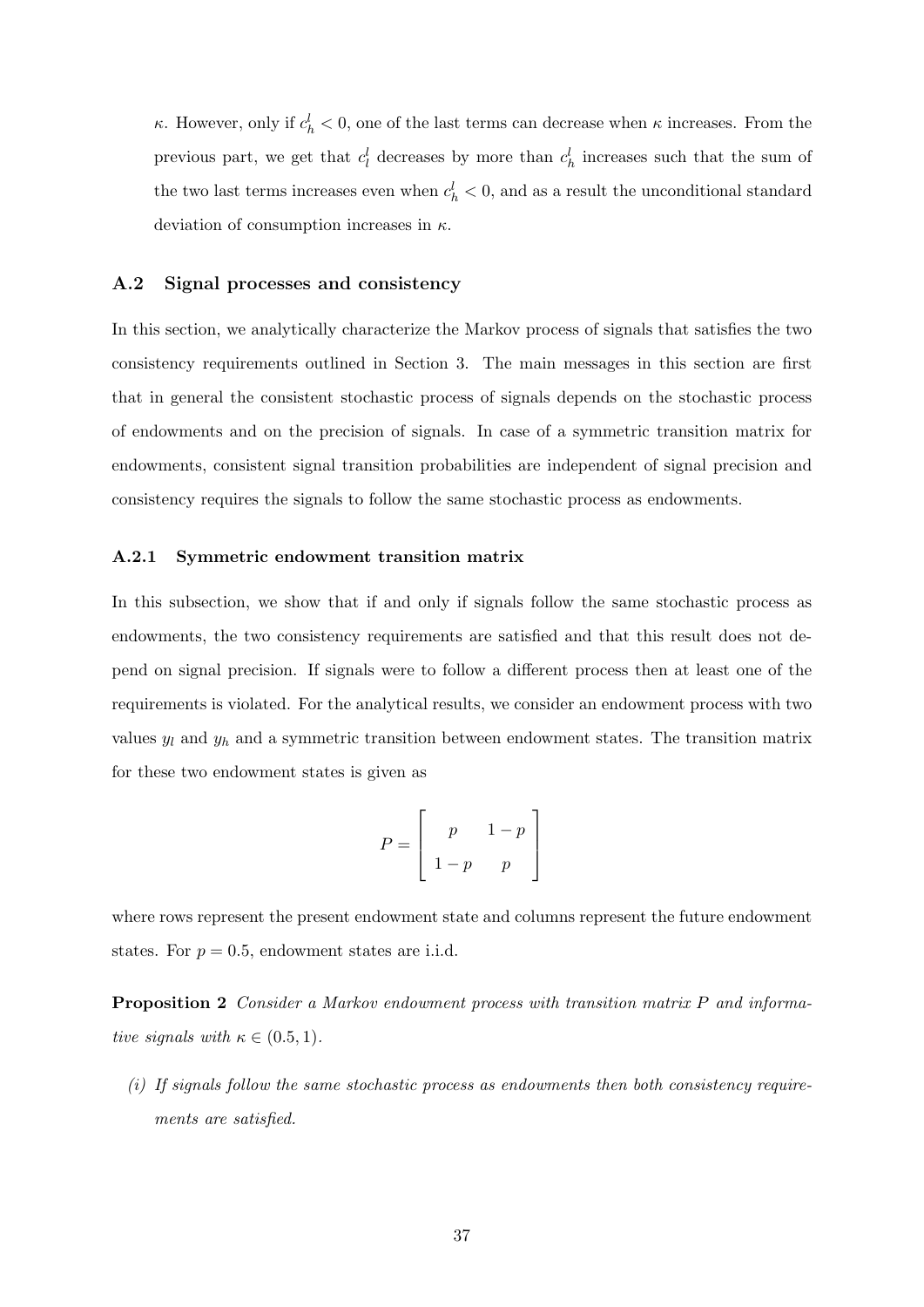(ii) Consider a Markov process for signals with transition matrix  $\tilde{P}$ 

$$
\tilde{P} = \left[ \begin{array}{cc} \tilde{p} & 1-\tilde{p} \\[0.8ex] 1-\tilde{p} & \tilde{p} \end{array} \right]
$$

and  $0 < \tilde{p} < 1$ ,  $\tilde{p} \neq p$ . Then Consistency Requirement II is violated.

#### Proof.

(i) When signals follow the same transition probabilities as endowments, the transition probabilities of s can be computed and are then summarized in the transition matrix  $P_s$ . For example, the probability of a low endowment and a low signals conditional on a low endowment and signal is

$$
\pi(y' = y_l, k' = y_l | k = y_l, y = y_l) = p \frac{\kappa p}{(1 - \kappa)(1 - p) + p\kappa}.
$$

The unique stationary distribution corresponding to the transition matrix  $P_s$  is given by

$$
\pi(y,k) = \begin{bmatrix} \pi(y_l, k_l) \\ \pi(y_l, k_h) \\ \pi(y_h, k_l) \\ \pi(y_h, k_h) \end{bmatrix} = \begin{bmatrix} \kappa p - \frac{p}{2} - \frac{\kappa}{2} + \frac{1}{2} \\ \frac{\kappa}{2} + \frac{p}{2} - \kappa p \\ \frac{\kappa}{2} + \frac{p}{2} - \kappa p \\ \kappa p - \frac{p}{2} - \frac{\kappa}{2} + \frac{1}{2} \end{bmatrix}
$$

Adding the first two and last two rows show that Consistency Requirement I is satisfied. Further, the probabilities of signals conditional on endowments can be computed from the invariant distribution. For example, the probability of a low signal conditional on a low endowment can be computed as

$$
\pi(k = y_l | y = y_l) = \frac{\kappa p - \frac{p}{2} - \frac{\kappa}{2} + \frac{1}{2}}{\kappa p - \frac{p}{2} - \frac{\kappa}{2} + \frac{1}{2} + \frac{\kappa}{2} + \frac{p}{2} - \kappa p} = 2\kappa p - \kappa - p + 1.
$$

To check for the Consistency Requirement II, we consider present endowment  $y = y_l$  and future endowment  $y' = y_l$  (the other transitions can be computed in the same way and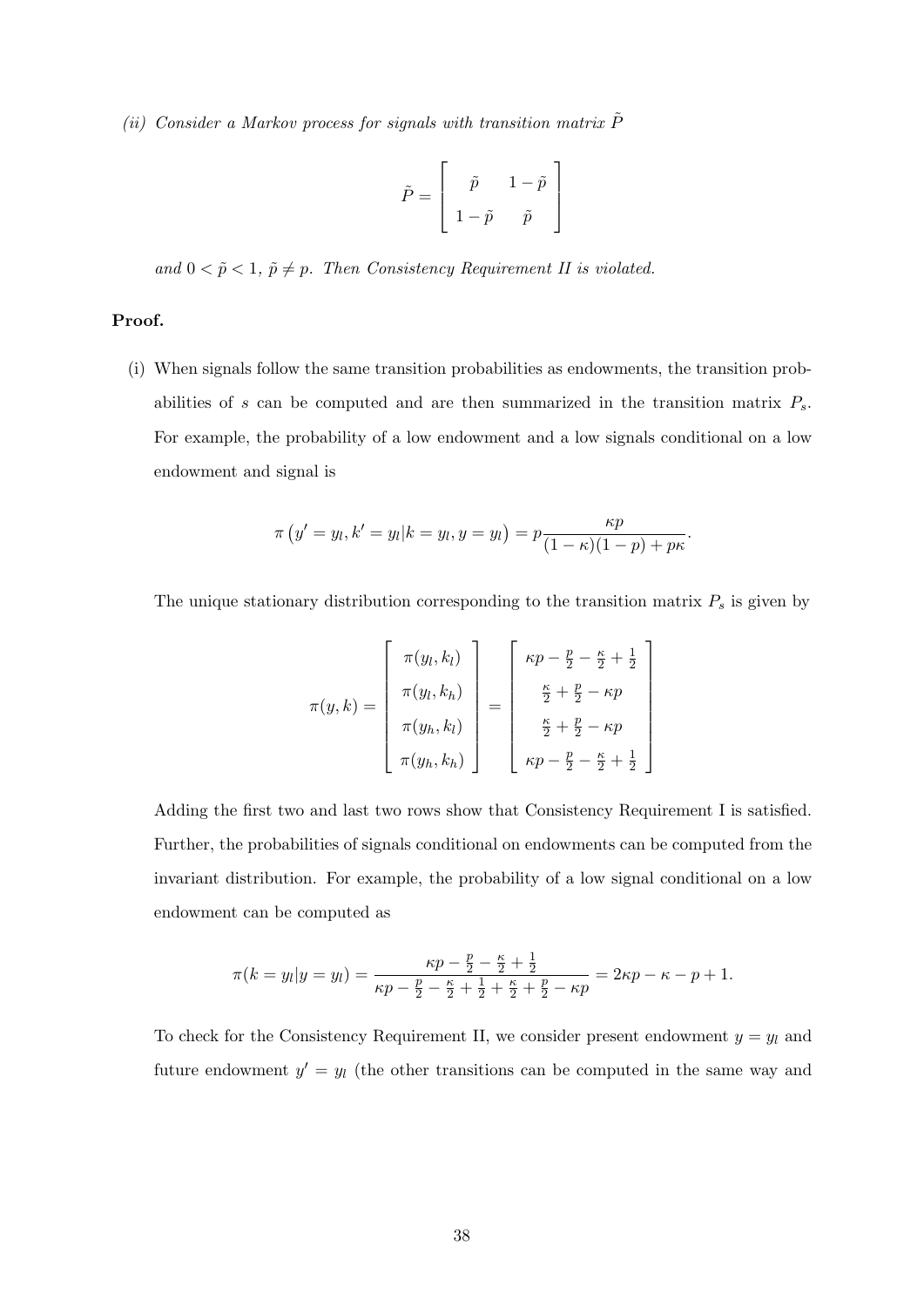are omitted here)

$$
\hat{\pi}(y' = y_l | y = y_l) = \sum_{k \in Y} \pi(y' = y_l | y = y_l, k) \pi(k | y = y_l)
$$
  
= 
$$
\frac{\kappa p}{\kappa p + (1 - \kappa)(1 - p)} (2\kappa p - \kappa - p + 1) + \frac{p(1 - \kappa)}{\kappa(1 - p) + p(1 - \kappa)} (\kappa + p - 2\kappa p)
$$
  
= 
$$
p
$$

which is also satisfied. From the other side, for the transition from low endowment today to low endowment in the future, Requirement II calls for

$$
p \doteq \sum_{k \in Y} \pi(y' = y_l | y = y_l, k) \hat{\pi}(k | y = y_l),
$$

which has as unique solution  $\hat{\pi}(k = y_i | y = y_l) = 2\kappa p - \kappa - p + 1$  which completes the proof of part (i).

(ii) The general symmetric transition matrix for signals  $\tilde{P}$  results in a joint transition matrix for signals and endowments  $\tilde{P}_s$  and in a unique invariant distribution for endowment and signals  $\tilde{\pi}(y, k)$  with a unique conditional probability  $\tilde{\pi}(k = y_i | y = y_l)$ . If an only if  $\tilde{p} = p$ , it is  $\tilde{\pi}(k = y_l | y = y_l) = \hat{\pi}(k = y_l | y = y_l) = 2\kappa p - \kappa - p + 1$ . Thus, Requirement II is violated for  $\tilde{p} \neq p$ . Requirement I is satisfied because  $\sum_{k} \tilde{\pi}(y_k, k) = 1/2 = \sum_{k} \tilde{\pi}(y_k, k)$  for any  $0 < \tilde{p} < 1$ .

As an immediate implication of the proposition, i.i.d. signals violate Requirement II when endowments are persistent.

#### A.2.2 Non-symmetric endowment transition matrix

We continue our analysis with considering the case of non-symmetric endowment transitions. As before, we consider a two-state endowment process but now the endowment transition matrix is more general and given by

$$
P_g = \left[ \begin{array}{rr} p_{11} & 1 - p_{11} \\ 1 - p_{22} & p_{22} \end{array} \right]
$$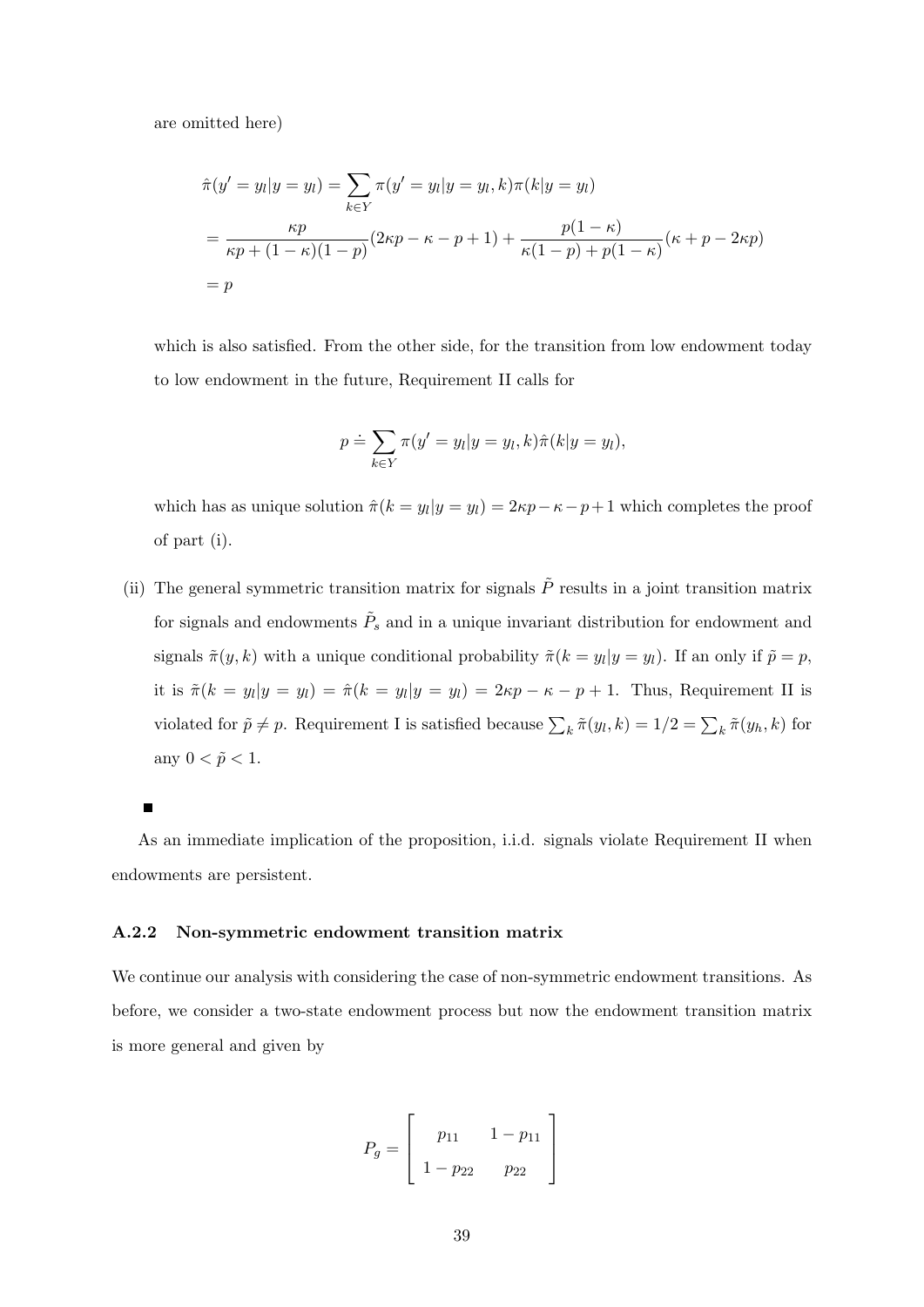where rows represent the present endowment state and columns represent the future endowment states,  $0 < p_{11}, p_{22} < 1$ , and  $p_{11} \neq p_{22}$ .

**Proposition 3** Consider a Markov endowment process with transition matrix  $P_g$  and informative signals with  $\kappa \in (0.5, 1)$ .

(i) The transition matrix for signals that satisfies Consistency Requirement II is

<span id="page-42-2"></span>
$$
P_k = \left[ \begin{array}{cc} p_{11}^k & 1-p_{11}^k \\ 1-p_{22}^k & p_{22}^k \end{array} \right]
$$

with  $p_{11}^k = p_{22}(1 - \kappa) + \kappa p_{11}$   $p_{22}^k = p_{11}(1 - \kappa) + \kappa p_{22}$ .

(ii) Signals that follow the transition  $P_k$  also satisfy Consistency Requirement I.

#### Proof.

(i) The logic of the proof is to treat the signal transition probabilities  $p_{11}^k, p_{22}^k$  as unknown and use the two equation imposed by second consistency requirement to solve for these probabilities. To satisfy the second consistency requirement the following two equations must be satisfied

<span id="page-42-1"></span><span id="page-42-0"></span>
$$
p_{11} = \sum_{k \in Y} \pi(y' = y_l | y = y_l, k) \pi(k | y = y_l)
$$
\n(18)

$$
p_{22} = \sum_{k \in Y} \pi(y' = y_h | y = y_h, k) \pi(k | y = y_h).
$$
 (19)

The conditional probabilities  $\pi(k|y = y_l)$ ,  $\pi(k|y = y_h)$  are functions of the signal transition probabilities, the conditional probabilities of a high and low income are given by the formulas in the text and does not depend on the signal transition probabilities. Solving first for the invariant distribution of income and signals as a function of  $p_{11}^k, p_{22}^k$ . From there, the conditional probabilities  $\pi(k|y = y_l), \pi(k|y = y_h)$  can be computed in several steps resulting in tedious expressions that are not reported here. Substituting these expressions in [\(18\)](#page-42-0) and [\(19\)](#page-42-1) and solving for  $p_{11}^k, p_{22}^k$  eventually gives

$$
p_{11}^k = p_{22}(1 - \kappa) + \kappa p_{11} \quad p_{22}^k = p_{11}(1 - \kappa) + \kappa p_{22}
$$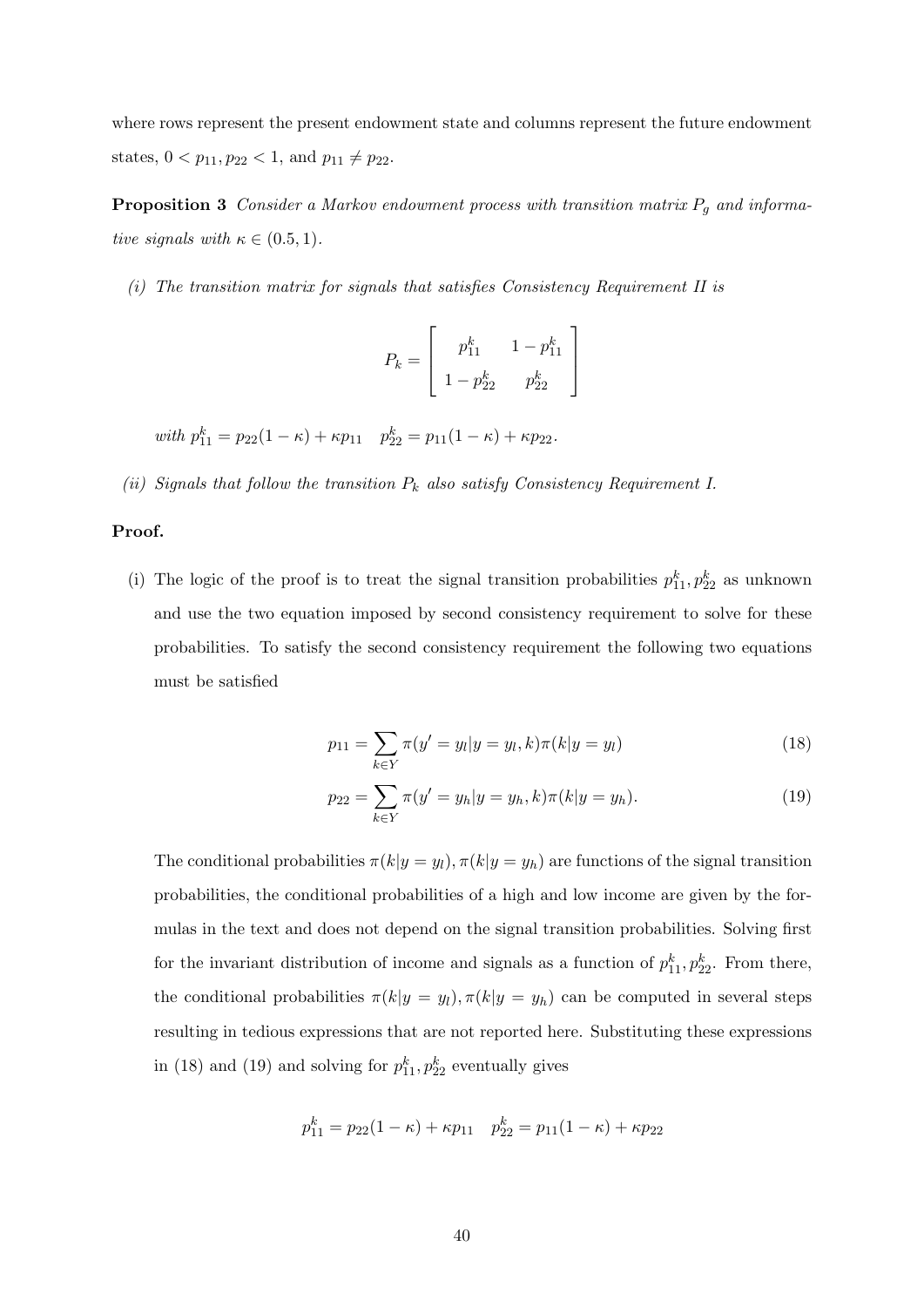if the following two regularity conditions hold

$$
p_{22}(1 - \kappa) + \kappa p_{11} < 1 \quad p_{11}(1 - \kappa) + \kappa p_{22} < 1
$$

which are satisfied for  $\kappa \in [0,1]$  and  $0 < p_{11}, p_{22} < 1$ .

(ii) The invariant distribution of income  $(y_l, y_h)$  is given by

$$
\pi(y_l, y_h) = \left(\frac{1-p_{22}}{2-p_{11}-p_{22}}, \frac{1-p_{11}}{2-p_{11}-p_{22}}\right).
$$

Using the expressions for  $p_{11}^k, p_{22}^k$  and from part (i), results in the following invariant signal-income distribution

$$
\pi(y,k) = \begin{bmatrix}\n\pi(y_l, k_l) \\
\pi(y_l, k_h) \\
\pi(y_h, k_l) \\
\pi(y_h, k_h)\n\end{bmatrix} = \begin{bmatrix}\n-\frac{(1-p_{22})(\kappa + p_{11} - 2\kappa p_{11} - 1)}{2 - p_{11} - p_{22}} \\
\frac{(1-p_{22})(\kappa + p_{11} - 2\kappa p_{11})}{2 - p_{11} - p_{22}}\n\end{bmatrix} \frac{(1-p_{11})(\kappa + p_{22} - 2\kappa p_{22} - 1)}{2 - p_{11} - p_{22}}\n\begin{bmatrix}\n\pi(y_h, k_h) \\
\pi(y_h, k_h)\n\end{bmatrix}
$$

.

Adding the first two and the last two rows produces  $\pi(y_l, y_h)$  such that the first consistency requirement is satisfied as well.

п

The results summarized in the proposition generalize the findings for symmetric transitions. The signal transition matrix depends in general on the precision of signals. Only when the income transition is symmetric, the transition probabilities for signals are independent of  $\kappa$  and are given by the corresponding income transition probabilities.

Unlike in the case of symmetric income transition, i.i.d. signals now neither satisfy the first nor the second consistency requirement. The rationale why now also the first requirement is violated is as follows. Without loss of generality, consider  $p_{11} > p_{22}$  such that the ergodic distribution is characterized by  $\pi(y_l) > \pi(y_h)$ . With  $p_{11} > p_{22}$ , a larger fraction of households with a low income should receive a low signal than households with a high income receive a high signal. For i.i.d. signals, the fractions are equal. As a consequence, households underestimate the fraction of people with a low income and over estimate the fraction of households with a high income.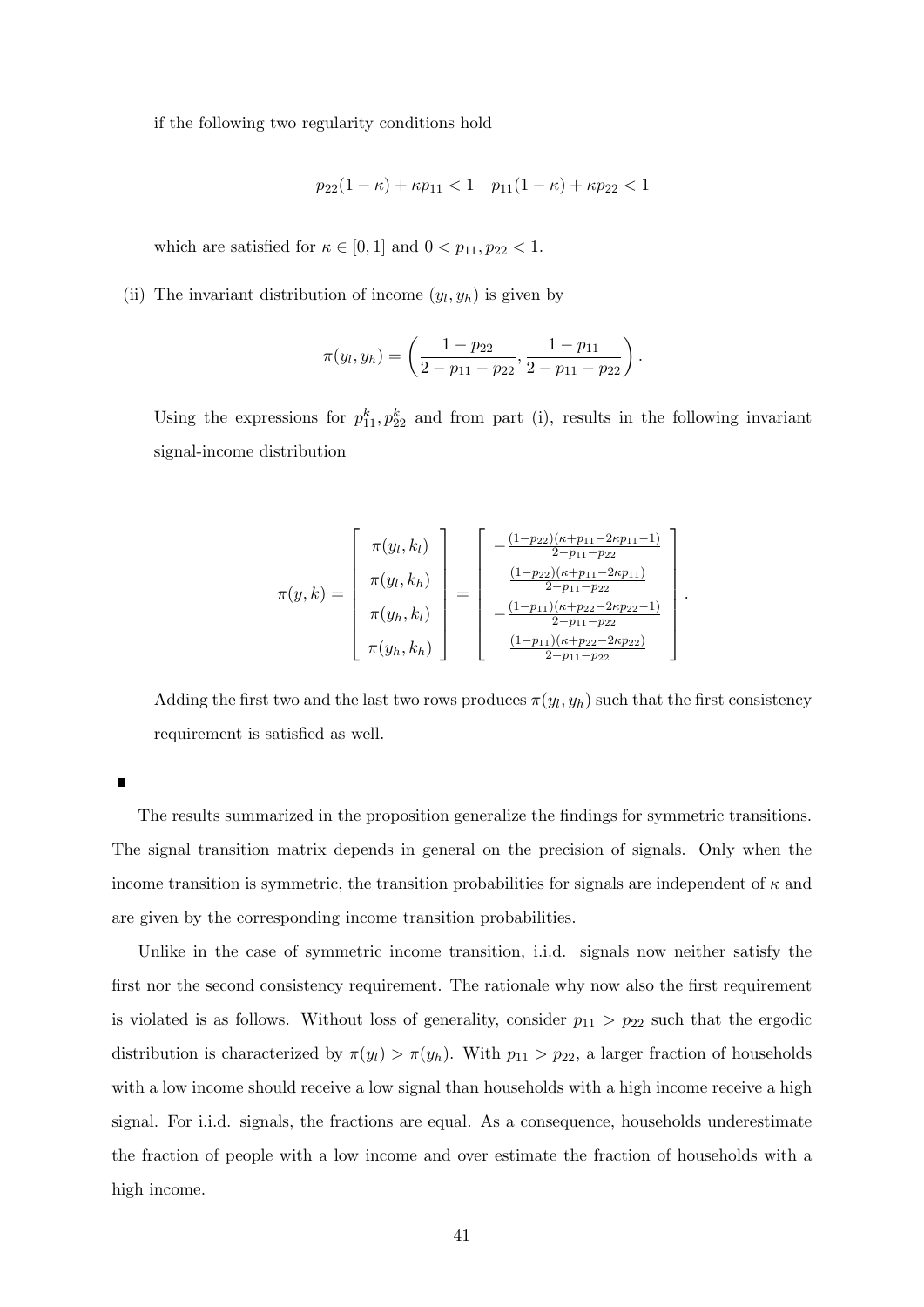<span id="page-44-1"></span>

|                    | Consistency requirements |                                                                              |  |
|--------------------|--------------------------|------------------------------------------------------------------------------|--|
|                    |                          | I, max $( \hat{\pi}(y) - \pi(y) )$ II, max $( \hat{\pi}(y' y) - \pi(y' y) )$ |  |
| i.i.d. signals     | 0.0115                   | 0.1620                                                                       |  |
| consistent signals | $3.70e - 16$             | $2.11e-16$                                                                   |  |

Table 6: Consistency requirement results with persistent endowments

For  $N > 2$ , we apply a numerical procedure. For each  $\kappa$ , we use the  $N^2 - N$  restrictions imposed by Consistency Requirement II to solve for the transition probabilities  $p_{ij}^k$ . Then we check whether the first consistency requirement is satisfied given the probabilities  $p_{ij}^k$ . In Table [6,](#page-44-1) we also compare both signal processes using the endowment process employed for computing the quantitative results in the main text for  $\kappa = 0.99$  as an extreme case. As displayed in the first row of the table, i.i.d. signals fail both consistency requirements. The inconsistency following from i.i.d. signals is not negligible. On average, i.i.d. signals imply a perceived transition that differs from the true transition by 16%. When we compute signal transition probabilities according to the numerical procedure, the second requirement is satisfied by construction, while the first requirement – in line with the second part of Proposition  $3$  – is satisfied, too.

#### <span id="page-44-0"></span>A.3 Risk sharing with private signals

Consider the two-period exchange economy described in Section [2](#page-8-0) but with signals on agents' future income realizations that are only observed by the agents.<sup>[14](#page-44-2)</sup> Let  $c_i^j$  $i_{i,1}^j$  be first-period consumption of agents with reported private signal  $n^i$  and endowment  $e_j$  and  $c_{i,j}^{jk}$  $C_{i,2}^{\mu}$  second-period consumption of agents with reported private signal  $n_i$  and endowment  $e_j$  in the first period and endowment  $e_k$  in the second period with  $i, j, k \in \{l, h\}$ . We focus on allocations with truthfully reported private signals. Let  $\nu$  denote the precision of private signals.

The enforcement and resource feasibility constraints are again given by  $(2)-(5)$  $(2)-(5)$  $(2)-(5)$  and the resource constraints [\(6\)](#page-10-2)-[\(7\)](#page-10-3) with  $\kappa = \nu$ . Private information gives rise to another set of incentive constraints, truth-telling constraints that are given by the following expressions for high-income agents with a good and bad private signal

$$
u(c_{h,1}^h) + \nu u(c_{h,2}^{hh}) + (1 - \nu)u(c_{h,2}^{hl}) \ge u(c_{l,1}^h) + \nu u(c_{l,2}^{hh}) + (1 - \nu)u(c_{l,2}^{hl})
$$
\n(20)

<span id="page-44-3"></span>
$$
u(c_{l,1}^h) + \nu u(c_{l,2}^{hl}) + (1 - \nu)u(c_{l,2}^{hh}) \ge u(c_{h,1}^h) + \nu u(c_{h,2}^{hl}) + (1 - \nu)u(c_{h,2}^{hh})
$$
 (21)

<span id="page-44-2"></span> $14$  Broer, Kapička, and Klein [\(2017\)](#page-35-12) consider a limited commitment model in which household income is unobservable.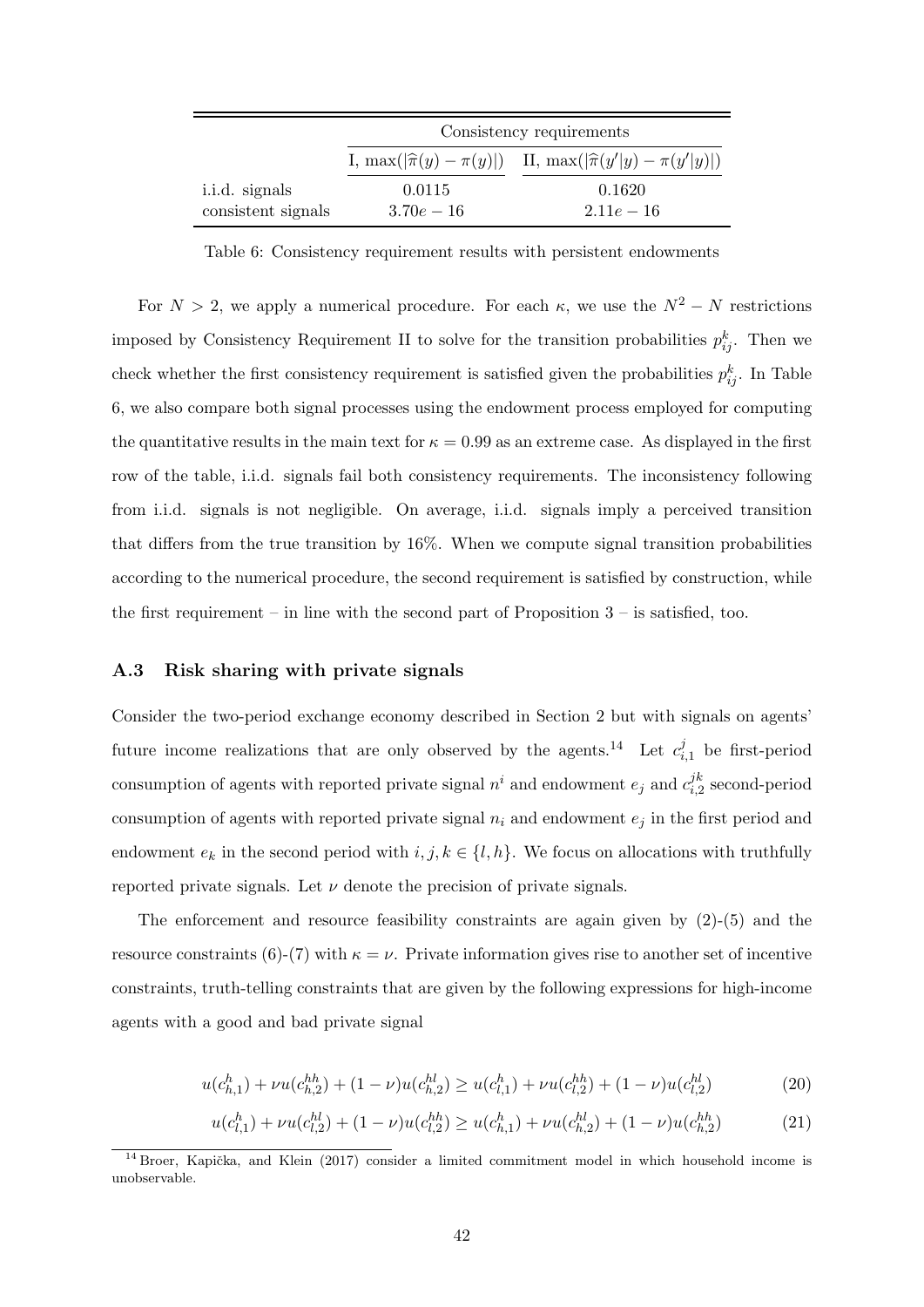and for low-income agents with a good and bad private signal

$$
u(c_{h,1}^l) + \nu u(c_{h,2}^{lh}) + (1 - \nu)u(c_{h,2}^{ll}) \ge u(c_{l,1}^l) + \nu u(c_{l,2}^{lh}) + (1 - \nu)u(c_{l,2}^{ll})
$$
\n
$$
(22)
$$

<span id="page-45-1"></span>
$$
u(c_{l,1}^l) + \nu u(c_{l,2}^{ll}) + (1 - \nu)u(c_{l,2}^{lh}) \ge u(c_{h,1}^l) + \nu u(c_{h,2}^{ll}) + (1 - \nu)u(c_{h,2}^{lh})
$$
\n(23)

An efficient allocation is a consumption allocation,  $\{c_i^j\}$  $i,1}^{j},c_{i,2}^{jk}$  $\binom{j}{i}$ , that maximizes ex-ante utility  $(1)$ , subject to the enforcement constraints  $(2)-(5)$  $(2)-(5)$  $(2)-(5)$  and the resource constraints  $(6)-(7)$  $(6)-(7)$  $(6)-(7)$  with  $\kappa = \nu$ , and truth-telling constraints [\(20\)](#page-44-3)-[\(23\)](#page-45-1).

With private information, consumption cannot be perfectly smoothed across states and both time periods conditional on the income-signal pair in the first period because of truth-telling. Agents with a low private signal are discouraged to report a high-signal type by threatening them with a particular low consumption for high-private signal households in case of a low income in the second period. To compensate for this lack of insurance, efficient allocations prescribe a high consumption in case of a high income in the second period to high-signal households. This however makes smoothing across states and time impossible.

As illustrated in Figure [3,](#page-46-0) we find that numerically increases in private-signal precision lead to qualitatively similar changes in unconditional moments and welfare as summarized in Proposition [1](#page-10-5) for public signals. While welfare decreases, volatility of consumption increases when signals become more precise. Compared to public information, private information introduces additional welfare costs for informative signals. For this reason, welfare is lower and consumption is more dispersed with private than with public signals.

#### <span id="page-45-0"></span>A.4 Joint distribution of endowments and signals

In this subsection, we explain how to derive the formulas [\(9\)](#page-13-1) and [\(10\)](#page-14-1) stated in the main text. Further, we explain the logic behind the assumption that the stochastic process for signals shares the transition probabilities with the process for individual endowments of effective labor units.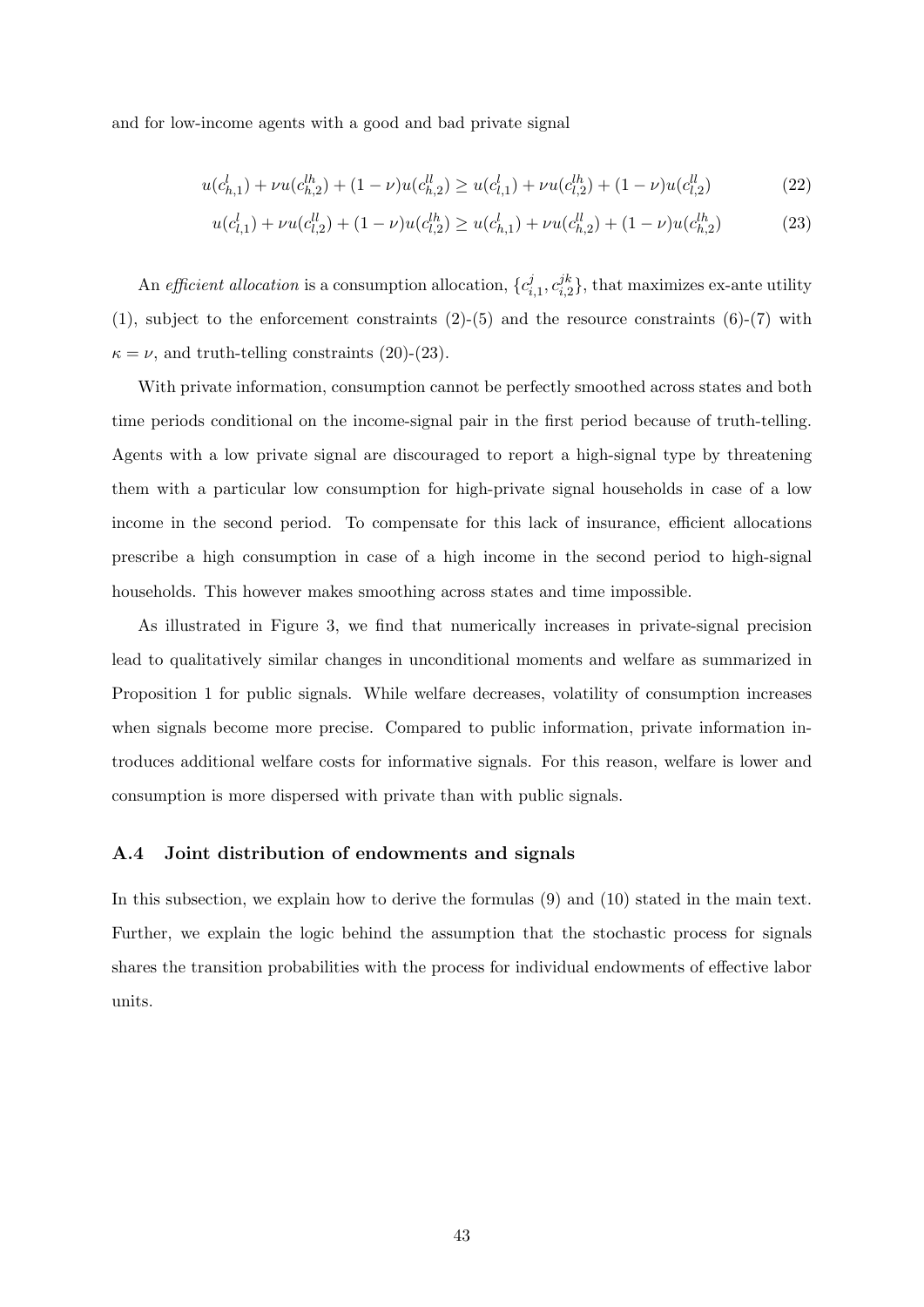<span id="page-46-0"></span>

Figure 3: Two-period model. Welfare and consumption dispersion as functions of public and private information.

#### A.4.1 Formulas on the joint distribution of endowments and signals

We start with the derivation of the conditional probability of future endowments. Using the general formula for calculating conditional probabilities, we receive

$$
\pi(y' = y_j | k = y_m, y = y_i) = \frac{\pi (y' = y_j, k = y_m, y = y_i)}{\pi (k = y_m, y = y_i)}.
$$

The conditional probability can be simplified using the identity

$$
\sum_{z=1}^{N} \pi (y' = y_z | k = y_m, y = y_i) = 1
$$

to replace the denominator with the following expression

$$
\pi (k = y_m, y = y_i) = \sum_{z=1}^{N} \pi (y' = y_z, k = y_m, y = y_i).
$$

The joint probability in the numerator is

$$
\pi\left(y'=y_j, k=y_m, y=y_i\right)=\pi_{ij}\kappa^{\mathbf{1}_{m=j}}\left(\frac{1-\kappa}{N-1}\right)^{\mathbf{1}-\mathbf{1}_{m=j}},
$$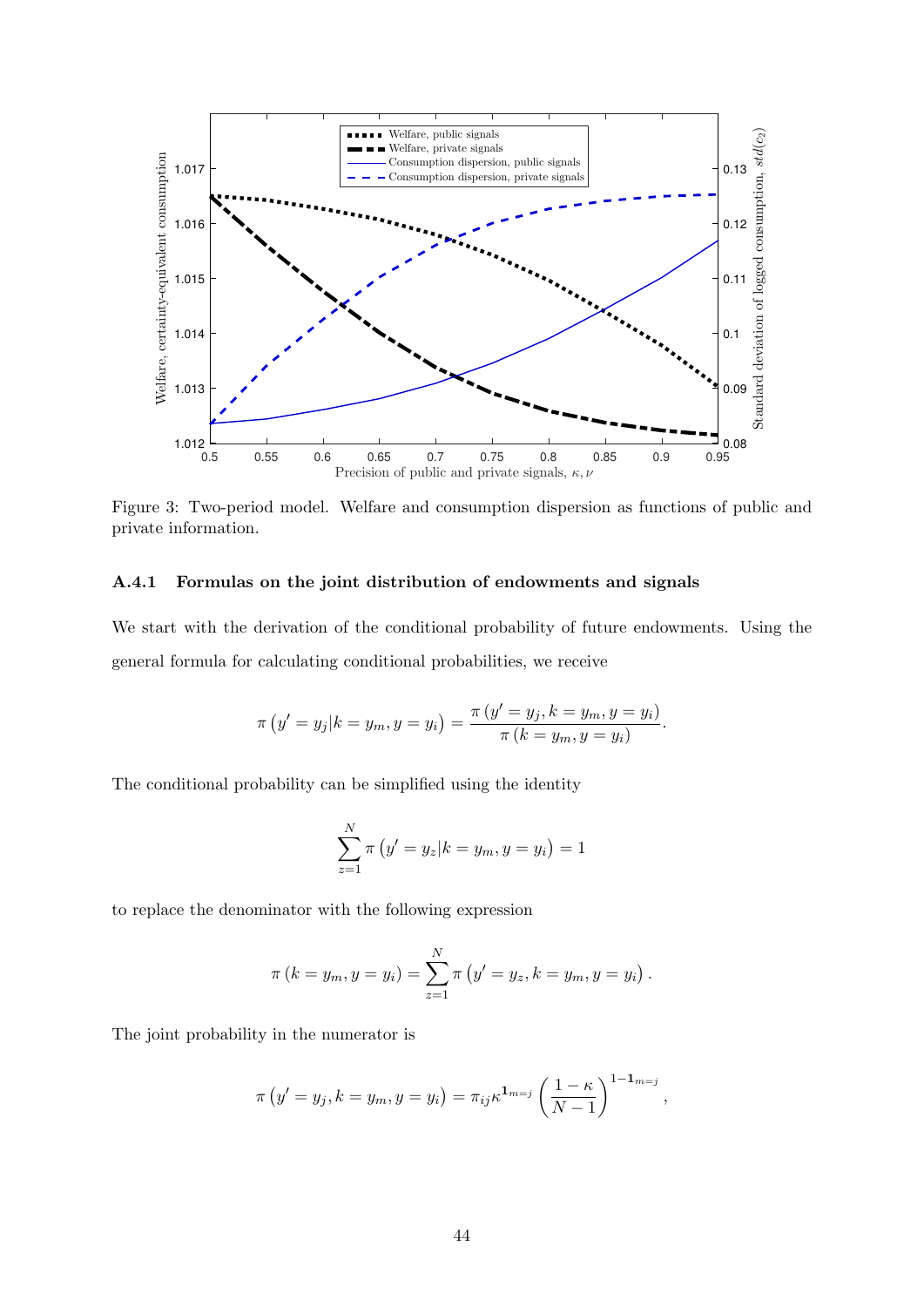where  $\pi_{ij}$  is the Markov transition probability for moving from endowment i to endowment z. For all endowment states that are not indicated by the signal,  $j \neq m$ , we assume here that their probability of occurrence conditional on the signal is identical and therefore equals  $(1 - \kappa)/(N - 1)$ . For the conditional probability of endowments, the general formula can then be written as 1−1m=<sup>j</sup>

<span id="page-47-1"></span>
$$
\pi\left(y'=y_j|k=y_m,y=y_i\right) = \frac{\pi_{ij}\kappa^{1_{m=j}}\left(\frac{1-\kappa}{N-1}\right)^{1-1_{m=j}}}{\sum_{z=1}^{N}\pi_{iz}\kappa^{1_{m=z}}\left(\frac{1-\kappa}{N-1}\right)^{1-1_{m=z}}}
$$
(24)

which resembles [\(9\)](#page-13-1) in the main text. For example, with two equally likely persistent endowment states, the conditional probability of receiving a low endowment  $y_l$  in the future conditional on a high signal  $k = y_h$  and a low endowment today is given according to [\(24\)](#page-47-1) by

$$
\pi(y'=y_l|k=y_h,y=y_l) = \frac{(1-\kappa)\pi_{11}}{(1-\kappa)\pi_{11} + (1-\pi_{11})\kappa}.
$$

The joint transition probability  $\pi(s'|s) = \pi(y', k'|k, y)$  can be computed by combining the conditional probability of income with an assumption on the signal process. With signals following an exogenous first-order Markov process, the conditional probability  $\pi(y', k'|k, y)$  is given by

$$
\pi\left(y'=y_j, k'=y_l|k=y_m, y=y_i\right) = \pi_{ml} \frac{\pi_{ij} \kappa^{1_{m=j}} \left(\frac{1-\kappa}{N-1}\right)^{1-1_{m=j}}}{\sum_{z=1}^{N} \pi_{iz} \kappa^{1_{m=z}} \left(\frac{1-\kappa}{N-1}\right)^{1-1_{m=z}}} \quad \forall k',
$$
 (25)

where compared to [\(10\)](#page-14-1), we used  $\pi(k' = y_l | k = y_m) = \pi_{ml}$  because the signal process is characterized by the same transition probabilities as endowments. In the following, we argue why we choose signals that share the transition probabilities with individual endowments.

### <span id="page-47-0"></span>A.5 Numerical algorithm

Given initial wealth a, state  $s = (y, k)$ , and an interest rate R, households' problem can be written recursively as

$$
V(a,s) = \max_{c, \{a'\}} \left\{ (1-\beta)u[c(a,s)] + \beta \sum_{s'} \pi(s'|s) V'[a'(a,s;s'),s'] \right\}
$$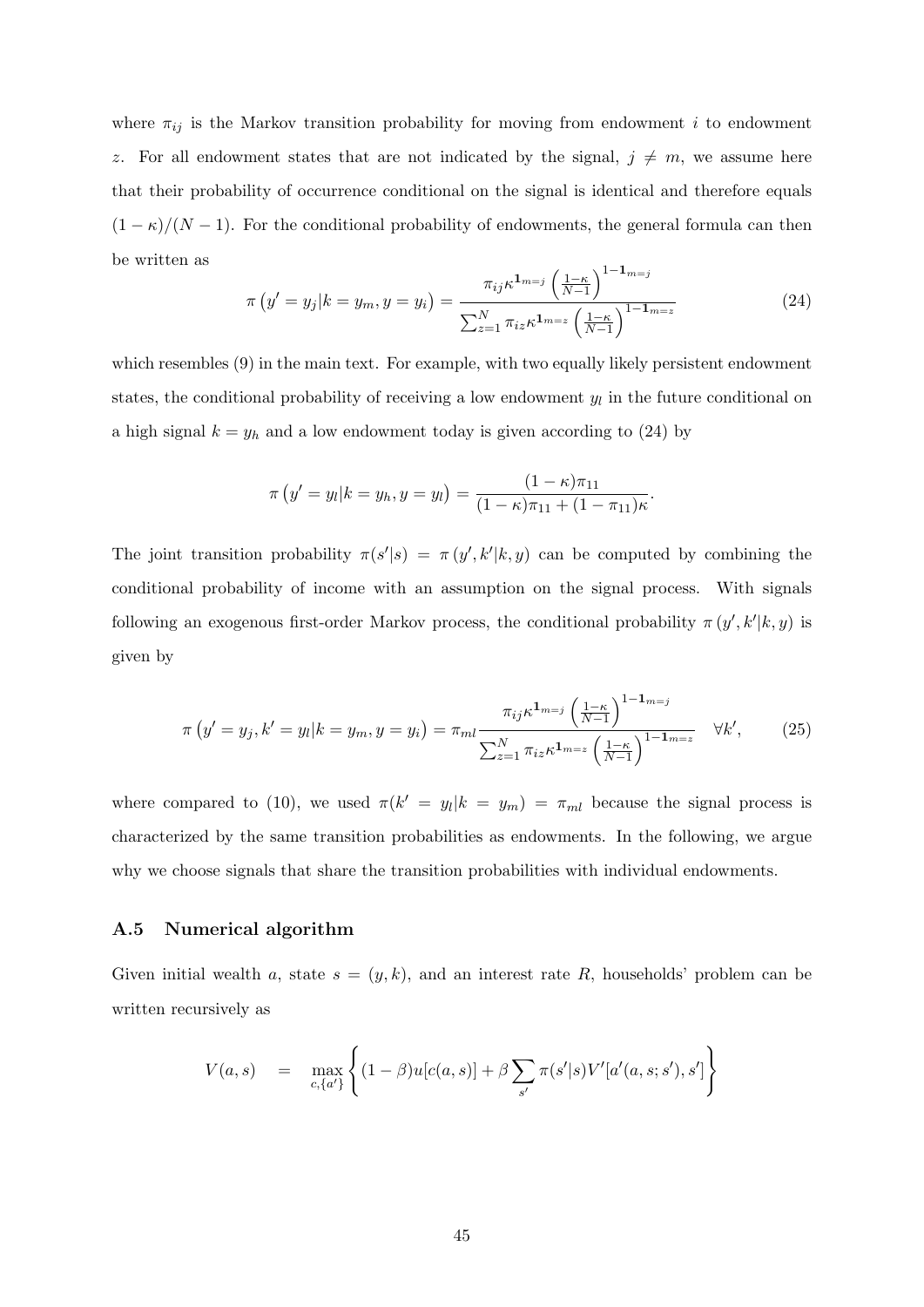subject to a budget and a borrowing constraint

$$
c + \sum_{s'} \frac{\pi(s'|s)a'(a,s;s')}{R} \quad \leq \quad y + a \tag{26}
$$

<span id="page-48-2"></span>
$$
a'(a, s; s') \geq A(s'), \quad \forall s'. \tag{27}
$$

The borrowing limits satisfy the following equations

<span id="page-48-1"></span><span id="page-48-0"></span>
$$
U^{Aut}(s') = V'[A(s'), s'], \quad \forall s'. \tag{28}
$$

The first order conditions are

$$
u'[c(a, s)](1 - \beta) = \lambda = V_a(a, y)
$$
\n(29)

$$
\beta V_a'[a'(a,s;s'),s'] \le \frac{u'[c(a,s)](1-\beta)}{R}, \quad \forall s',\tag{30}
$$

where  $V'_a[a'(a,s;s'),s']$  denotes the derivative of the value function with respect to  $a'(a,s;s')$ . Consider N income states such that  $s \in S = (s_1, s_2, ... s_{N^2})$ . Consider a grid for a. Start with a guess of the value function  $V_0$  and for the derivative  $V_{a,0}$ . From the guess of the value function, back out the state-dependent borrowing limits  $A_0(s')$  from [\(28\)](#page-48-0).

- 1. For each pair a, s, solve for the policy functions  $c_0(a, s)$ ,  $\{a'_0(a, s; s')\}$  using the  $N^2+1$  first order conditions [\(30\)](#page-48-1) and [\(26\)](#page-48-2). Start with the strict equality for all  $s'$  and solve. Check borrowing constraints. If not satisfied in some state  $s'$ , set  $a'_0(a, s; s') = A_0(s')$  and solve again for  $c_0(a, s)$  and the remaining  $a'_0(a, s; s')$  until no borrowing constraint is violated.
- 2. Update the derivative of the value function with respect to  $a$  using the envelope condition and the policy function for consumption

$$
V_{a,1}(a,s) = u'[c_0(a,s)](1-\beta)
$$

3. Update the value function according to the Bellman equation to receive  $V_1$ 

$$
V_1(a,s) = (1 - \beta)u[c_0(a,s)] + \beta \sum_{s'} \pi(s'|s) V_0[a'_0(a,s;s'),s']
$$

4. Continue until convergence in the policy functions, the derivative of the value function